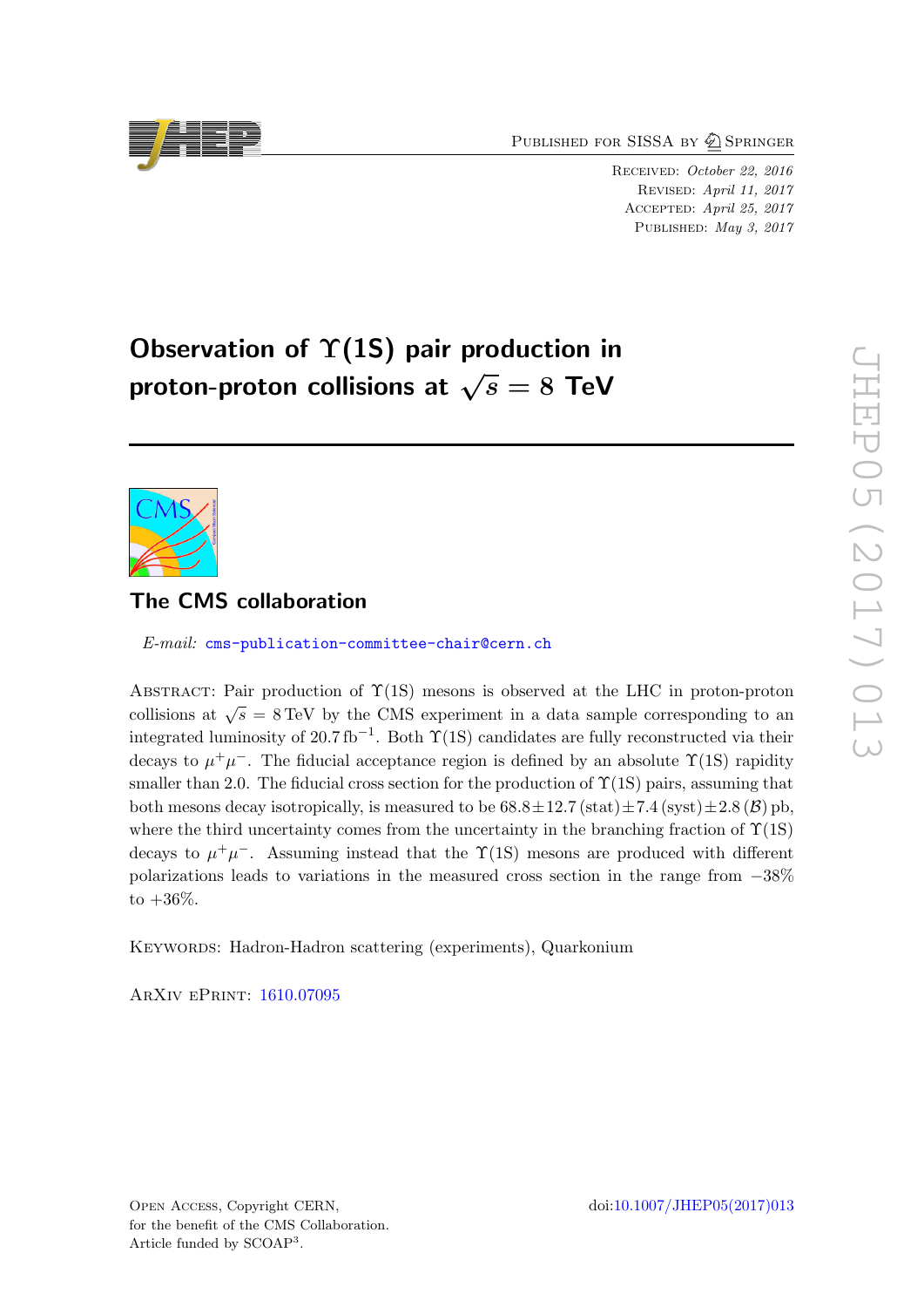### Contents

| 1 Introduction                             | 1                       |
|--------------------------------------------|-------------------------|
| 2 The CMS detector and muon reconstruction | $\bf{2}$                |
| 3 Data, simulation, and event selection    | $\bf{3}$                |
| 4 Efficiency and acceptance                | $\bf{6}$                |
| 5 Systematic uncertainties                 | $\overline{\mathbf{7}}$ |
| 6 Results                                  | 9                       |
| 7 Summary                                  | 10                      |
| The CMS collaboration                      | 15                      |

## <span id="page-1-0"></span>1 Introduction

The measurement of quarkonium pair production in proton-proton (pp) collisions provides insight into the underlying mechanism of particle production. The production mechanisms of heavy-quarkonium pairs such as  $J/\psi$  and  $\Upsilon$  are especially valuable as they probe these interactions in both perturbative and nonperturbative regimes [\[1\]](#page-12-0). In this paper, the first cross section measurement of  $\Upsilon(1S)$  pair production, reconstructed in the four-muon final state, in pp collisions from the CERN LHC at  $\sqrt{s} = 8 \text{ TeV}$  is reported.

Proton collisions can be described by parton models [\[2\]](#page-12-1) in quantum chromodynamics (QCD). In this framework, each colliding hadron is characterized as a collection of free elementary constituents. Because of the composite nature of hadrons, in a single hadronhadron collision two partons often undergo a single interaction (single-parton scattering, SPS). However, it is also possible that multiple distinct interactions (multiple-parton interactions, MPIs) occur, the simplest case being double-parton scattering (DPS). The SPS mechanism for heavy-quarkonium pair production can be described by a nonrelativistic effective theory [\[3\]](#page-12-2) of QCD. However, contributions from the DPS mechanism are not addressed in a simple way within the framework of perturbative QCD [\[4\]](#page-12-3), and DPS or MPIs are widely invoked to account for the observations that cannot be explained otherwise, such as the rates for multiple heavy-flavor production [\[5\]](#page-12-4). There are still large uncertainties owing to possible higher-order SPS contributions and the limited knowledge of the proton transverse profile [\[6\]](#page-12-5). Heavy-quarkonium final states are expected to probe the distribution of gluons in a proton since their production is dominated by gluon-gluon (gg)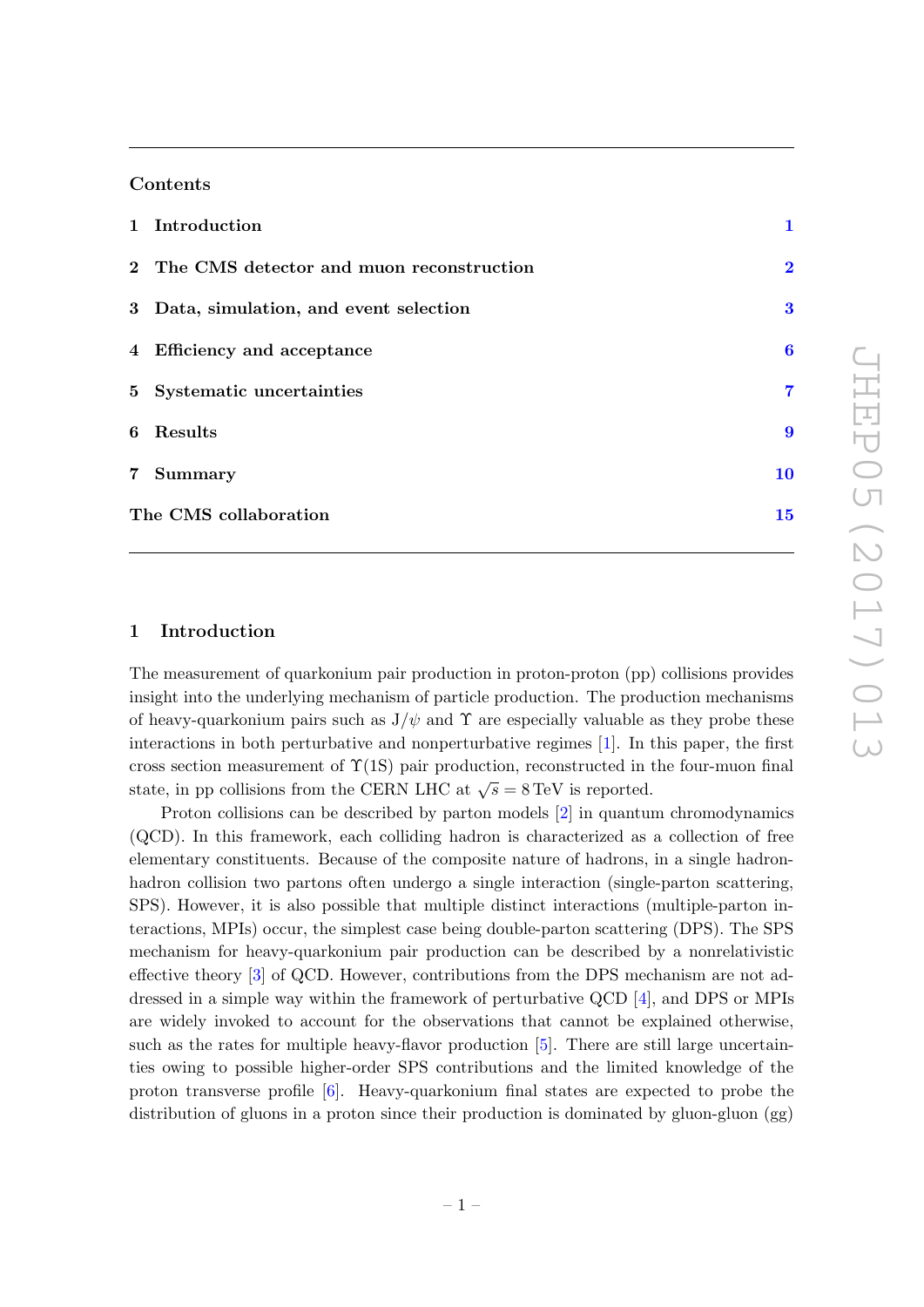interactions [\[7,](#page-12-6) [8\]](#page-12-7). Cross section measurements of quarkonium pair production are essential in understanding SPS and DPS contributions and the parton structure of the proton.

The first quarkonium pair production measurement dates back to 1982 when the NA3 experiment at CERN observed direct production of two  $J/\psi$  mesons [\[9\]](#page-12-8) in  $\pi^-$ -platinum interactions with beam energy of 150 GeV and 280 GeV, where the main contribution is quark-antiquark annihilation. Early theoretical calculations of the pair production cross section assumed only color-singlet states  $[10-12]$  $[10-12]$ . However, because of the high parton flux and high center-of-mass energy at the LHC, DPS is expected to play a significant role in quarkonium pair production [\[13\]](#page-13-0).

Quarkonium pair production in pp collisions via DPS is assumed to result from two independent SPS occurrences [\[7,](#page-12-6) [13\]](#page-13-0). Several DPS production processes, including final states with associated jets, are commonly described by an effective cross section ( $\sigma_{\text{eff}}$ ) that characterizes the transverse area of the hard partonic interactions [\[14,](#page-13-1) [15\]](#page-13-2). It is estimated as the product of single quarkonium production cross sections divided by the corresponding DPS quarkonium pair cross section [\[16\]](#page-13-3). Assuming the parton distribution functions are not correlated,  $\sigma_{\text{eff}}$  is expected to be independent of the final state and the center-of-mass energy. Recent measurements of  $\sigma_{\text{eff}}$  in final states with jets are in the range 12–20 mb [\[17](#page-13-4)[–20\]](#page-13-5). However, measurements of  $J/\psi$  pair [\[21\]](#page-13-6) and  $J/\psi + \Upsilon(1S)$  [\[22\]](#page-13-7) production in  $p\bar{p}$  collisions yield values of 4.8 and 2.2 mb, respectively. From a fit to differential cross section measurements of  $J/\psi$  pair production with CMS [\[23\]](#page-13-8), Lansberg and Shao [\[24\]](#page-13-9) estimate an effective cross section of 8.2 mb. In this paper, we report the first observation of  $\Upsilon(1S)$  pair production and estimate  $\sigma_{\text{eff}}$  using this result, along with theoretical predictions.

## <span id="page-2-0"></span>2 The CMS detector and muon reconstruction

The central feature of the CMS apparatus is a 13 m long superconducting solenoid of 6 m internal diameter, providing a magnetic field of 3.8 T. Within the solenoid volume are a silicon pixel and strip tracker, a lead tungstate crystal electromagnetic calorimeter, and a brass and scintillator hadron calorimeter, each composed of a barrel and two endcap sections. Extensive forward calorimetry complements the coverage provided by the barrel and endcap detectors. Muons are measured in gas-ionization detectors embedded in the steel flux-return yoke outside the solenoid. The main subdetectors used for the present analysis are the muon detection system and the silicon tracker.

Charged particle trajectories are reconstructed by the silicon tracker in the pseudorapidity range  $|\eta| < 2.5$ . The innermost component of the tracker consists of three cylindrical layers of pixel detectors in the barrel region and two endcap disks at each end of the barrel. The strip tracker has 10 barrel layers and 12 endcap disks at each end of the barrel. There are 66 million  $100 \times 150 \,\mu\text{m}^2$  silicon pixels and more than 9 million silicon strips. Strip pitches vary between  $80 \mu m$  and  $120 \mu m$  in the inner barrel, while the inner disk sensors have a pitch between  $100 \mu m$  and  $141 \mu m$ . For charged particles of transverse momentum  $1 < p_{\rm T} < 10$  GeV and  $|\eta| < 1.4$ , the relative track resolution is typically 1.5% in  $p_{\rm T}$  and 25–90 (45–50)  $\mu$ m in the transverse (longitudinal) impact parameter [\[25\]](#page-13-10).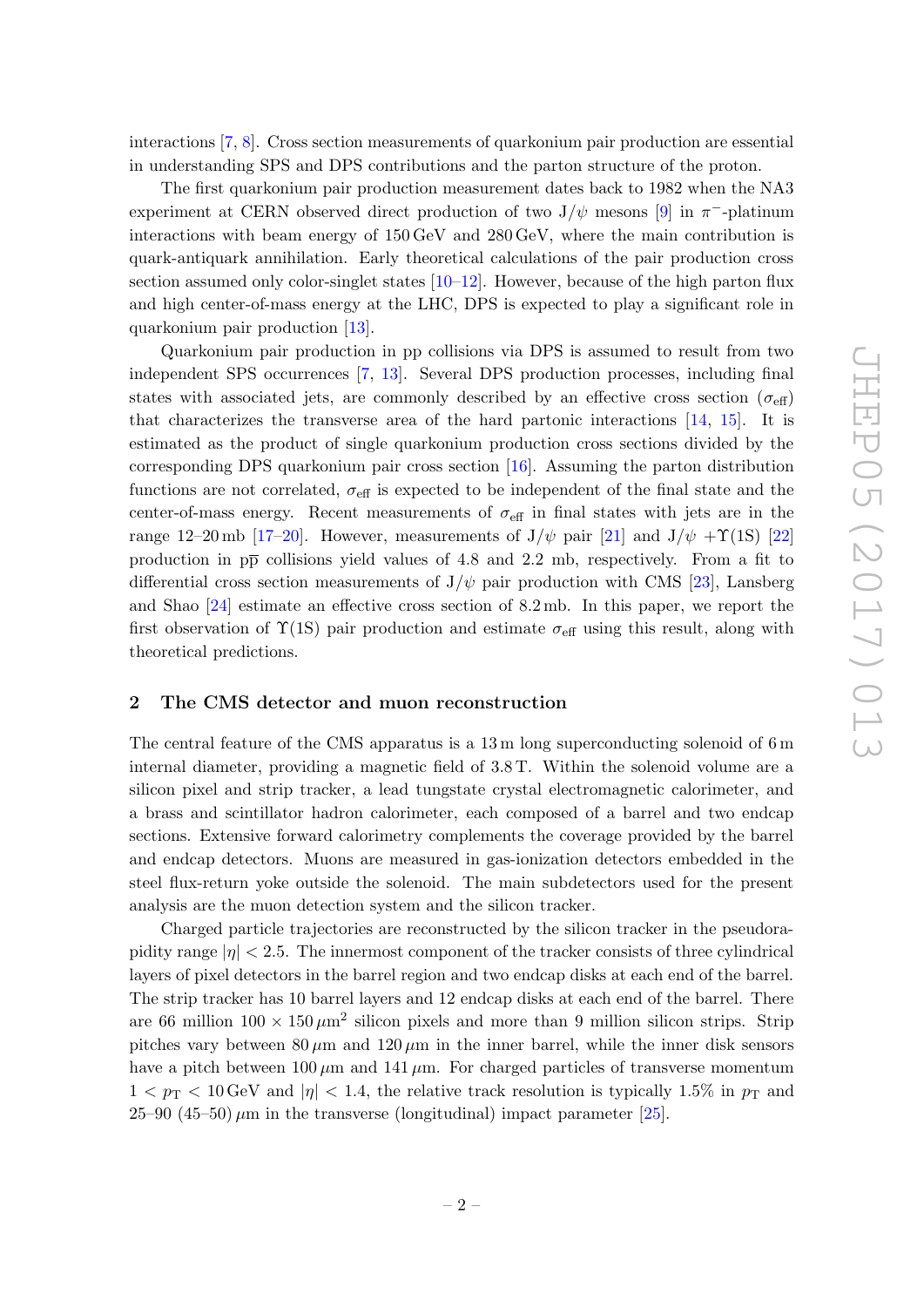The outermost part of the CMS detector is the muon system, which covers  $|\eta| < 2.4$ . It consists of four layers of detection planes made of drift tubes, cathode strip chambers, and resistive-plate chambers. Muon reconstruction and identification begins within the muon system using hits in the muon chambers. A matching algorithm makes the best association between a track segment in the muon system and a track segment in the inner tracker. A track fit is performed combining all hits from both subsystems to select high-purity muon candidates.

Data are collected with a two-level trigger system. The first level of the trigger system, composed of custom hardware processors, uses information from the calorimeters and muon detectors to select events that pass the trigger requirements in a fixed time interval of about  $4 \mu s$ , of which  $1 \mu s$  is available for data processing. The second stage, the high-level trigger (HLT), is a processor farm that further reduces the event rate from around 100 kHz to less than 1 kHz before data storage. The HLT has full access to all the event information, including tracking, and therefore selections based on algorithms similar to those applied offline are used.

A more detailed description of the CMS detector, together with a definition of the coordinate system used and the relevant kinematic variables, can be found in ref. [\[26\]](#page-13-11).

### <span id="page-3-0"></span>3 Data, simulation, and event selection

The data sample used in this analysis was collected with the CMS detector at the LHC in proton-proton collisions at a center-of-mass energy of 8 TeV and corresponds to an integrated luminosity of 20.7 fb<sup>-1</sup>. The average number of simultaneous pp collisions in a bunch crossing (pileup) during this run was 16.

Two separate simulated samples that account for the different production mechanisms of Υ(1S) meson pairs are used to validate the efficiency and acceptance correction methods and parameterize the kinematic distributions of the data. Strongly correlated  $\Upsilon(1S)$  meson pairs produced via SPS are generated with the cascade 2.3.13 simulation program [\[27\]](#page-13-12), while less-correlated  $\Upsilon(1S)$  meson pairs produced via DPS are generated with the PYTHIA 8.1.58 package [\[28\]](#page-13-13). The cascade event simulation uses an off-shell matrix-element description of the  $g^*g^* \to \Upsilon(1S)\Upsilon(1S)$  production and includes the  $k_T$ -dependent parton distribution function JH-2013-set2 [\[29\]](#page-13-14). The parton evolution follows the CCFM prescription [\[30–](#page-13-15)[32\]](#page-14-0), which forms a bridge between the DGLAP and BFKL parton resummation models. The CMS detector response is simulated with the GEANT4 toolkit [\[33\]](#page-14-1). These samples are simulated with the appropriate conditions for the analysed data, including the effects of alignment, efficiency, and pileup.

For the rest of the paper, the notation  $\Upsilon \Upsilon$  will be used to denote any pair-wise combination of  $\Upsilon(1S)$ ,  $\Upsilon(2S)$ , and  $\Upsilon(3S)$  mesons. Candidate  $\Upsilon\Upsilon$  events are required to have four or more muons that pass the first-level muon trigger, of which at least three must be identified as muons by the HLT. There must be at least one pair of oppositely charged muons that have an invariant mass  $M_{\mu\mu}$  between 8.5 and 11 GeV, and a vertex fit chi-squared  $(\chi^2)$  probability greater than 0.5%, as determined from a Kalman-filter algorithm [\[34\]](#page-14-2).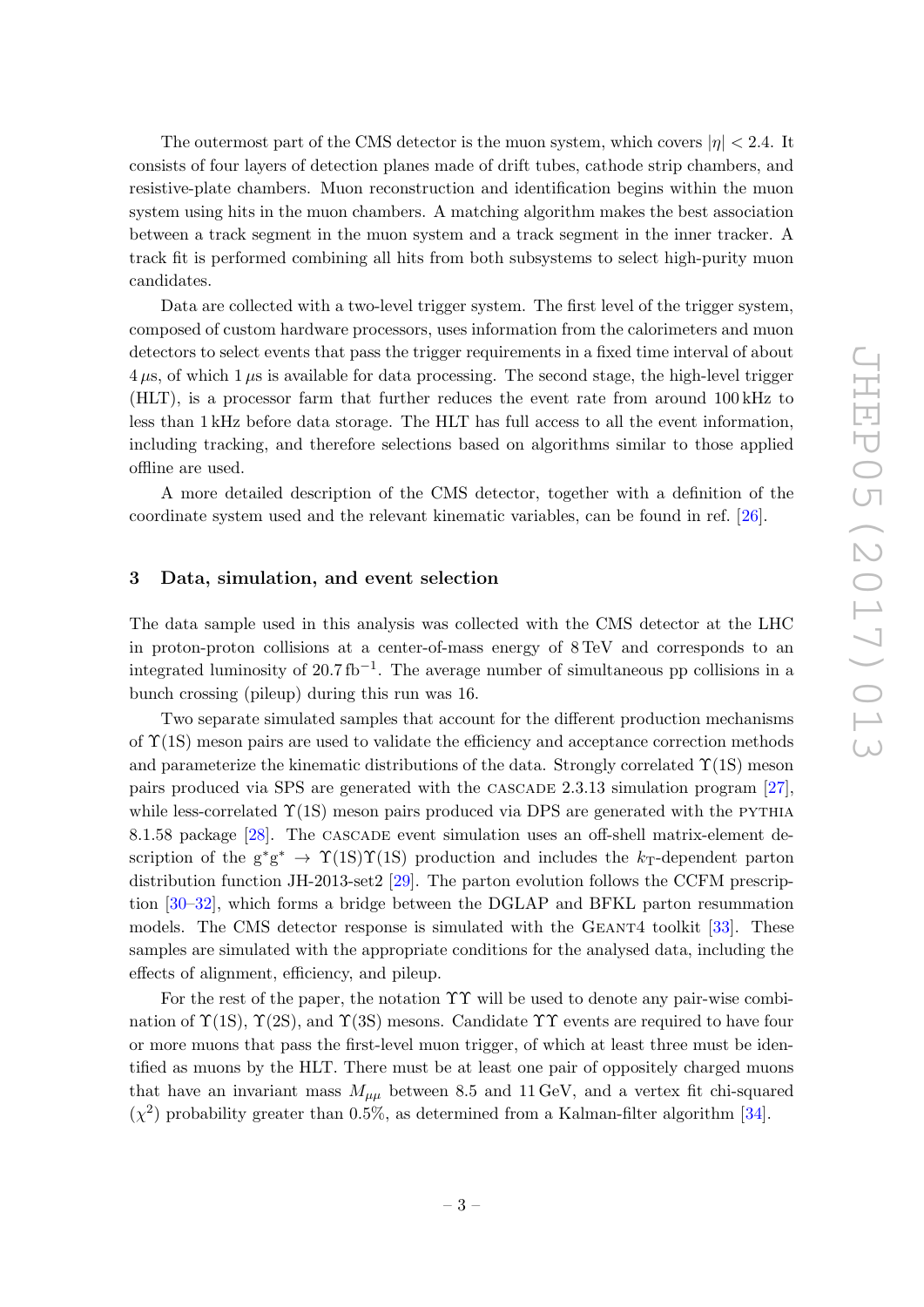The offline selection of  $\Upsilon \Upsilon$  candidates begins with a search for four muons with the sum of their charges equal to 0. Selected muons are further required to pass the following quality criteria: tracks of muon candidates must have at least six hits in the silicon tracker, at least one hit in the pixel detector, and they must match at least one muon segment in the muon detector. Loose selection cuts are applied on the longitudinal and transverse impact parameters of the muons to reject muons from cosmic rays and weakly decaying hadrons. To ensure a nearly uniform single-muon acceptance and a well-defined kinematic region, the muon candidates must have  $p_T^{\mu} > 3.5 \,\text{GeV}$  and  $|\eta^{\mu}| < 2.4$ .

To reconstruct the  $\Upsilon(1S)\Upsilon(1S) \rightarrow 4\mu$  decay, a kinematic fit [\[35\]](#page-14-3) is performed on oppositely charged muon pairs and then on the four muons. The fit incorporates the decay and production kinematic properties to reconstruct the full decay chain of the user-defined process. To be compatible with the trigger requirements, each reconstructed  $\Upsilon$  candidate is required to have a vertex fit  $\chi^2$  probability larger than 0.5%, as determined by kinematic fitting, and an invariant mass between 8.5 and 11 GeV. To suppress contributions from pileup events, all four muons are also required to be associated with a common vertex having a fit  $\chi^2$  probability larger than 5%.

In order to measure the cross section in a well-define kinematic region, both Υ candidates must have  $|y^{\Upsilon}| < 2.0$ , where y is the rapidity. Some of the events containing more than four muons result in multiple ΥΥ candidates per event since multiple dimuon pairs can pass the trigger and selection requirements. These events constitute about 4% of the selected events and are discarded from further analysis. After all selection criteria are applied, a total of 313 ΥΥ candidates are found. The major contribution of background comes from miscombined muons from Drell-Yan production and semileptonic b  $\rightarrow \mu + X$ or  $c \rightarrow \mu + X$  decays that pass the trigger and selection requirements.

To extract the signal yield of  $\Upsilon(1S)\Upsilon(1S)$  events, a two-dimensional (2D) unbinned extended maximum-likelihood fit to the invariant masses of the two reconstructed  $\mu^+\mu^-$  combinations is used. Two kinematic variables are employed to discriminate the  $\Upsilon(1S)\Upsilon(1S)$ signal from the background: the invariant mass of the higher-mass  $\Upsilon$  candidate  $(M_{\mu\mu}^{(1)})$  and the invariant mass of the lower-mass  $\Upsilon$  candidate  $(M_{\mu\mu}^{(2)})$ . This choice of variables helps to resolve the ambiguity of having a dimuon pair in which an  $\Upsilon(2S)$  candidate appears. There is no visible signal for  $\Upsilon(3S)$ , which is not considered further in this study. Figure [1](#page-5-0) shows the distribution of  $M_{\mu\mu}^{(1)}$  versus  $M_{\mu\mu}^{(2)}$  after all selection criteria are applied. Five categories of events are considered to represent the sample of events:

- 1. events containing a genuine  $\Upsilon(1S)\Upsilon(1S)$  pair (labeled signal),
- 2. events containing a genuine  $\Upsilon(2S)\Upsilon(1S)$  pair (labeled  $\Upsilon(2S)-\Upsilon(1S)$ ),
- 3. events containing a genuine  $\Upsilon(1S)$  and two unassociated muons that contribute to the  $M_{\mu\mu}^{(2)}$  distribution (labeled  $\Upsilon(1S)$ -combinatorial),
- 4. events containing a genuine  $\Upsilon(2S)$  and two unassociated muons that contribute to the  $M_{\mu\mu}^{(2)}$  distribution (labeled  $\Upsilon(2S)$ -combinatorial), and
- 5. events containing four unassociated muons (labeled combinatorial).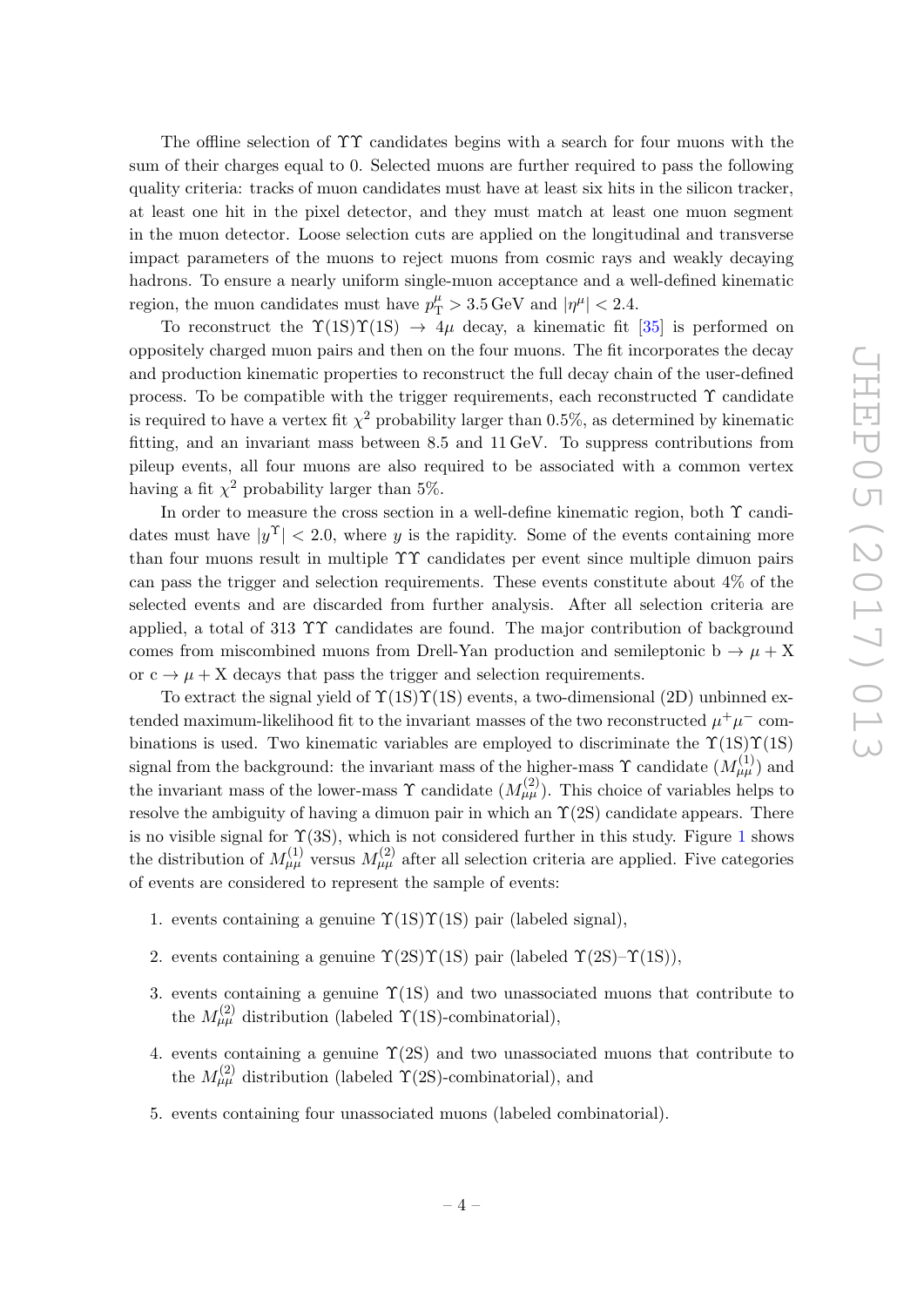

<span id="page-5-0"></span>**Figure 1.** Two-dimensional distribution of  $M_{\mu\mu}^{(1)}$  vs.  $M_{\mu\mu}^{(2)}$ .

The contributions from other categories (combinatorial– $\Upsilon(1S)$  and combinatorial– $\Upsilon(2S)$ ), where two unassociated muons form the higher-mass  $\Upsilon$  candidate, are found to be consistent with zero. There is no indication of  $\Upsilon(2S)\Upsilon(2S)$  events.

Each opposite-sign dimuon invariant mass distribution contains the contributions from Υ candidates and a nonresonant background. The Υ signal is modeled as a sum of two Crystal Ball functions [\[36\]](#page-14-4) with a common mean, labeled DCB, to capture the variation in dimuon resolution as a function of  $y^{\Upsilon}$ . The DCB parameters are extracted from the signal SPS simulated sample and fixed in the fit to the data. The combinatorial background components are modeled with first-order Chebyshev polynomials (Poly). The distributions of the complete combinatorial background are found to be compatible with those of like-sign dimuon combinations. The yields of the five event categories and the two slope parameters for the combinatorial background are the free parameters in the fit to data. The likelihood function  $\ell_k$  for an event k (ignoring the normalisation term for simplicity) is given as:

$$
\ell_{k} = N_{\text{signal}} \left[ \text{DCB}_{\Upsilon(1S)}(M_{\mu\mu}^{(1)}) \text{DCB}_{\Upsilon(1S)}(M_{\mu\mu}^{(2)}) \right] \n+ N_{\Upsilon(2S)-\Upsilon(1S)} \left[ \text{DCB}_{\Upsilon(2S)}(M_{\mu\mu}^{(1)}) \text{DCB}_{\Upsilon(1S)}(M_{\mu\mu}^{(2)}) \right] \n+ N_{\Upsilon(1S)-\text{combinatorial}} \left[ \text{DCB}_{\Upsilon(1S)}(M_{\mu\mu}^{(1)}) \text{Poly}(M_{\mu\mu}^{(2)}) \right] \n+ N_{\Upsilon(2S)-\text{combinatorial}} \left[ \text{DCB}_{\Upsilon(2S)}(M_{\mu\mu}^{(1)}) \text{Poly}(M_{\mu\mu}^{(2)}) \right] \n+ N_{\text{combinatorial}} \left[ \text{Poly}(M_{\mu\mu}^{(1)}) \text{Poly}(M_{\mu\mu}^{(2)}) \right].
$$
\n(3.1)

The yields  $N_i$  for the five categories are determined using the RooFit package [\[37\]](#page-14-5) by minimizing the quantity  $-\ln L$ , where  $L = \prod_k \ell_k$  is the total extended likelihood function. The extracted yields with this procedure are  $N_{\text{signal}} = 38 \pm 7$  and  $N_{\Upsilon(2S)-\Upsilon(1S)} = 13^{+6}_{-5}$ . To evaluate the significance of the  $\Upsilon(1S)\Upsilon(1S)$  signal, the consistency of the data is checked relative to two hypotheses: a background-only hypothesis (the categories containing  $\Upsilon(2S)$ – $\Upsilon(1S)$ ,  $\Upsilon(1S)$ -combinatorial,  $\Upsilon(2S)$ -combinatorial, and combinatorial), and a signal hypothesis (the categories containing background and signal). The maximum-likelihood values re-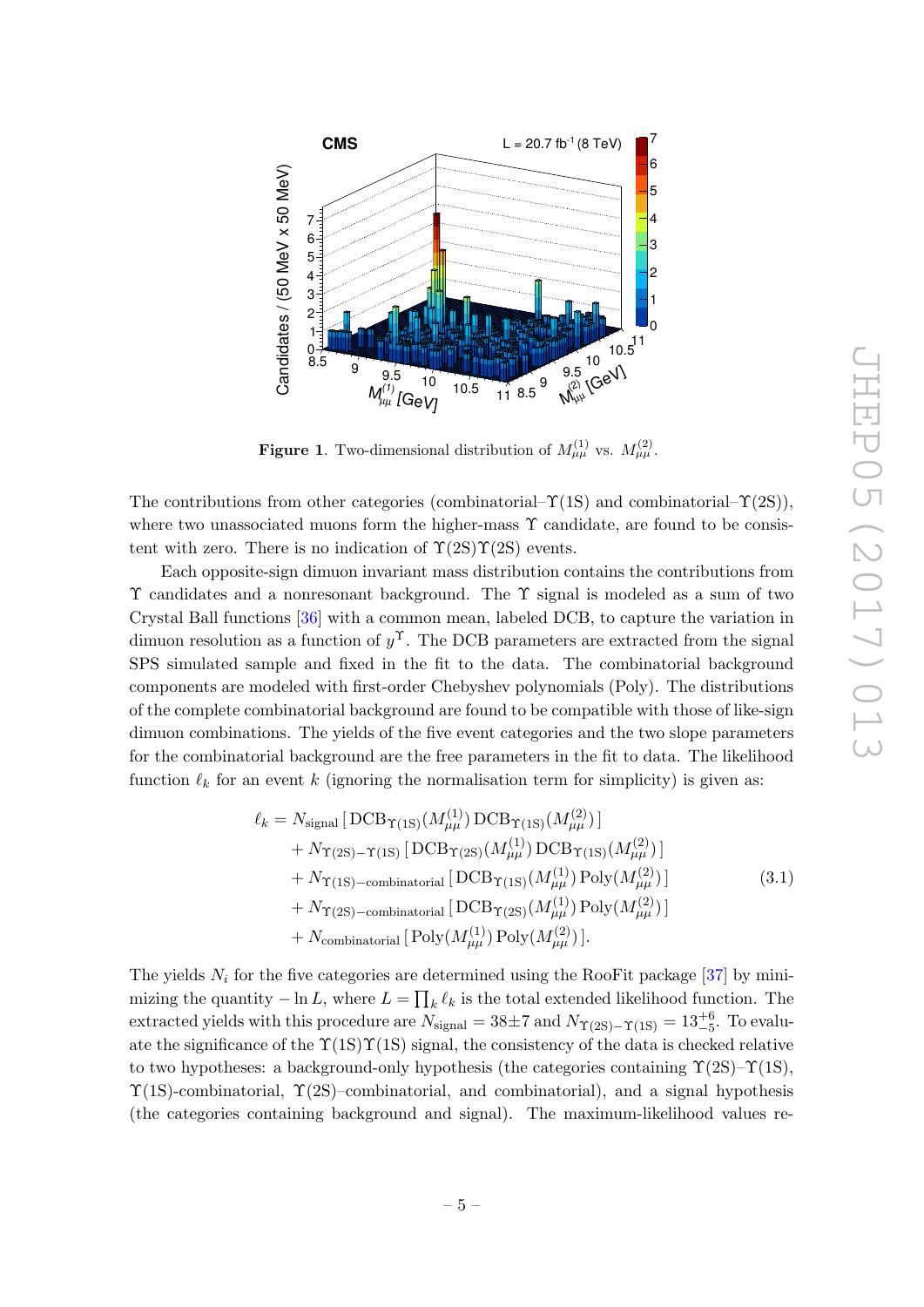

<span id="page-6-1"></span>Figure 2. Invariant mass distributions of the higher-mass muon pair (left) and the lower-mass muon pair (right). The data are shown by the points. The different curves show the contributions of the various event categories from the fit.

turned from the fits to the signal and background-only hypotheses are denoted by  $L<sub>S</sub>$ and  $L_0$ , respectively. The resulting statistical significance of the signal is calculated as  $\sqrt{-2(L_S/L_0)}$  [\[38\]](#page-14-6), and is found to be well above five standard deviations. The statistical significance of the  $\Upsilon(2S)-\Upsilon(1S)$  peak, evaluated using the same procedure, is 2.6 standard deviations. The invariant mass distributions of the higher- and lower-mass muon pairs in the data, with the result of the 2D fit superimposed, are shown in figure [2.](#page-6-1) The fit is validated by applying it to simulated samples generated using the probability distribution functions (pdf) that describe the data. No bias in the yields is found, and the likelihood value from the fit to the data closely agrees with the mean likelihood value obtained from the simulated samples.

### <span id="page-6-0"></span>4 Efficiency and acceptance

The muon acceptance is defined by the geometry of the CMS detector and the kinematic requirements of the analysis, which are established based on studies of simulated  $\Upsilon(1S)\Upsilon(1S)$  events.

The kinematic variable distributions of the  $\Upsilon(1S)\Upsilon(1S)$  system change with the underlying production mechanism. Therefore, to minimize the model dependence, the acceptance and efficiency corrections are calculated on an event-by-event basis using the measured  $\Upsilon$ meson and muon momenta. This method was utilized in a similar CMS analysis [\[23\]](#page-13-8), and is intended to minimize the model dependence of the correction factors.

The probability of an event passing the muon acceptance requirements is obtained by repeatedly generating the four-momenta of the four decay muons of the measured  $\Upsilon$  pairs in the event. The acceptance correction for each selected event is calculated separately by simulating a large sample of such decays. The acceptance correction factor,  $a_i$  for an event  $i$ , is defined as the number of times all four muons pass the acceptance criteria divided by the total number of trials. The angular distribution of the decay muons with respect to the direction of flight of the parent  $\Upsilon(1S)$  meson, in the  $\Upsilon(1S)$  meson rest frame, is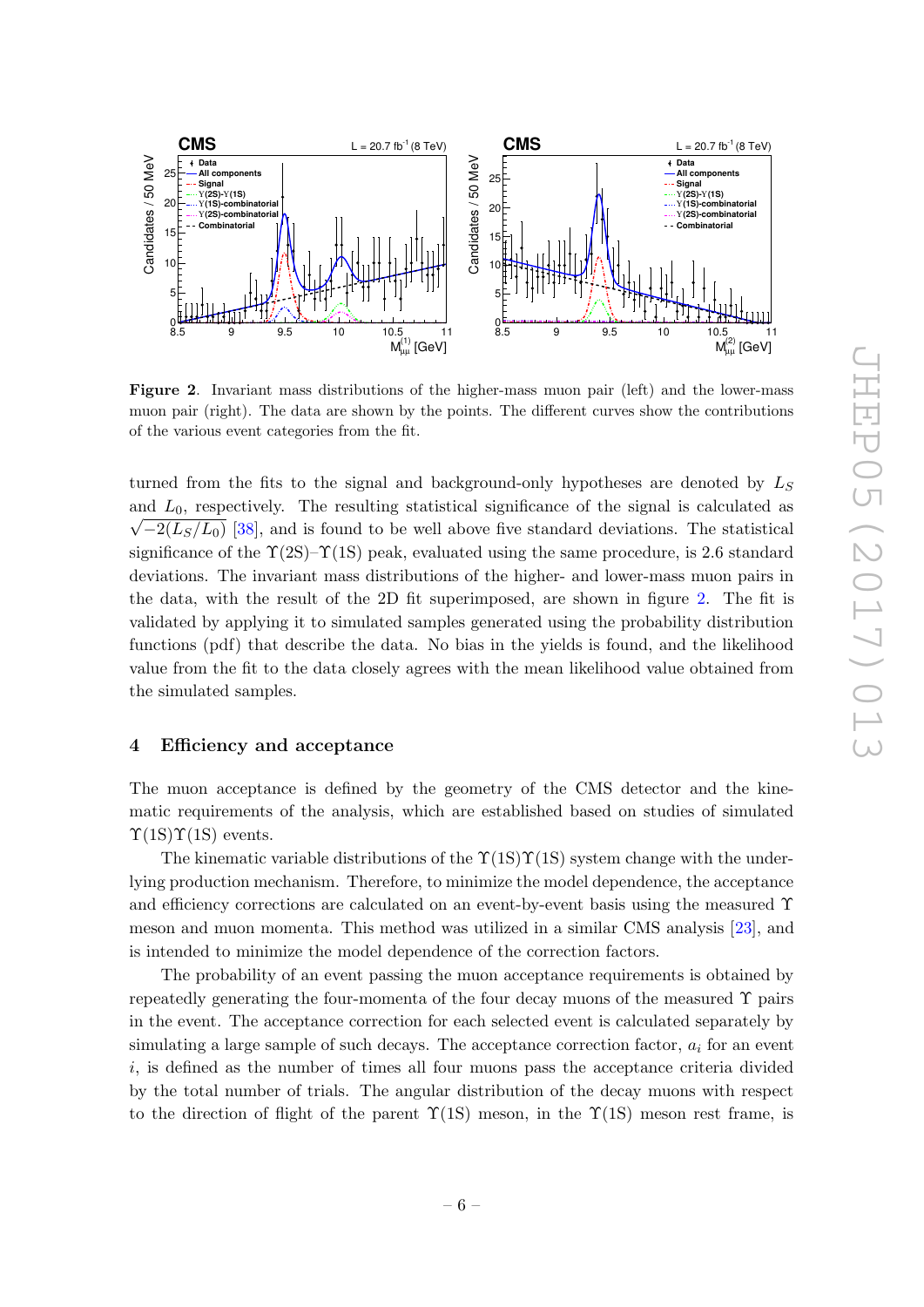assumed to be isotropic. Different polarization scenarios of  $\Upsilon(1S)$  mesons are considered and discussed later.

The efficiency correction for the four-muon system is determined with a dataembedding method that repeatedly substitutes the measured muon four-momenta into different simulated events, which are then subjected to the complete CMS detector simulation and reconstruction chain. Each event is simulated with the same pileup scenario as in the corresponding data event. The efficiency correction factor  $\epsilon_i$  for the  $i^{th}$  event in the data is the number of simulated events that pass the offline reconstruction and trigger requirements, divided by the total number of simulated events. For each data event, 1000 different simulated events are generated. The number of efficiency-corrected signal events,  $N_{\text{true}}$ , is then given as  $\sum_{i} 1/\epsilon_i$ , where the summation is over the data events that satisfy all the selection requirements.

Because of the finite  $\mu^+\mu^-$  mass resolution, typically near the kinematic acceptance of the detector, the measured momenta of reconstructed  $\Upsilon$  candidates will be distorted from the original sample. To account for this, scaling factors are determined for both the SPS and DPS simulated samples. First, an average efficiency using a data-embedding method,  $\bar{\epsilon}_1$ , is calculated as the number of events surviving the trigger and reconstruction requirements, divided by the number of efficiency-corrected events  $N_{true}$ . Alternatively, an average efficiency using the generator information,  $\bar{\epsilon}_2$ , is determined as the number of events satisfying the trigger and reconstruction criteria, divided by the number of events generated within the muon and Υ meson acceptance of the detector. Compared to the first method, the latter efficiency is based on the originally generated muon momenta. Then, the scaling factor is defined as the ratio  $\bar{\epsilon}_2/\bar{\epsilon}_1$ . Scaling factors of 98% and 96% are determined for the SPS and DPS models, respectively. The average of these scaling factors is applied to the data-embedding efficiency.

#### <span id="page-7-0"></span>5 Systematic uncertainties

Several sources of systematic uncertainty in the cross section measurement are considered and discussed below.

To estimate the uncertainty caused by the imperfect modeling of the data, several variations are checked: (i) the parameters for the  $\Upsilon(1S)$  resonance shape that are fixed for the maximum-likelihood fit are varied by their uncertainty, as determined from the simulated samples; (ii) the  $\Upsilon(1S)$  resonance shape is alternatively parameterized with a relativistic Breit-Wigner convolved with a Gaussian function; (iii)  $\Upsilon(1S)$  mesons are alternatively parameterized using signal parameters obtained from the DPS simulation samples. The largest difference in the signal yield among these fits of 7.9% is taken as the corresponding systematic uncertainty.

Evaluation of the trigger and reconstruction efficiencies for  $\Upsilon$  pair production rely on detector simulation. To estimate the systematic uncertainty owing to the detector simulation, the four-muon efficiency is also calculated from the single-muon efficiencies measured in data with a "tag-and-probe" method [\[39\]](#page-14-7) that utilizes data samples containing a single  $J/\psi$  meson decaying into a muon pair. To calculate the four-muon efficiency using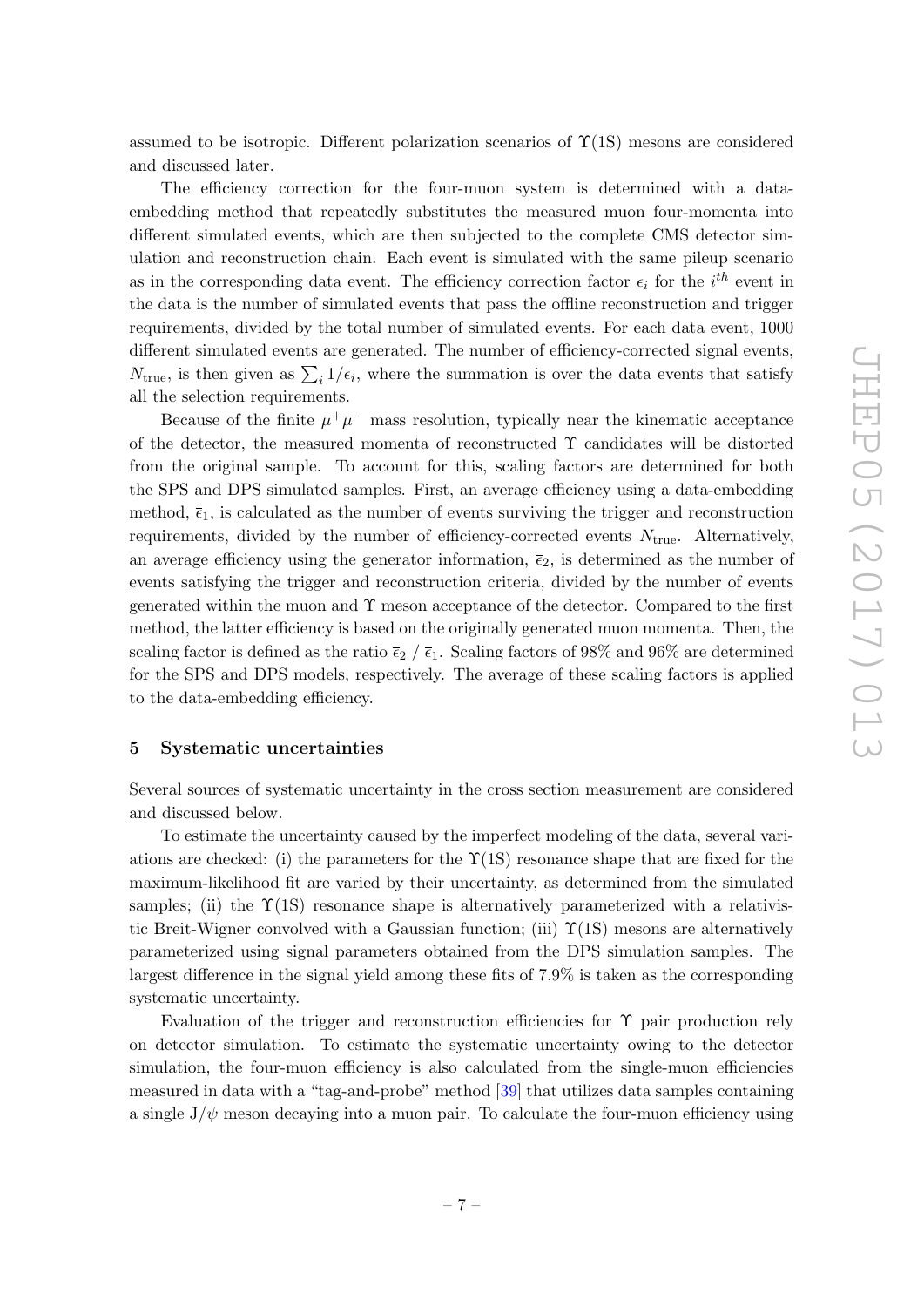| Component             | Uncertainty $(\%)$ |  |  |  |
|-----------------------|--------------------|--|--|--|
| Resonance shape       | 7.9                |  |  |  |
| Simulation            | 4.9                |  |  |  |
| Efficiency            | 3.7                |  |  |  |
| Acceptance            | 2.8                |  |  |  |
| Integrated luminosity | 2.6                |  |  |  |
| Total                 | 10.7               |  |  |  |

<span id="page-8-0"></span>Table 1. Summary of the relative systematic uncertainties in the  $\Upsilon(1S)$  pair production cross section.

the tag-and-probe method, the correlations among the muons is separately derived from the simulation. A total correlation factor, determined from simulation as a function of the  $p<sub>T</sub>$  and rapidity of the four-muon system, is multiplied by the product of the four singlemuon efficiencies, also measured versus  $\eta$  and  $p_T$ . The difference of the corrected signal yield with the tag-and-probe method and the data-embedding method of 4.9% is taken as the systematic uncertainty from the simulation.

The efficiency correction method is evaluated using the full detector simulation and reconstruction event samples generated according to the two production mechanisms: SPS and DPS. The systematic uncertainty from using the efficiency-correction method, a dataembedding efficiency correction method is applied to obtain the per-event efficiency,  $\epsilon_i$ . The efficiency-corrected yield is compared to the number of generated events, and the fractional difference between the two is used to estimate the uncertainty in the correction method. This procedure is repeated for both simulated samples separately. The systematic uncertainty is then taken to be the larger of the differences in the two samples and is found to be 3.7%.

Signal SPS and DPS simulated samples are used to estimate the uncertainty in the event-by-event acceptance correction method. A sample of  $N_{\text{gen}}$  simulated events are subjected to the acceptance criteria. The event-based acceptance correction is then applied to the events passing the full selection to arrive at a corrected yield,  $N'_{\text{gen}}$ . The uncertainty is taken as the relative deviation of  $N'_{\text{gen}}$  from  $N_{\text{gen}}$ . The larger deviation of 2.8% between the SPS and DPS samples is taken as a systematic uncertainty.

The luminosity delivered to CMS is measured based on cluster counting from the pixel detector. The overall systematic uncertainty in the integrated luminosity is estimated to be 2.6% [\[40\]](#page-14-8).

Table [1](#page-8-0) provides a summary of the individual systematic uncertainties. The total systematic uncertainty in the  $\Upsilon(1S)\Upsilon(1S)$  cross section measurement of 10.7% is calculated as the sum in quadrature of the individual components. In this analysis,  $\Upsilon(1S)$  mesons are assumed to decay isotropically. To check the sensitivity of the fiducial cross section measurement on the  $\Upsilon(1S)$  meson decay angular distribution, studies are performed for several extreme polarization scenarios. With  $\theta^*$  defined as the angle between the  $\mu^+$  direction in the  $\Upsilon(1S)$  meson rest frame and the direction of the  $\Upsilon(1S)$  in the lab frame, the angular distribution is parameterized as  $1 + \lambda_{\theta} \cos^2(\theta^*)$ , where  $\lambda_{\theta}$  is the polar anisotropic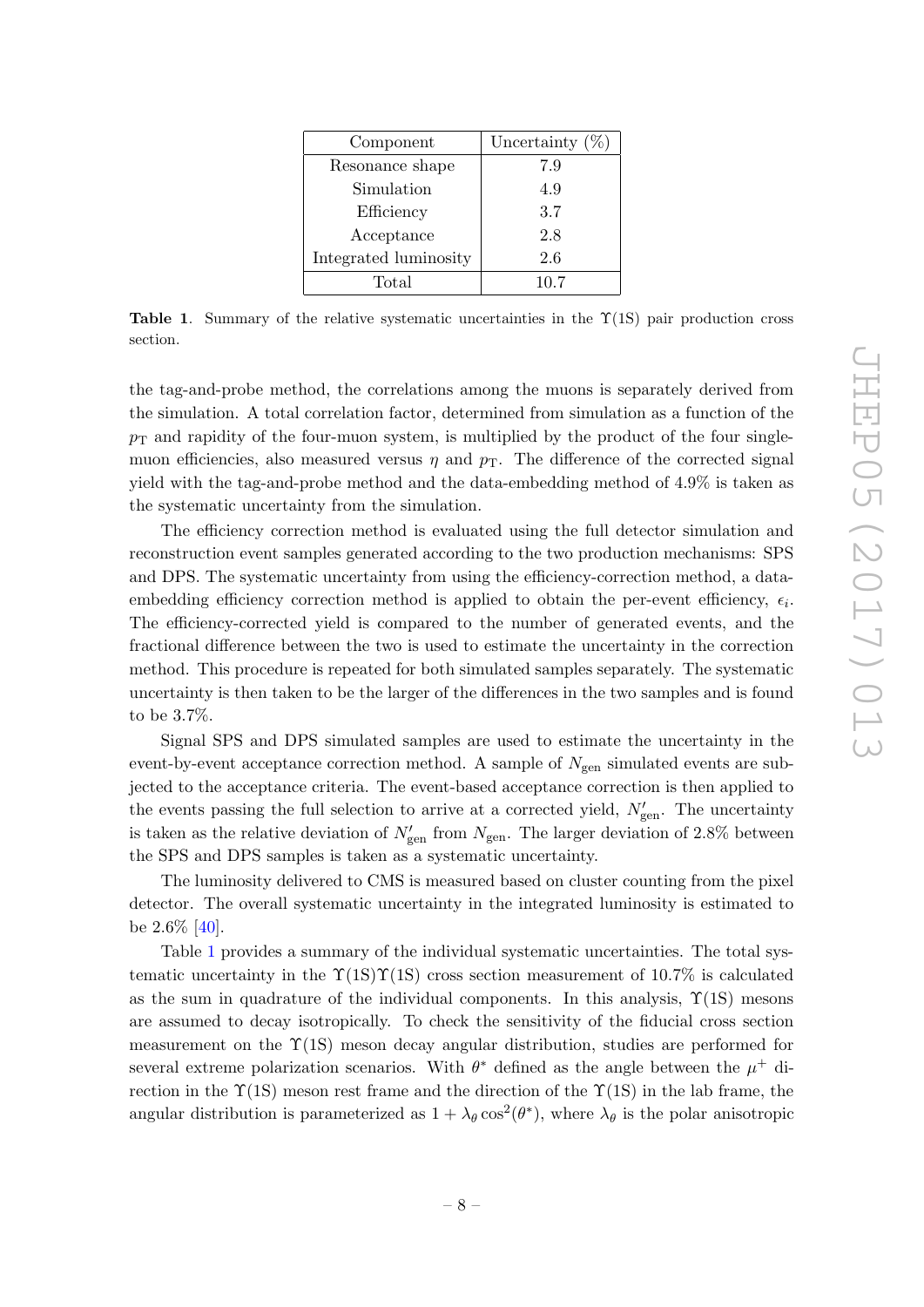| $\lambda_{\theta1}$                                            | $+1 \quad +1 \quad +0.5 \quad -0.5 \quad +0.5 \quad -1 \quad +1 \quad -0.5 \quad -0.5 \quad -1$ |  |  |  |  |
|----------------------------------------------------------------|-------------------------------------------------------------------------------------------------|--|--|--|--|
| $\lambda_{\theta 2}$   +1 +0.5 +0.5 +0.5 -0.5 +1 -1 -0.5 -1 -1 |                                                                                                 |  |  |  |  |
| Change $(\%)$   +36 +26 +18 -2 -3 -9 -9 -19 -29 -38            |                                                                                                 |  |  |  |  |

<span id="page-9-1"></span>**Table 2.** Relative change in percent of the acceptance-corrected  $\Upsilon(1S)\Upsilon(1S)$  yield for different polarization assumptions with respect to that for  $\lambda_{\theta 1} = \lambda_{\theta 2} = 0$ .

parameter [\[41\]](#page-14-9). The extreme cases  $\lambda_{\theta} = 0$  or  $\lambda_{\theta} = +1$  (-1) corresponds to an isotropic  $\Upsilon(1S)$  meson decay or 100% longitudinal (transverse) polarization. The polar anisotropic parameter for each  $\Upsilon(1S)$  candidate, labeled as  $\lambda_{\theta_1}$  and  $\lambda_{\theta_2}$ , are varied simultaneously, and table [2](#page-9-1) shows a summary of this study. Compared to an isotropic  $\Upsilon(1S)$  meson decay, the corrected yield is 38% lower for  $\lambda_{\theta1} = \lambda_{\theta2} = -1$  and 36% higher for  $\lambda_{\theta1} = \lambda_{\theta2} = +1$ . This variation is not included in the total systematic uncertainty, but is quoted separately.

### <span id="page-9-0"></span>6 Results

The fiducial cross section of  $\Upsilon(1S)$  pair production,  $\sigma_{\text{fid}}$ , is measured for events in which both  $\Upsilon(1S)$  mesons have  $|y^{\Upsilon}| < 2.0$ . It is derived from the measured  $\Upsilon(1S)$  pair yield,  $N_{\text{signal}}$ , using the expression:

$$
\sigma_{\text{fid}} = \frac{N_{\text{signal}} \overline{\omega}}{\mathcal{L} \left[ \mathcal{B}(\Upsilon(1S) \to \mu^+ \mu^-) \right]^2},\tag{6.1}
$$

where  $\bar{\omega}$  is the average correction factor that accounts for the inefficiencies stemming from reconstruction, identification, and trigger requirements, as well as the fraction of events lost because of the muon acceptance criteria,  $\mathcal L$  is the integrated luminosity, and  $\mathcal B(\Upsilon(1S) \to$  $\mu^+\mu^-$  = (2.48 ± 0.05)% is the world-average branching fraction of the  $\Upsilon(1S)$  to  $\mu^+\mu^-$  [\[42\]](#page-14-10).

The factor  $\overline{\omega}$  is the inverse product of per-event efficiencies,  $\epsilon_i$ , and acceptances,  $a_i$ , averaged over the events that pass selection cuts. For the calculation of the total cross section, values of  $\mathcal{L} = 20.7 \,\mathrm{fb}^{-1}$ ,  $N_{\text{signal}} = 38 \pm 7$ , and  $\overline{\omega} = 23.06$  are used. Under the assumption that both  $\Upsilon(1S)$  mesons decay isotropically, the total cross section for  $\Upsilon(1S)$ pair production is measured to be  $\sigma_{\text{fid}} = 68.8 \pm 12.7 \, (\text{stat}) \pm 7.4 \, (\text{syst}) \pm 2.8 \, (\beta)$  pb, where the uncertainties are statistical, systematic, and related to the  $\Upsilon(1S) \to \mu^+ \mu^-$  branching fraction, respectively.

In quarkonium pair production, the measurement of the effective cross section  $\sigma_{\text{eff}}$ depends on the fraction of DPS, which is usually estimated either as a residual to the SPS prediction or as the result of a fit to the rapidity or azimuthal angle difference between quarkonia pairs. To estimate  $\sigma_{\text{eff}}$  using the fiducial  $\Upsilon(1S)$  pair production cross section  $\sigma_{\text{fid}}$ , the following formula is used [\[7\]](#page-12-6):

$$
\sigma_{\text{eff}} = \frac{[\sigma(\Upsilon)]^2}{2 f_{\text{DPS}} \sigma_{\text{fid}} \left[ \mathcal{B}(\Upsilon(1S) \to \mu^+ \mu^-) \right]^2},\tag{6.2}
$$

where  $\sigma(\Upsilon)$  is the cross section for single- $\Upsilon(1S)$  production [\[43\]](#page-14-11) extrapolated to the fiducial region ( $|y^{\Upsilon}|$  < 2.0) and  $f_{\text{DPS}}$  is the fraction of the DPS contribution. To estimate the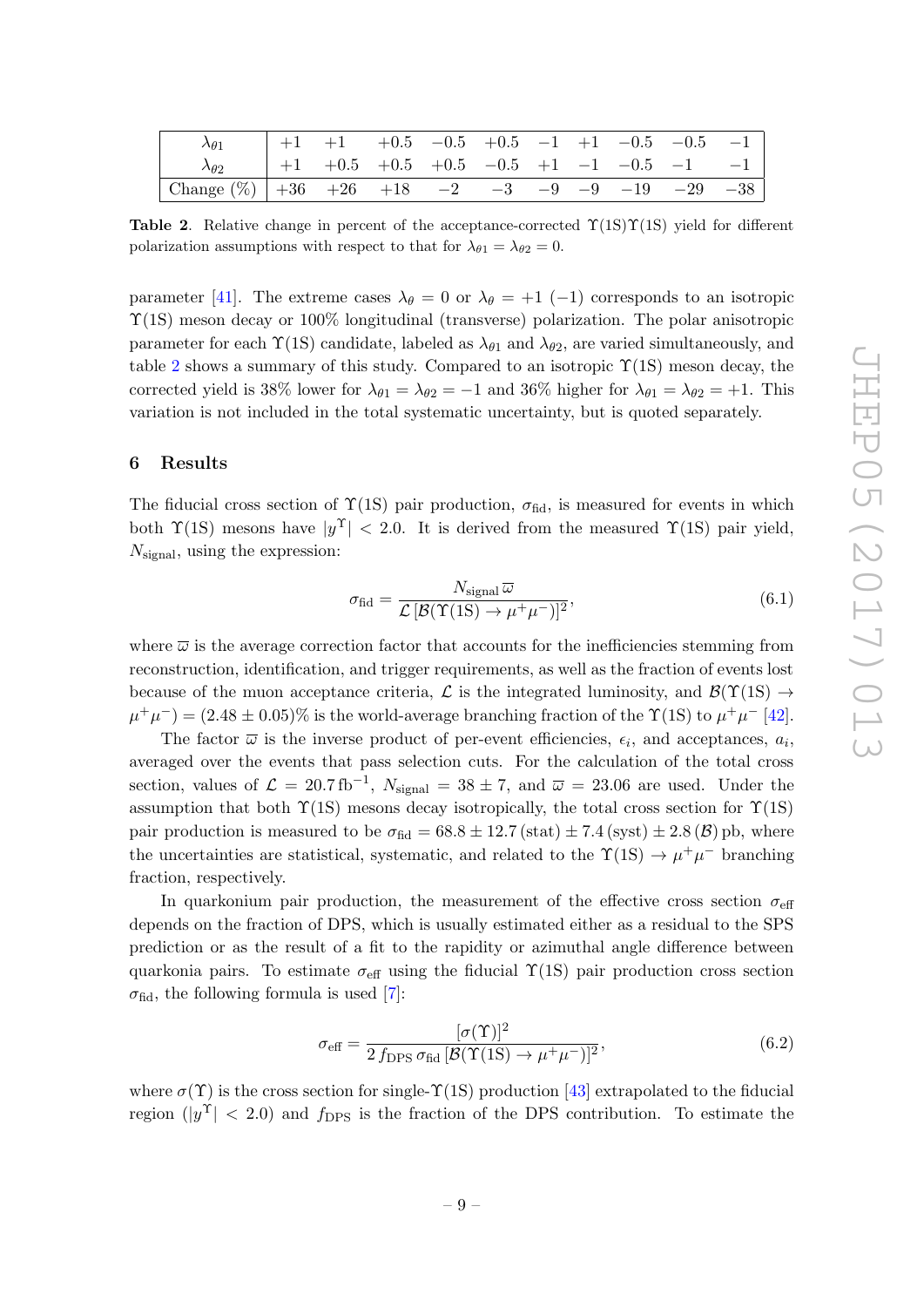effective cross section, we use  $\sigma(\Upsilon) = 7.5 \pm 0.6$  nb and a value of  $f_{\text{DPS}} \approx 10\%$  [\[8\]](#page-12-7), which gives  $\sigma_{\text{eff}} \approx 6.6 \,\text{mb}$ . The cross section for  $\Upsilon(1S)$  pair production, assuming SPS with feeddown from higher  $\Upsilon$  states, is 48 pb [\[8\]](#page-12-7). This result, combined with our measurement, gives  $f_{\text{DPS}} \simeq 30\%$ , and with this estimation,  $\sigma_{\text{eff}}$  is calculated to be  $\approx 2.2 \text{ mb}$ . These two estimates of  $\sigma_{\text{eff}}$  are consistent with the range of values from the heavy-quarkonium measurements  $(2-8 \text{ mb})$  [\[21,](#page-13-6) [22\]](#page-13-7), but are smaller than that from multijet studies  $(12-20 \text{ mb})$  [\[17–](#page-13-4)[20\]](#page-13-5). The quarkonium final states are dominantly produced from gluon-gluon interactions, while the jet-related channels that correspond to higher values of  $\sigma_{\text{eff}}$  are produced by quarkantiquark and quark-gluon parton interactions. The trend in the measured effective cross section might indicate that the average transverse distance between gluons in the proton is smaller than between quarks, or between quarks and gluons.

### <span id="page-10-0"></span>7 Summary

The first observation of  $\Upsilon(1S)$  pair production has been performed with the CMS detector in proton-proton collisions at  $\sqrt{s} = 8$  TeV from a sample corresponding to an integrated luminosity of 20.7 fb<sup>-1</sup>. A signal yield of  $38 \pm 7 \text{ \textdegree T}(1S) \Upsilon(1S)$  events is measured with a significance exceeding five standard deviations. Using the measured muon kinematic properties in the data, an event-based acceptance and efficiency-correction method is applied, minimizing the model dependence of the cross section measurement. The fiducial cross section of  $\Upsilon(1S)$  pair production measured within the single- $\Upsilon$  acceptance  $|y^{\Upsilon}| < 2.0$  is found to be  $\sigma_{\text{fid}} = 68.8 \pm 12.7 \text{(stat)} \pm 7.4 \text{(syst)} \pm 2.8 \text{ (B) pb}$ , where the  $\Upsilon(1S)$  decay into muons is assumed to be isotropic. Assuming instead that the  $\Upsilon(1S)$  mesons are produced with different polarizations leads to variations in the measured cross section in the range from −38% to +36%. An effective cross section is also estimated using our result that is in agreement with the values from heavy-quarkonium measurements, but is smaller than that from multijet studies.

### Acknowledgments

We congratulate our colleagues in the CERN accelerator departments for the excellent performance of the LHC and thank the technical and administrative staffs at CERN and at other CMS institutes for their contributions to the success of the CMS effort. In addition, we gratefully acknowledge the computing centers and personnel of the Worldwide LHC Computing Grid for delivering so effectively the computing infrastructure essential to our analyses. Finally, we acknowledge the enduring support for the construction and operation of the LHC and the CMS detector provided by the following funding agencies: the Austrian Federal Ministry of Science, Research and Economy and the Austrian Science Fund; the Belgian Fonds de la Recherche Scientifique, and Fonds voor Wetenschappelijk Onderzoek; the Brazilian Funding Agencies (CNPq, CAPES, FAPERJ, and FAPESP); the Bulgarian Ministry of Education and Science; CERN; the Chinese Academy of Sciences, Ministry of Science and Technology, and National Natural Science Foundation of China; the Colombian Funding Agency (COLCIENCIAS); the Croatian Ministry of Science, Education and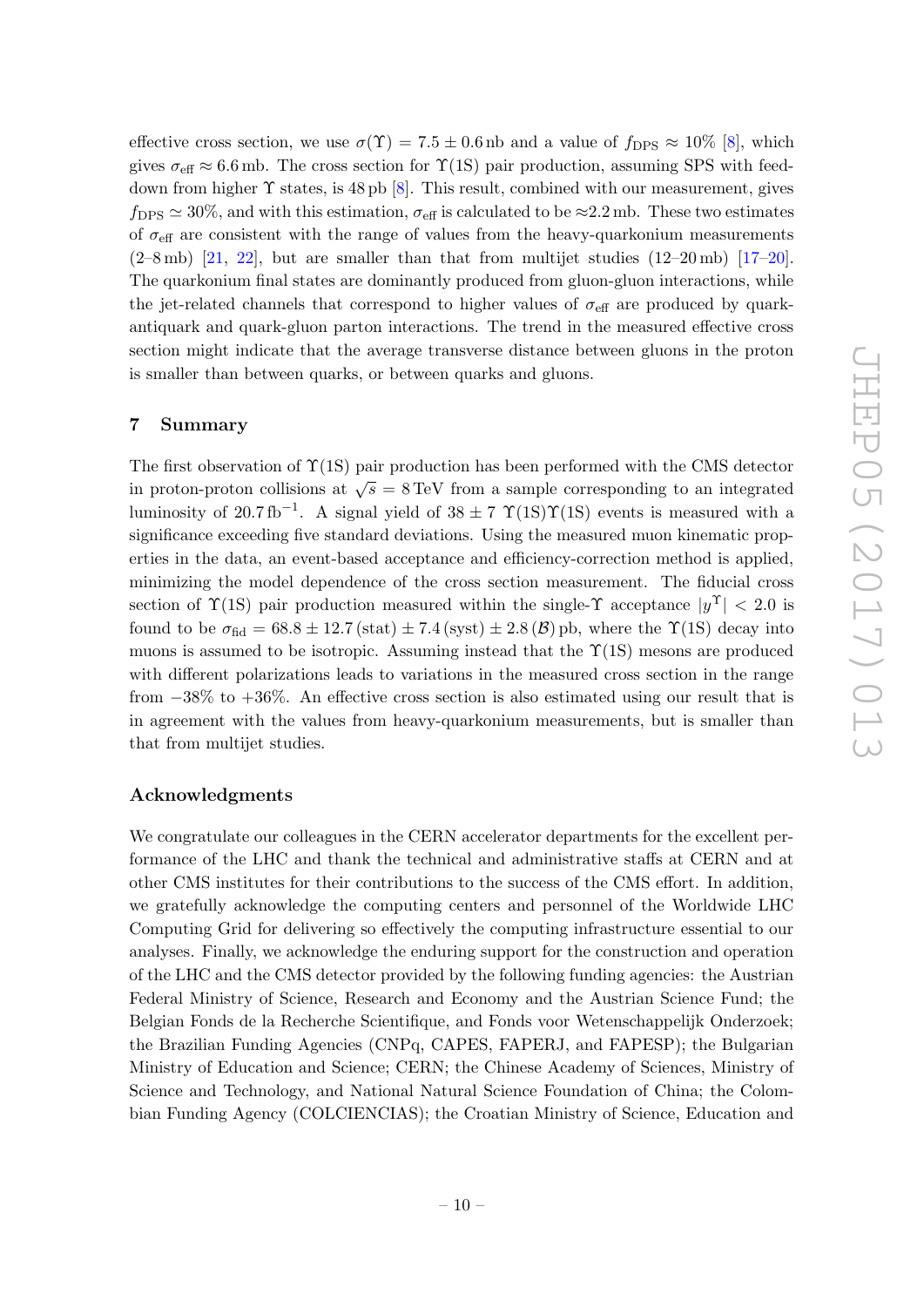Sport, and the Croatian Science Foundation; the Research Promotion Foundation, Cyprus; the Secretariat for Higher Education, Science, Technology and Innovation, Ecuador; the Ministry of Education and Research, Estonian Research Council via IUT23-4 and IUT23- 6 and European Regional Development Fund, Estonia; the Academy of Finland, Finnish Ministry of Education and Culture, and Helsinki Institute of Physics; the Institut National de Physique Nucléaire et de Physique des Particules / CNRS, and Commissariat à l'Energie Atomique et aux Énergies Alternatives / CEA, France; the Bundesministerium für Bildung und Forschung, Deutsche Forschungsgemeinschaft, and Helmholtz-Gemeinschaft Deutscher Forschungszentren, Germany; the General Secretariat for Research and Technology, Greece; the National Scientific Research Foundation, and National Innovation Office, Hungary; the Department of Atomic Energy and the Department of Science and Technology, India; the Institute for Studies in Theoretical Physics and Mathematics, Iran; the Science Foundation, Ireland; the Istituto Nazionale di Fisica Nucleare, Italy; the Ministry of Science, ICT and Future Planning, and National Research Foundation (NRF), Republic of Korea; the Lithuanian Academy of Sciences; the Ministry of Education, and University of Malaya (Malaysia); the Mexican Funding Agencies (BUAP, CINVESTAV, CONACYT, LNS, SEP, and UASLP-FAI); the Ministry of Business, Innovation and Employment, New Zealand; the Pakistan Atomic Energy Commission; the Ministry of Science and Higher Education and the National Science Centre, Poland; the Fundação para a Ciência e a Tecnologia, Portugal; JINR, Dubna; the Ministry of Education and Science of the Russian Federation, the Federal Agency of Atomic Energy of the Russian Federation, Russian Academy of Sciences, and the Russian Foundation for Basic Research; the Ministry of Education, Science and Technological Development of Serbia; the Secretaría de Estado de Investigación, Desarrollo e Innovación and Programa Consolider-Ingenio 2010, Spain; the Swiss Funding Agencies (ETH Board, ETH Zurich, PSI, SNF, UniZH, Canton Zurich, and SER); the Ministry of Science and Technology, Taipei; the Thailand Center of Excellence in Physics, the Institute for the Promotion of Teaching Science and Technology of Thailand, Special Task Force for Activating Research and the National Science and Technology Development Agency of Thailand; the Scientific and Technical Research Council of Turkey, and Turkish Atomic Energy Authority; the National Academy of Sciences of Ukraine, and State Fund for Fundamental Researches, Ukraine; the Science and Technology Facilities Council, UK; the US Department of Energy, and the US National Science Foundation.

Individuals have received support from the Marie-Curie program and the European Research Council and EPLANET (European Union); the Leventis Foundation; the A. P. Sloan Foundation; the Alexander von Humboldt Foundation; the Belgian Federal Science Policy Office; the Fonds pour la Formation à la Recherche dans l'Industrie et dans l'Agriculture (FRIA-Belgium); the Agentschap voor Innovatie door Wetenschap en Technologie (IWT-Belgium); the Ministry of Education, Youth and Sports (MEYS) of the Czech Republic; the Council of Science and Industrial Research, India; the HOMING PLUS program of the Foundation for Polish Science, cofinanced from European Union, Regional Development Fund, the Mobility Plus program of the Ministry of Science and Higher Education, the National Science Center (Poland), contracts Harmonia 2014/14/M/ST2/00428, Opus 2013/11/B/ST2/04202, 2014/13/B/ST2/02543 and 2014/15/B/ST2/03998, Sonata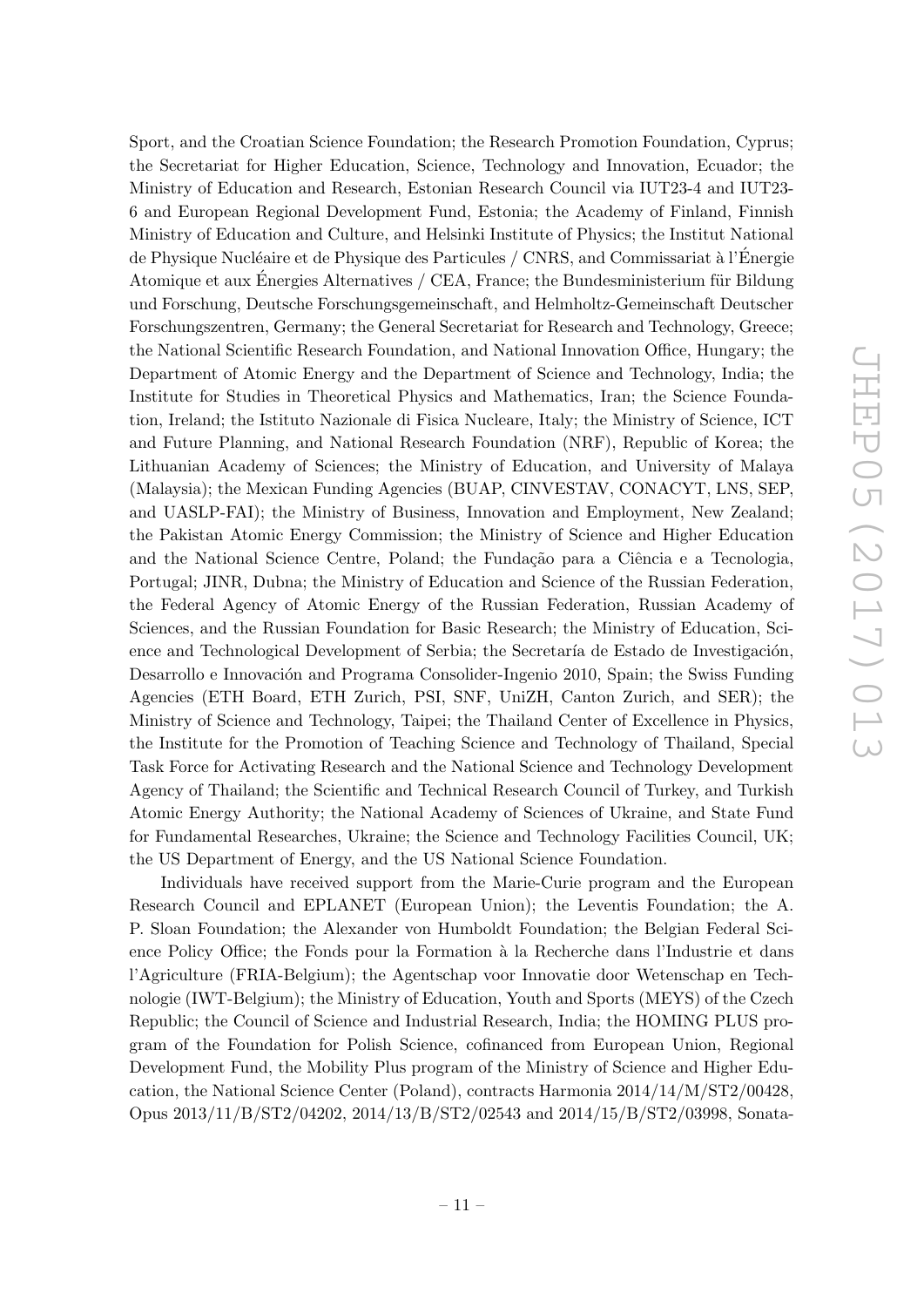bis 2012/07/E/ST2/01406; the Thalis and Aristeia programs cofinanced by EU-ESF and the Greek NSRF; the National Priorities Research Program by Qatar National Research Fund; the Programa Clarín-COFUND del Principado de Asturias; the Rachadapisek Sompot Fund for Postdoctoral Fellowship, Chulalongkorn University and the Chulalongkorn Academic into Its 2nd Century Project Advancement Project (Thailand); and the Welch Foundation, contract C-1845.

Open Access. This article is distributed under the terms of the Creative Commons Attribution License [\(CC-BY 4.0\)](http://creativecommons.org/licenses/by/4.0/), which permits any use, distribution and reproduction in any medium, provided the original author(s) and source are credited.

### References

- <span id="page-12-0"></span>[1] A. Andronic et al., Heavy-flavour and quarkonium production in the LHC era: from proton-proton to heavy-ion collisions, [Eur. Phys. J.](http://dx.doi.org/10.1140/epjc/s10052-015-3819-5)  $C$  76 (2016) 107  $\ar{xiv:1506.03981}$ [IN[SPIRE](http://inspirehep.net/search?p=find+EPRINT+arXiv:1506.03981)].
- <span id="page-12-1"></span>[2] B.L. Ioffe, V.A. Khoze and L.N. Lipatov, Hard processes, Vol. 1: Phenomenology, quark parton model, North-Holland, Amsterdam The Netherlands (1985).
- <span id="page-12-2"></span>[3] G.T. Bodwin, E. Braaten and G.P. Lepage, Rigorous QCD analysis of inclusive annihilation and production of heavy quarkonium, Phys. Rev.  $\bf{D} 51$  [\(1995\) 1125](http://dx.doi.org/10.1103/PhysRevD.55.5853) [Erratum ibid.  $\bf{D} 55$ (1997) 5853] [[hep-ph/9407339](https://arxiv.org/abs/hep-ph/9407339)] [IN[SPIRE](http://inspirehep.net/search?p=find+EPRINT+hep-ph/9407339)].
- <span id="page-12-3"></span>[4] P. Ko, C. Yu and J. Lee, Inclusive double-quarkonium production at the Large Hadron Collider, JHEP 01 [\(2011\) 070](http://dx.doi.org/10.1007/JHEP01(2011)070) [[arXiv:1007.3095](https://arxiv.org/abs/1007.3095)] [IN[SPIRE](http://inspirehep.net/search?p=find+EPRINT+arXiv:1007.3095)].
- <span id="page-12-4"></span>[5] E.L. Berger, C.B. Jackson and G. Shaughnessy, Characteristics and Estimates of Double Parton Scattering at the Large Hadron Collider, Phys. Rev. D 81 [\(2010\) 014014](http://dx.doi.org/10.1103/PhysRevD.81.014014) [[arXiv:0911.5348](https://arxiv.org/abs/0911.5348)] [IN[SPIRE](http://inspirehep.net/search?p=find+EPRINT+arXiv:0911.5348)].
- <span id="page-12-5"></span>[6] M. Diehl, D. Ostermeier and A. Schafer, Elements of a theory for multiparton interactions in  $QCD$ , JHEP 03 [\(2012\) 089](http://dx.doi.org/10.1007/JHEP03(2012)089) [Erratum ibid. 1603 (2016) 001] [[arXiv:1111.0910](https://arxiv.org/abs/1111.0910)] [IN[SPIRE](http://inspirehep.net/search?p=find+EPRINT+arXiv:1111.0910)].
- <span id="page-12-6"></span>[7] S.P. Baranov, A.M. Snigirev, N.P. Zotov, A. Szczurek and W. Schäfer, *Interparticle* correlations in the production of  $J/\psi$  pairs in proton-proton collisions, [Phys. Rev.](http://dx.doi.org/10.1103/PhysRevD.87.034035) D 87 [\(2013\) 034035](http://dx.doi.org/10.1103/PhysRevD.87.034035) [[arXiv:1210.1806](https://arxiv.org/abs/1210.1806)] [IN[SPIRE](http://inspirehep.net/search?p=find+EPRINT+arXiv:1210.1806)].
- <span id="page-12-7"></span>[8] A.V. Berezhnoy, A.K. Likhoded and A.A. Novoselov, Υ-meson pair production at LHC, Phys. Rev. D 87 [\(2013\) 054023](http://dx.doi.org/10.1103/PhysRevD.87.054023) [[arXiv:1210.5754](https://arxiv.org/abs/1210.5754)] [IN[SPIRE](http://inspirehep.net/search?p=find+EPRINT+arXiv:1210.5754)].
- <span id="page-12-8"></span>[9] NA3 collaboration, J. Badier et al., Evidence for  $\psi\psi$  Production in  $\pi^-$  Interactions at  $150 \text{ GeV}/c$  and  $280 \text{ GeV}/c$ , *[Phys. Lett.](http://dx.doi.org/10.1016/0370-2693(82)90091-0)* **B 114** (1982) 457 [IN[SPIRE](http://inspirehep.net/search?p=find+J+%22Phys.Lett.,B114,457%22)].
- <span id="page-12-9"></span>[10] S.D. Ellis, M.B. Einhorn and C. Quigg, Comment on Hadronic Production of Psions, [Phys.](http://dx.doi.org/10.1103/PhysRevLett.36.1263) Rev. Lett. 36 [\(1976\) 1263](http://dx.doi.org/10.1103/PhysRevLett.36.1263) [IN[SPIRE](http://inspirehep.net/search?p=find+J+%22Phys.Rev.Lett.,36,1263%22)].
- [11] C.E. Carlson and R. Suaya, *Hadronic Production of*  $J/\psi$  *Mesons, [Phys. Rev.](http://dx.doi.org/10.1103/PhysRevD.14.3115)* **D** 14 (1976) [3115](http://dx.doi.org/10.1103/PhysRevD.14.3115) [IN[SPIRE](http://inspirehep.net/search?p=find+J+%22Phys.Rev.,D14,3115%22)].
- <span id="page-12-10"></span>[12] J.H. Kuhn, Hadronic Production of P Wave Charmonium States, [Phys. Lett.](http://dx.doi.org/10.1016/0370-2693(80)90149-5) B 89 (1980) [385](http://dx.doi.org/10.1016/0370-2693(80)90149-5) [IN[SPIRE](http://inspirehep.net/search?p=find+J+%22Phys.Lett.,B89,385%22)].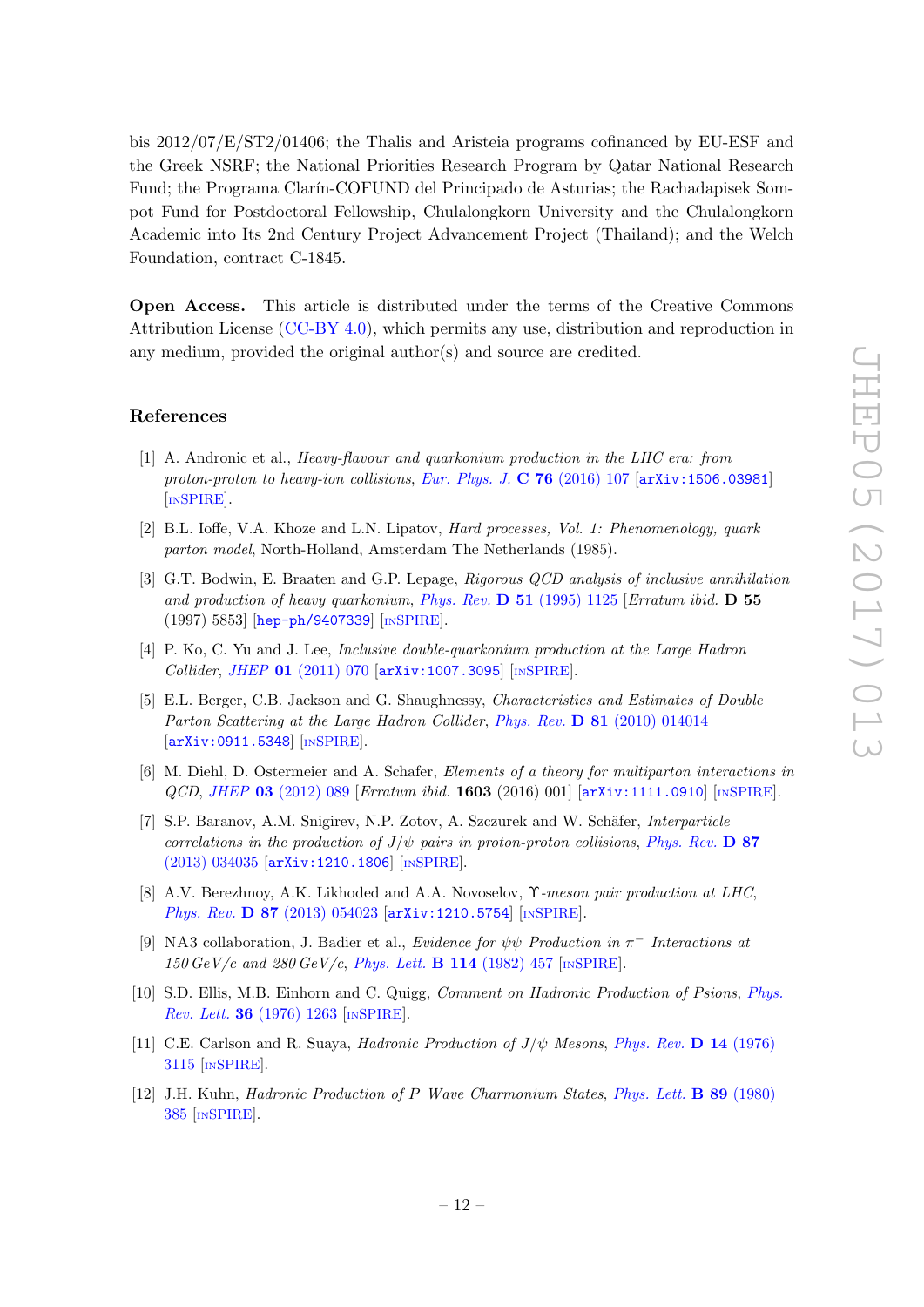- <span id="page-13-0"></span>[13] S.P. Baranov, A.M. Snigirev and N.P. Zotov, Double heavy meson production through double parton scattering in hadronic collisions, [Phys. Lett.](http://dx.doi.org/10.1016/j.physletb.2011.09.106) B 705 (2011) 116 [[arXiv:1105.6276](https://arxiv.org/abs/1105.6276)] [IN[SPIRE](http://inspirehep.net/search?p=find+EPRINT+arXiv:1105.6276)].
- <span id="page-13-1"></span>[14] G. Calucci and D. Treleani, Proton structure in transverse space and the effective cross-section, Phys. Rev. D 60 [\(1999\) 054023](http://dx.doi.org/10.1103/PhysRevD.60.054023) [[hep-ph/9902479](https://arxiv.org/abs/hep-ph/9902479)] [IN[SPIRE](http://inspirehep.net/search?p=find+EPRINT+hep-ph/9902479)].
- <span id="page-13-2"></span>[15] G. Calucci and D. Treleani, *Double parton scatterings in high-energy hadronic collisions*, [Nucl. Phys. Proc. Suppl.](http://dx.doi.org/10.1016/S0920-5632(98)00371-5) 71 (1999) 392 [[hep-ph/9711225](https://arxiv.org/abs/hep-ph/9711225)] [IN[SPIRE](http://inspirehep.net/search?p=find+EPRINT+hep-ph/9711225)].
- <span id="page-13-3"></span>[16] S.P. Baranov, A.V. Lipatov, M.A. Malyshev, A.M. Snigirev and N.P. Zotov, Associated production of electroweak bosons and heavy mesons at LHCb and the prospects to observe double parton interactions, Phys. Rev. D  $93$  [\(2016\) 094013](http://dx.doi.org/10.1103/PhysRevD.93.094013) [[arXiv:1604.03025](https://arxiv.org/abs/1604.03025)] [IN[SPIRE](http://inspirehep.net/search?p=find+EPRINT+arXiv:1604.03025)].
- <span id="page-13-4"></span>[17] CMS collaboration, *Study of double parton scattering using*  $W + 2$ -jet events in proton-proton collisions at  $\sqrt{s} = 7 \text{ TeV}$ , JHEP 03 [\(2014\) 032](http://dx.doi.org/10.1007/JHEP03(2014)032) [[arXiv:1312.5729](https://arxiv.org/abs/1312.5729)] [IN[SPIRE](http://inspirehep.net/search?p=find+EPRINT+arXiv:1312.5729)].
- [18] ATLAS collaboration, *Measurement of hard double-parton interactions in*  $W(\rightarrow l\nu) + 2$  *jet* events at  $\sqrt{s} = 7$  TeV with the ATLAS detector, New J. Phys. 15 [\(2013\) 033038](http://dx.doi.org/10.1088/1367-2630/15/3/033038) [[arXiv:1301.6872](https://arxiv.org/abs/1301.6872)] [IN[SPIRE](http://inspirehep.net/search?p=find+EPRINT+arXiv:1301.6872)].
- [19] D0 collaboration, V.M. Abazov et al., *Study of double parton interactions in diphoton*  $+$  $\sigma$  conaboration,  $\sqrt{s}$  with  $\pi$  is a set of all  $\sqrt{s}$  = 1.96 TeV, Phys. Rev. **D** 93 [\(2016\) 052008](http://dx.doi.org/10.1103/PhysRevD.93.052008) [[arXiv:1512.05291](https://arxiv.org/abs/1512.05291)] [IN[SPIRE](http://inspirehep.net/search?p=find+EPRINT+arXiv:1512.05291)].
- <span id="page-13-5"></span>[20] D0 collaboration, V.M. Abazov et al., Double parton interactions in  $\gamma + 3$  jet and  $\gamma + b/cjet + 2$  jet events in pp̄ collisions at  $\sqrt{s} = 1.96$  TeV, Phys. Rev. **D** 89 [\(2014\) 072006](http://dx.doi.org/10.1103/PhysRevD.89.072006) [[arXiv:1402.1550](https://arxiv.org/abs/1402.1550)] [IN[SPIRE](http://inspirehep.net/search?p=find+EPRINT+arXiv:1402.1550)].
- <span id="page-13-6"></span>[21] D0 collaboration, V.M. Abazov et al., Observation and studies of double  $J/\psi$  production at the Tevatron, Phys. Rev. D  $90$  [\(2014\) 111101](http://dx.doi.org/10.1103/PhysRevD.90.111101)  $\text{arXiv:1406.2380}$  $\text{arXiv:1406.2380}$  $\text{arXiv:1406.2380}$  [IN[SPIRE](http://inspirehep.net/search?p=find+EPRINT+arXiv:1406.2380)].
- <span id="page-13-7"></span>[22] D0 collaboration, V.M. Abazov et al., Evidence for simultaneous production of  $J/\psi$  and  $\Upsilon$ mesons, [Phys. Rev. Lett.](http://dx.doi.org/10.1103/PhysRevLett.116.082002) 116 (2016) 082002 [[arXiv:1511.02428](https://arxiv.org/abs/1511.02428)] [IN[SPIRE](http://inspirehep.net/search?p=find+EPRINT+arXiv:1511.02428)].
- <span id="page-13-8"></span>[23] CMS collaboration, *Measurement of prompt J/* $\psi$  *pair production in pp collisions at*  $\sqrt{s} = 7 \text{ TeV}, \text{ JHEP } 09 \text{ (2014) } 094 \text{ [arXiv:1406.0484] } \text{ [insPIRE].}$  $\sqrt{s} = 7 \text{ TeV}, \text{ JHEP } 09 \text{ (2014) } 094 \text{ [arXiv:1406.0484] } \text{ [insPIRE].}$  $\sqrt{s} = 7 \text{ TeV}, \text{ JHEP } 09 \text{ (2014) } 094 \text{ [arXiv:1406.0484] } \text{ [insPIRE].}$
- <span id="page-13-9"></span>[24] J.-P. Lansberg and H.-S. Shao,  $J/\psi$ -pair production at large momenta: Indications for double parton scatterings and large  $\alpha_s^5$  contributions, [Phys. Lett.](http://dx.doi.org/10.1016/j.physletb.2015.10.083) **B** 751 (2015) 479 [[arXiv:1410.8822](https://arxiv.org/abs/1410.8822)] [IN[SPIRE](http://inspirehep.net/search?p=find+EPRINT+arXiv:1410.8822)].
- <span id="page-13-10"></span>[25] CMS collaboration, Description and performance of track and primary-vertex reconstruction with the CMS tracker, 2014 JINST  $9$  [P10009](http://dx.doi.org/10.1088/1748-0221/9/10/P10009) [[arXiv:1405.6569](https://arxiv.org/abs/1405.6569)] [IN[SPIRE](http://inspirehep.net/search?p=find+EPRINT+arXiv:1405.6569)].
- <span id="page-13-11"></span>[26] CMS collaboration, The CMS Experiment at the CERN LHC, 2008 JINST 3 [S08004](http://dx.doi.org/10.1088/1748-0221/3/08/S08004) [IN[SPIRE](http://inspirehep.net/search?p=find+J+%22JINST,3,S08004%22)].
- <span id="page-13-12"></span>[27] H. Jung et al., The CCFM Monte Carlo generator CASCADE version 2.2.03, [Eur. Phys. J.](http://dx.doi.org/10.1140/epjc/s10052-010-1507-z) C 70 [\(2010\) 1237](http://dx.doi.org/10.1140/epjc/s10052-010-1507-z) [[arXiv:1008.0152](https://arxiv.org/abs/1008.0152)] [IN[SPIRE](http://inspirehep.net/search?p=find+EPRINT+arXiv:1008.0152)].
- <span id="page-13-13"></span>[28] T. Sjöstrand, S. Mrenna and P.Z. Skands, A Brief Introduction to PYTHIA 8.1, [Comput.](http://dx.doi.org/10.1016/j.cpc.2008.01.036) [Phys. Commun.](http://dx.doi.org/10.1016/j.cpc.2008.01.036) 178 (2008) 852 [[arXiv:0710.3820](https://arxiv.org/abs/0710.3820)] [IN[SPIRE](http://inspirehep.net/search?p=find+EPRINT+arXiv:0710.3820)].
- <span id="page-13-14"></span>[29] F. Hautmann and H. Jung, Transverse momentum dependent gluon density from DIS precision data, [Nucl. Phys.](http://dx.doi.org/10.1016/j.nuclphysb.2014.03.014) B 883 (2014) 1 [[arXiv:1312.7875](https://arxiv.org/abs/1312.7875)] [IN[SPIRE](http://inspirehep.net/search?p=find+EPRINT+arXiv:1312.7875)].
- <span id="page-13-15"></span>[30] M. Ciafaloni, Coherence Effects in Initial Jets at Small  $Q^2/s$ , [Nucl. Phys.](http://dx.doi.org/10.1016/0550-3213(88)90380-X) **B 296** (1988) 49 [IN[SPIRE](http://inspirehep.net/search?p=find+J+%22Nucl.Phys.,B296,49%22)].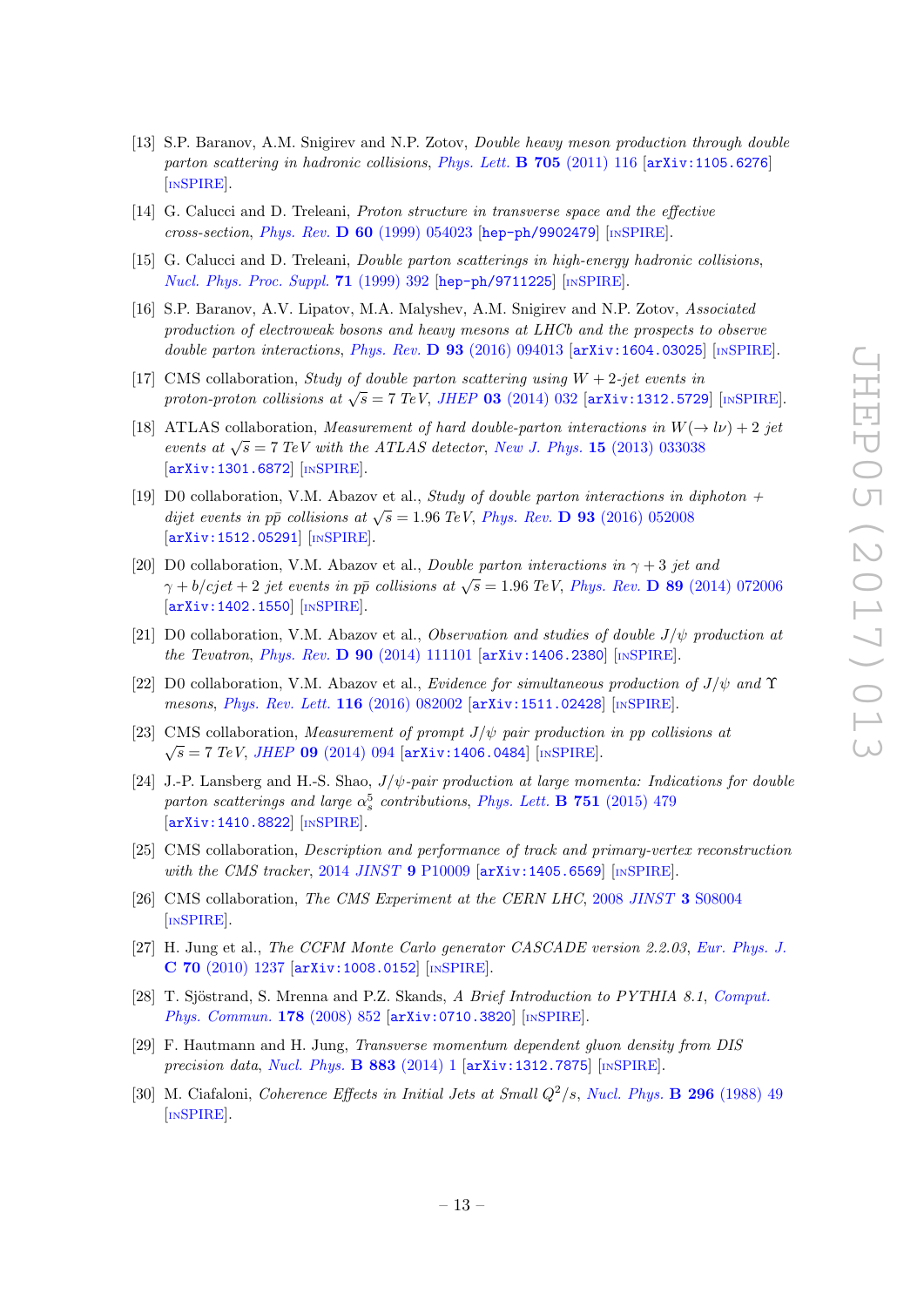- [31] S. Catani, F. Fiorani and G. Marchesini, Small x Behavior of Initial State Radiation in Perturbative QCD, [Nucl. Phys.](http://dx.doi.org/10.1016/0550-3213(90)90342-B) **B 336** (1990) 18 [IN[SPIRE](http://inspirehep.net/search?p=find+J+%22Nucl.Phys.,B336,18%22)].
- <span id="page-14-0"></span>[32] G. Marchesini, QCD coherence in the structure function and associated distributions at small  $x, \text{Nucl. Phys.}$  $x, \text{Nucl. Phys.}$  $x, \text{Nucl. Phys.}$  **B** 445 (1995) 49 [[hep-ph/9412327](https://arxiv.org/abs/hep-ph/9412327)] [IN[SPIRE](http://inspirehep.net/search?p=find+EPRINT+hep-ph/9412327)].
- <span id="page-14-1"></span>[33] GEANT4 collaboration, S. Agostinelli et al., GEANT4: A Simulation toolkit, [Nucl.](http://dx.doi.org/10.1016/S0168-9002(03)01368-8) [Instrum. Meth.](http://dx.doi.org/10.1016/S0168-9002(03)01368-8) A 506 (2003) 250 [IN[SPIRE](http://inspirehep.net/search?p=find+J+%22Nucl.Instrum.Meth.,A506,250%22)].
- <span id="page-14-2"></span>[34] R. Fruhwirth, Application of Kalman filtering to track and vertex fitting, [Nucl. Instrum.](http://dx.doi.org/10.1016/0168-9002(87)90887-4) Meth. **A 262** [\(1987\) 444](http://dx.doi.org/10.1016/0168-9002(87)90887-4) [IN[SPIRE](http://inspirehep.net/search?p=find+J+%22Nucl.Instrum.Meth.,A262,444%22)].
- <span id="page-14-3"></span>[35] K. Prokofiev and T. Speer, A kinematic fit and a decay chain reconstruction library, in [Proceedings of Computing in high energy physics and nuclear physics conference](http://dx.doi.org/10.5170/CERN-2005-002.411), Interlaken Switzerland (2004).
- <span id="page-14-4"></span>[36] M.J. Oreglia, A study of the reactions  $\psi' \to \gamma \gamma \psi$ , Ph.D. Thesis, Stanford University, Stanford U.S.A. (1980), SLAC Report [SLAC-R-236.](http://www.slac.stanford.edu/pubs/slacreports/slac-r-236.html)
- <span id="page-14-5"></span>[37] W. Verkerke and D.P. Kirkby, The RooFit toolkit for data modeling, eConf C 0303241 (2003) MOLT007 [[physics/0306116](https://arxiv.org/abs/physics/0306116)] [IN[SPIRE](http://inspirehep.net/search?p=find+EPRINT+physics/0306116)].
- <span id="page-14-6"></span>[38] S.S. Wilks, The large-sample distribution of the likelihood ratio for testing composite hypotheses, [Annals Math. Statist.](http://dx.doi.org/10.1214/aoms/1177732360) 9 (1938) 60.
- <span id="page-14-7"></span>[39] CMS collaboration, Performance of CMS muon reconstruction in pp collision events at  $\sqrt{s}$  = 7 TeV, 2012 JINST 7 [P10002](http://dx.doi.org/10.1088/1748-0221/7/10/P10002) [[arXiv:1206.4071](https://arxiv.org/abs/1206.4071)] [IN[SPIRE](http://inspirehep.net/search?p=find+EPRINT+arXiv:1206.4071)].
- <span id="page-14-8"></span>[40] CMS collaboration, CMS Luminosity Based on Pixel Cluster Counting – Summer 2013 Update, [CMS-PAS-LUM-13-001](http://cds.cern.ch/record/1598864) (2013).
- <span id="page-14-9"></span>[41] CMS collaboration, *Measurement of the*  $Y(1S)$ ,  $Y(2S)$  and  $Y(3S)$  polarizations in pp collisions at  $\sqrt{s} = 7$  TeV, [Phys. Rev. Lett.](http://dx.doi.org/10.1103/PhysRevLett.110.081802) 110 (2013) 081802 [[arXiv:1209.2922](https://arxiv.org/abs/1209.2922)] [IN[SPIRE](http://inspirehep.net/search?p=find+EPRINT+arXiv:1209.2922)].
- <span id="page-14-10"></span>[42] Particle Data Group collaboration, C. Patrignani et al., Review of Particle Physics, Chin. Phys. C 40 [\(2016\) 100001.](http://dx.doi.org/10.1088/1674-1137/40/10/100001)
- <span id="page-14-11"></span>[43] CMS collaboration, *Measurement of the*  $\Upsilon(1S)$ ,  $\Upsilon(2S)$  and  $\Upsilon(3S)$  cross sections in pp collisions at  $\sqrt{s} = 7$  TeV, [Phys. Lett.](http://dx.doi.org/10.1016/j.physletb.2013.10.033) **B** 727 (2013) 101 [[arXiv:1303.5900](https://arxiv.org/abs/1303.5900)] [IN[SPIRE](http://inspirehep.net/search?p=find+EPRINT+arXiv:1303.5900)].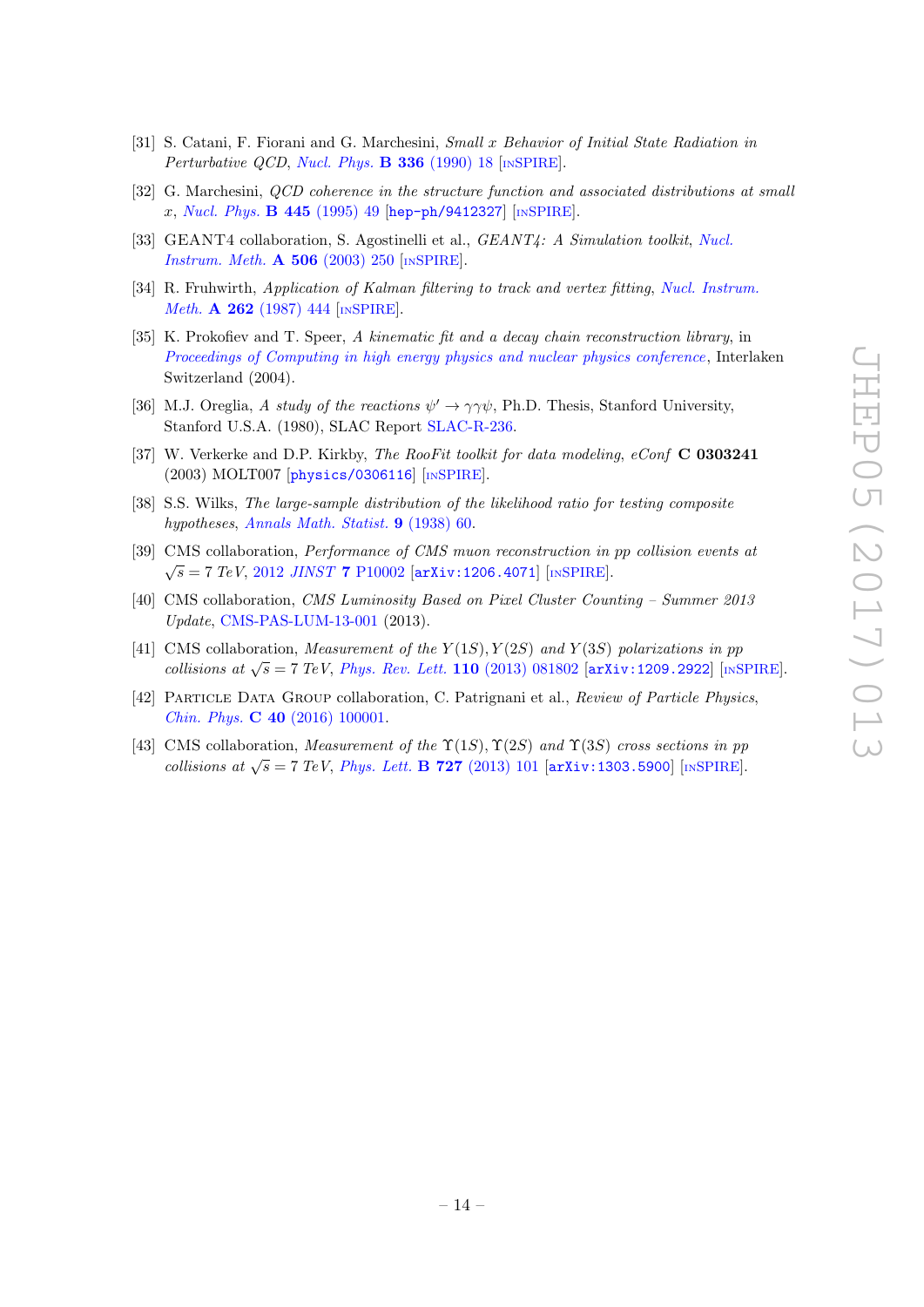## The CMS collaboration

### <span id="page-15-0"></span>Yerevan Physics Institute, Yerevan, Armenia

V. Khachatryan, A.M. Sirunyan, A. Tumasyan

#### Institut für Hochenergiephysik, Wien, Austria

W. Adam, E. Asilar, T. Bergauer, J. Brandstetter, E. Brondolin, M. Dragicevic, J. Erö, M. Flechl, M. Friedl, R. Frühwirth<sup>1</sup>, V.M. Ghete, C. Hartl, N. Hörmann, J. Hrubec, M. Jeitler<sup>1</sup>, A. König, I. Krätschmer, D. Liko, T. Matsushita, I. Mikulec, D. Rabady, N. Rad, B. Rahbaran, H. Rohringer, J. Schieck<sup>1</sup>, J. Strauss, W. Waltenberger, C.-E. Wulz<sup>1</sup>

#### Institute for Nuclear Problems, Minsk, Belarus

O. Dvornikov, V. Makarenko, V. Zykunov

#### National Centre for Particle and High Energy Physics, Minsk, Belarus

V. Mossolov, N. Shumeiko, J. Suarez Gonzalez

### Universiteit Antwerpen, Antwerpen, Belgium

S. Alderweireldt, E.A. De Wolf, X. Janssen, J. Lauwers, M. Van De Klundert, H. Van Haevermaet, P. Van Mechelen, N. Van Remortel, A. Van Spilbeeck

### Vrije Universiteit Brussel, Brussel, Belgium

S. Abu Zeid, F. Blekman, J. D'Hondt, N. Daci, I. De Bruyn, K. Deroover, S. Lowette, S. Moortgat, L. Moreels, A. Olbrechts, Q. Python, S. Tavernier, W. Van Doninck, P. Van Mulders, I. Van Parijs

### Universit´e Libre de Bruxelles, Bruxelles, Belgium

H. Brun, B. Clerbaux, G. De Lentdecker, H. Delannoy, G. Fasanella, L. Favart, R. Goldouzian, A. Grebenyuk, G. Karapostoli, T. Lenzi, A. Léonard, J. Luetic, T. Maerschalk, A. Marinov, A. Randle-conde, T. Seva, C. Vander Velde, P. Vanlaer, R. Yonamine, F. Zenoni, F. Zhang<sup>2</sup>

## Ghent University, Ghent, Belgium

A. Cimmino, T. Cornelis, D. Dobur, A. Fagot, G. Garcia, M. Gul, I. Khvastunov, D. Poyraz, S. Salva, R. Schöfbeck, A. Sharma, M. Tytgat, W. Van Driessche, E. Yazgan, N. Zaganidis

### Université Catholique de Louvain, Louvain-la-Neuve, Belgium

H. Bakhshiansohi, C. Beluffi<sup>3</sup> , O. Bondu, S. Brochet, G. Bruno, A. Caudron, S. De Visscher, C. Delaere, M. Delcourt, B. Francois, A. Giammanco, A. Jafari, P. Jez, M. Komm, V. Lemaitre, A. Magitteri, A. Mertens, M. Musich, C. Nuttens, K. Piotrzkowski, L. Quertenmont, M. Selvaggi, M. Vidal Marono, S. Wertz

### Université de Mons, Mons, Belgium

N. Beliy

### Centro Brasileiro de Pesquisas Fisicas, Rio de Janeiro, Brazil

W.L. Aldá Júnior, F.L. Alves, G.A. Alves, L. Brito, C. Hensel, A. Moraes, M.E. Pol, P. Rebello Teles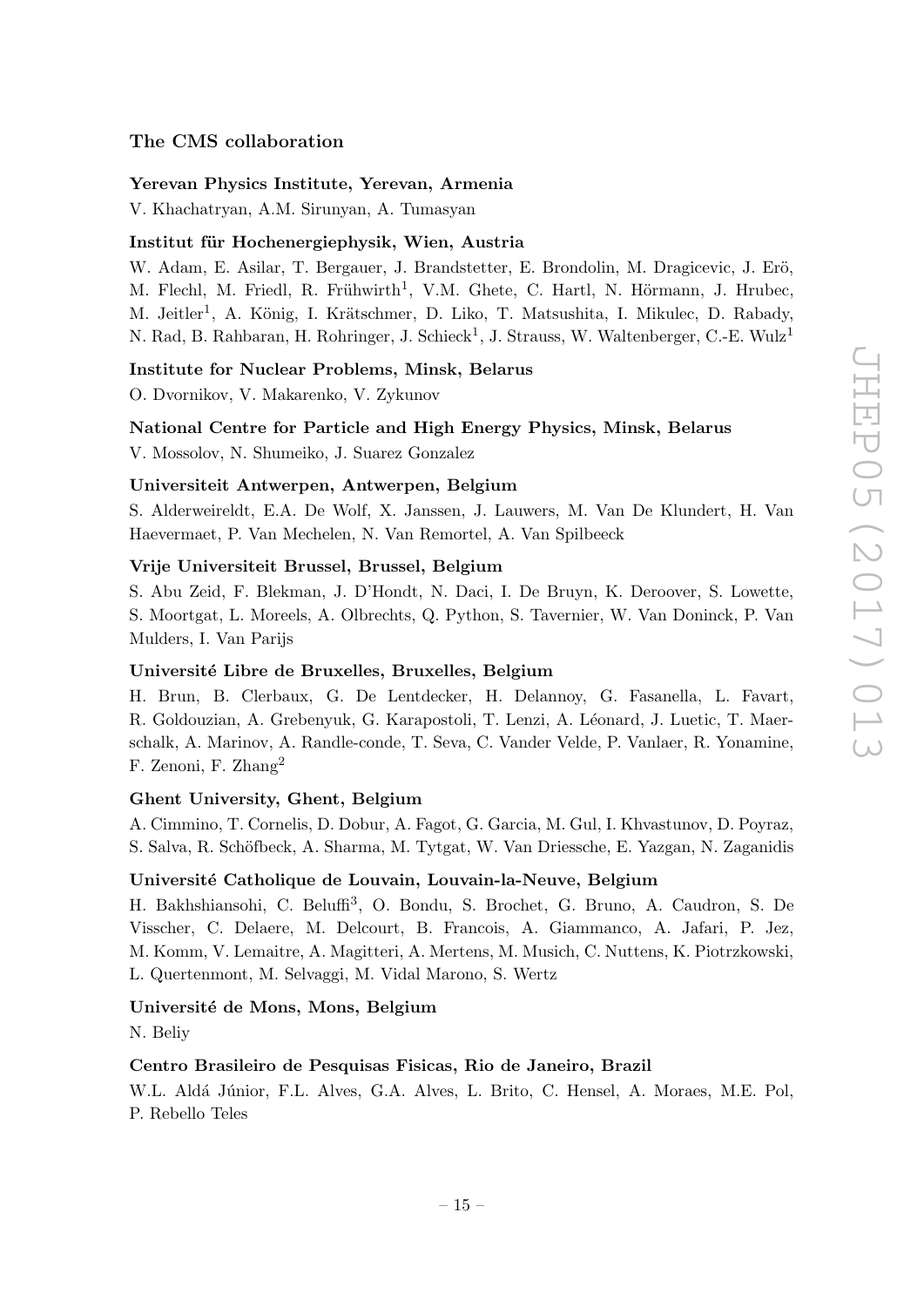### Universidade do Estado do Rio de Janeiro, Rio de Janeiro, Brazil

E. Belchior Batista Das Chagas, W. Carvalho, J. Chinellato<sup>4</sup>, A. Custódio, E.M. Da Costa, G.G. Da Silveira<sup>5</sup>, D. De Jesus Damiao, C. De Oliveira Martins, S. Fonseca De Souza, L.M. Huertas Guativa, H. Malbouisson, D. Matos Figueiredo, C. Mora Herrera, L. Mundim, H. Nogima, W.L. Prado Da Silva, A. Santoro, A. Sznajder, E.J. Tonelli Manganote<sup>4</sup>, A. Vilela Pereira

## Universidade Estadual Paulista <sup>a</sup>, Universidade Federal do ABC  $^b$ , São Paulo, Brazil

S. Ahuja<sup>a</sup>, C.A. Bernardes<sup>b</sup>, S. Dogra<sup>a</sup>, T.R. Fernandez Perez Tomei<sup>a</sup>, E.M. Gregores<sup>b</sup>, P.G. Mercadante<sup>b</sup>, C.S. Moon<sup>a</sup>, S.F. Novaes<sup>a</sup>, Sandra S. Padula<sup>a</sup>, D. Romero Abad<sup>b</sup>, J.C. Ruiz Vargas

### Institute for Nuclear Research and Nuclear Energy, Sofia, Bulgaria

A. Aleksandrov, R. Hadjiiska, P. Iaydjiev, M. Rodozov, S. Stoykova, G. Sultanov, M. Vutova

#### University of Sofia, Sofia, Bulgaria

A. Dimitrov, I. Glushkov, L. Litov, B. Pavlov, P. Petkov

## Beihang University, Beijing, China

W. Fang<sup>6</sup>

## Institute of High Energy Physics, Beijing, China

M. Ahmad, J.G. Bian, G.M. Chen, H.S. Chen, M. Chen, Y. Chen<sup>7</sup>, T. Cheng, C.H. Jiang, D. Leggat, Z. Liu, F. Romeo, S.M. Shaheen, A. Spiezia, J. Tao, C. Wang, Z. Wang, H. Zhang, J. Zhao

## State Key Laboratory of Nuclear Physics and Technology, Peking University, Beijing, China

Y. Ban, G. Chen, Q. Li, S. Liu, Y. Mao, S.J. Qian, D. Wang, Z. Xu

### Universidad de Los Andes, Bogota, Colombia

C. Avila, A. Cabrera, L.F. Chaparro Sierra, C. Florez, J.P. Gomez, C.F. González Hernández, J.D. Ruiz Alvarez, J.C. Sanabria

## University of Split, Faculty of Electrical Engineering, Mechanical Engineering and Naval Architecture, Split, Croatia

N. Godinovic, D. Lelas, I. Puljak, P.M. Ribeiro Cipriano, T. Sculac

#### University of Split, Faculty of Science, Split, Croatia

Z. Antunovic, M. Kovac

Institute Rudjer Boskovic, Zagreb, Croatia

V. Brigljevic, D. Ferencek, K. Kadija, S. Micanovic, L. Sudic, T. Susa

#### University of Cyprus, Nicosia, Cyprus

A. Attikis, G. Mavromanolakis, J. Mousa, C. Nicolaou, F. Ptochos, P.A. Razis, H. Rykaczewski, D. Tsiakkouri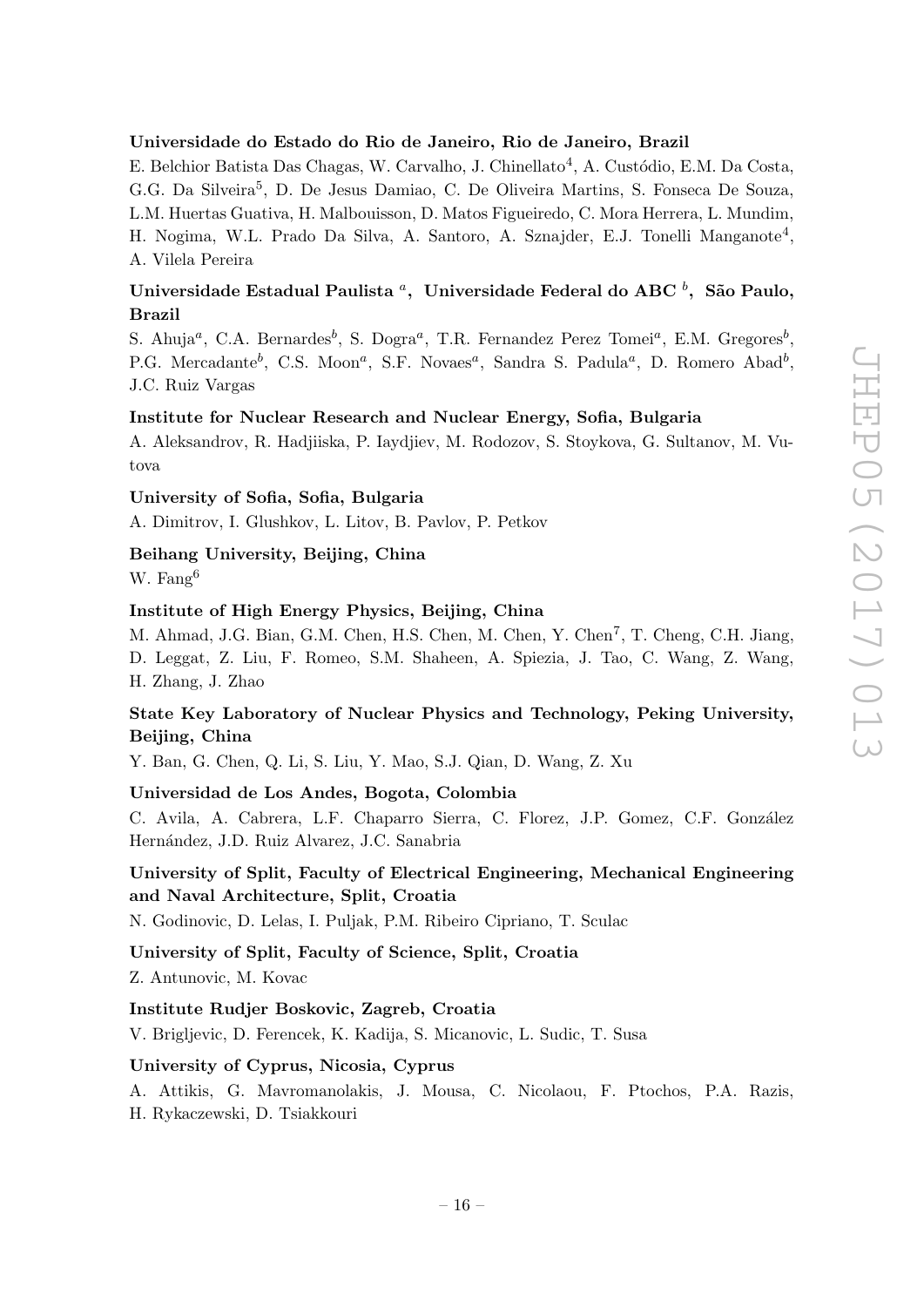## Charles University, Prague, Czech Republic

M. Finger<sup>8</sup>, M. Finger  $Jr.^8$ 

Universidad San Francisco de Quito, Quito, Ecuador E. Carrera Jarrin

Academy of Scientific Research and Technology of the Arab Republic of Egypt, Egyptian Network of High Energy Physics, Cairo, Egypt A. Ellithi Kamel<sup>9</sup>, M.A. Mahmoud<sup>10,11</sup>, A. Radi<sup>11,12</sup>

National Institute of Chemical Physics and Biophysics, Tallinn, Estonia B. Calpas, M. Kadastik, M. Murumaa, L. Perrini, M. Raidal, A. Tiko, C. Veelken

Department of Physics, University of Helsinki, Helsinki, Finland

P. Eerola, J. Pekkanen, M. Voutilainen

### Helsinki Institute of Physics, Helsinki, Finland

J. Härkönen, T. Järvinen, V. Karimäki, R. Kinnunen, T. Lampén, K. Lassila-Perini, S. Lehti, T. Lind´en, P. Luukka, J. Tuominiemi, E. Tuovinen, L. Wendland

Lappeenranta University of Technology, Lappeenranta, Finland J. Talvitie, T. Tuuva

## IRFU, CEA, Université Paris-Saclay, Gif-sur-Yvette, France

M. Besancon, F. Couderc, M. Dejardin, D. Denegri, B. Fabbro, J.L. Faure, C. Favaro, F. Ferri, S. Ganjour, S. Ghosh, A. Givernaud, P. Gras, G. Hamel de Monchenault, P. Jarry, I. Kucher, E. Locci, M. Machet, J. Malcles, J. Rander, A. Rosowsky, M. Titov, A. Zghiche

## Laboratoire Leprince-Ringuet, Ecole Polytechnique, IN2P3-CNRS, Palaiseau, France

A. Abdulsalam, I. Antropov, S. Baffioni, F. Beaudette, P. Busson, L. Cadamuro, E. Chapon, C. Charlot, O. Davignon, R. Granier de Cassagnac, M. Jo, S. Lisniak, P. Miné, M. Nguyen, C. Ochando, G. Ortona, P. Paganini, P. Pigard, S. Regnard, R. Salerno, Y. Sirois, T. Strebler, Y. Yilmaz, A. Zabi

## Institut Pluridisciplinaire Hubert Curien, Université de Strasbourg, Université de Haute Alsace Mulhouse, CNRS/IN2P3, Strasbourg, France

J.-L. Agram13, J. Andrea, A. Aubin, D. Bloch, J.-M. Brom, M. Buttignol, E.C. Chabert, N. Chanon, C. Collard, E. Conte<sup>13</sup>, X. Coubez, J.-C. Fontaine<sup>13</sup>, D. Gelé, U. Goerlach, A.-C. Le Bihan, K. Skovpen, P. Van Hove

Centre de Calcul de l'Institut National de Physique Nucleaire et de Physique des Particules, CNRS/IN2P3, Villeurbanne, France S. Gadrat

## Université de Lyon, Université Claude Bernard Lyon 1, CNRS-IN2P3, Institut de Physique Nucléaire de Lyon, Villeurbanne, France

S. Beauceron, C. Bernet, G. Boudoul, E. Bouvier, C.A. Carrillo Montoya, R. Chierici, D. Contardo, B. Courbon, P. Depasse, H. El Mamouni, J. Fan, J. Fay, S. Gascon,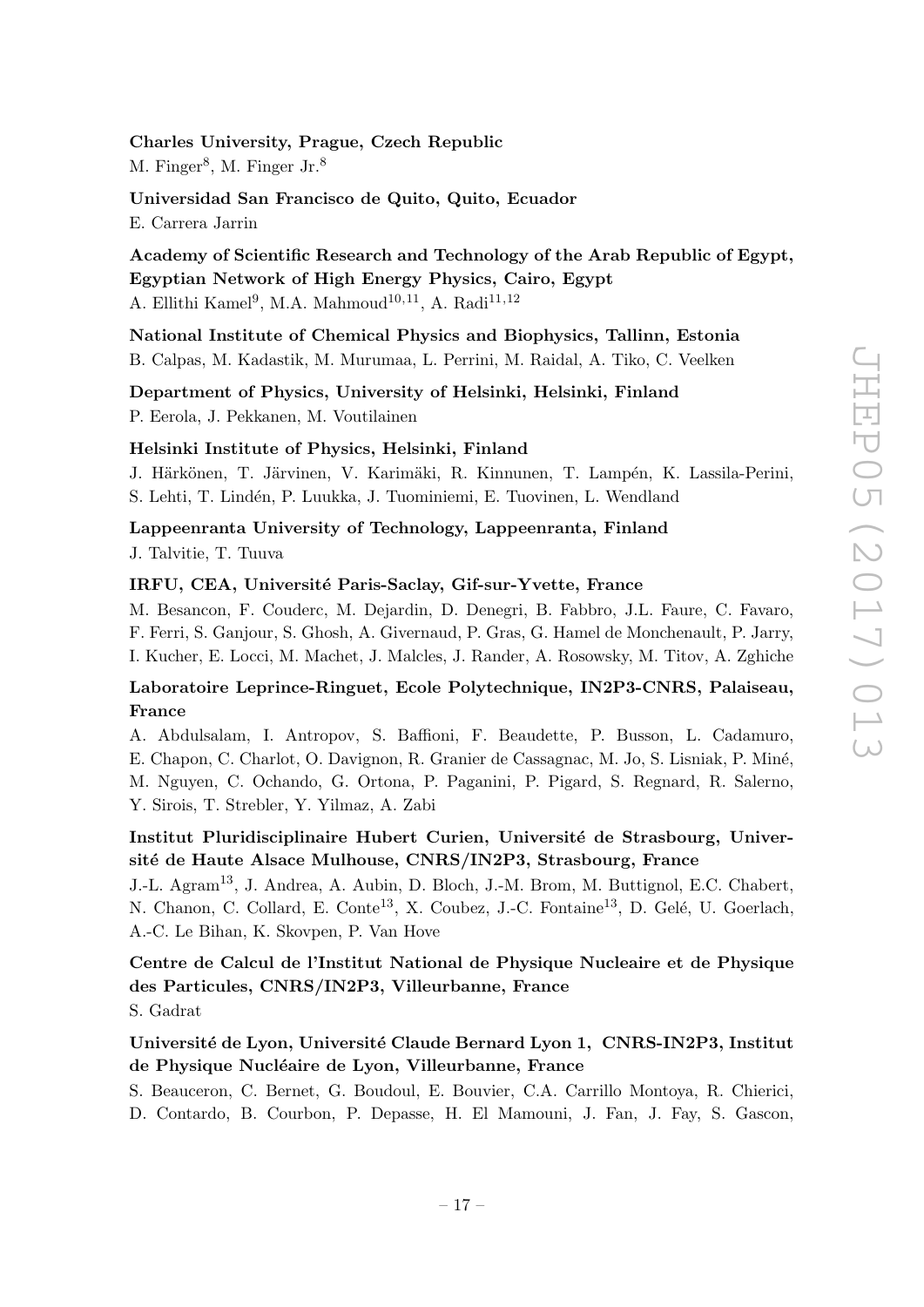M. Gouzevitch, G. Grenier, B. Ille, F. Lagarde, I.B. Laktineh, M. Lethuillier, L. Mirabito, A.L. Pequegnot, S. Perries, A. Popov<sup>14</sup>, D. Sabes, V. Sordini, M. Vander Donckt, P. Verdier, S. Viret

### Georgian Technical University, Tbilisi, Georgia

A. Khvedelidze<sup>8</sup>

### Tbilisi State University, Tbilisi, Georgia

D. Lomidze

### RWTH Aachen University, I. Physikalisches Institut, Aachen, Germany

C. Autermann, S. Beranek, L. Feld, A. Heister, M.K. Kiesel, K. Klein, M. Lipinski, A. Ostapchuk, M. Preuten, F. Raupach, S. Schael, C. Schomakers, J. Schulz, T. Verlage, H. Weber, V. Zhukov $^{14}$ 

### RWTH Aachen University, III. Physikalisches Institut A, Aachen, Germany

A. Albert, M. Brodski, E. Dietz-Laursonn, D. Duchardt, M. Endres, M. Erdmann, S. Erdweg, T. Esch, R. Fischer, A. Güth, M. Hamer, T. Hebbeker, C. Heidemann, K. Hoepfner, S. Knutzen, M. Merschmeyer, A. Meyer, P. Millet, S. Mukherjee, M. Olschewski, K. Padeken, T. Pook, M. Radziej, H. Reithler, M. Rieger, F. Scheuch, L. Sonnenschein, D. Teyssier, S. Thüer

#### RWTH Aachen University, III. Physikalisches Institut B, Aachen, Germany

V. Cherepanov, G. Flügge, F. Hoehle, B. Kargoll, T. Kress, A. Künsken, J. Lingemann, T. Müller, A. Nehrkorn, A. Nowack, I.M. Nugent, C. Pistone, O. Pooth, A. Stahl<sup>15</sup>

## Deutsches Elektronen-Synchrotron, Hamburg, Germany

M. Aldaya Martin, T. Arndt, C. Asawatangtrakuldee, K. Beernaert, O. Behnke, U. Behrens, A.A. Bin Anuar, K. Borras<sup>16</sup>, A. Campbell, P. Connor, C. Contreras-Campana, F. Costanza, C. Diez Pardos, G. Dolinska, G. Eckerlin, D. Eckstein, T. Eichhorn, E. Eren, E. Gallo<sup>17</sup>, J. Garay Garcia, A. Geiser, A. Gizhko, J.M. Grados Luyando, P. Gunnellini, A. Harb, J. Hauk, M. Hempel<sup>18</sup>, H. Jung, A. Kalogeropoulos, O. Karacheban<sup>18</sup>, M. Kasemann, J. Keaveney, C. Kleinwort, I. Korol, D. Krücker, W. Lange, A. Lelek, J. Leonard, K. Lipka, A. Lobanov, W. Lohmann<sup>18</sup>, R. Mankel, I.-A. Melzer-Pellmann, A.B. Meyer, G. Mittag, J. Mnich, A. Mussgiller, E. Ntomari, D. Pitzl, R. Placakyte, A. Raspereza, B. Roland, M.O. Sahin, P. Saxena, T. Schoerner-Sadenius, C. Seitz, S. Spannagel, ¨ N. Stefaniuk, G.P. Van Onsem, R. Walsh, C. Wissing

### University of Hamburg, Hamburg, Germany

V. Blobel, M. Centis Vignali, A.R. Draeger, T. Dreyer, E. Garutti, D. Gonzalez, J. Haller, M. Hoffmann, A. Junkes, R. Klanner, R. Kogler, N. Kovalchuk, T. Lapsien, T. Lenz, I. Marchesini, D. Marconi, M. Meyer, M. Niedziela, D. Nowatschin, F. Pantaleo<sup>15</sup>, T. Peiffer, A. Perieanu, J. Poehlsen, C. Sander, C. Scharf, P. Schleper, A. Schmidt, S. Schumann, J. Schwandt, H. Stadie, G. Steinbrück, F.M. Stober, M. Stöver, H. Tholen, D. Troendle, E. Usai, L. Vanelderen, A. Vanhoefer, B. Vormwald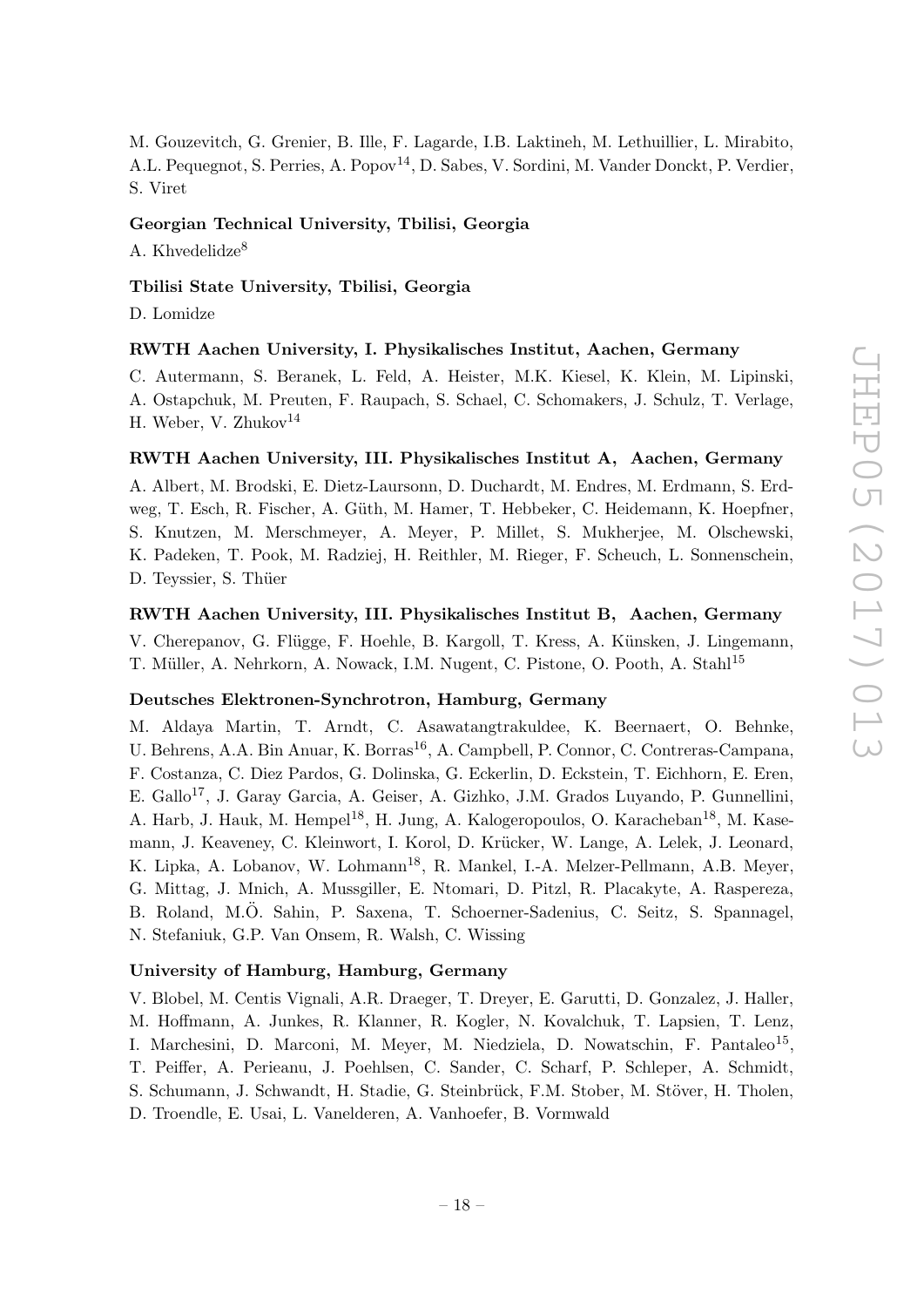### Institut für Experimentelle Kernphysik, Karlsruhe, Germany

M. Akbiyik, C. Barth, S. Baur, C. Baus, J. Berger, E. Butz, R. Caspart, T. Chwalek, F. Colombo, W. De Boer, A. Dierlamm, S. Fink, B. Freund, R. Friese, M. Giffels, A. Gilbert, P. Goldenzweig, D. Haitz, F. Hartmann<sup>15</sup>, S.M. Heindl, U. Husemann, I. Katkov<sup>14</sup>, S. Kudella, P. Lobelle Pardo, H. Mildner, M.U. Mozer, Th. M¨uller, M. Plagge, G. Quast, K. Rabbertz, S. Röcker, F. Roscher, M. Schröder, I. Shvetsov, G. Sieber, H.J. Simonis, R. Ulrich, J. Wagner-Kuhr, S. Wayand, M. Weber, T. Weiler, S. Williamson, C. Wöhrmann, R. Wolf

## Institute of Nuclear and Particle Physics (INPP), NCSR Demokritos, Aghia Paraskevi, Greece

G. Anagnostou, G. Daskalakis, T. Geralis, V.A. Giakoumopoulou, A. Kyriakis, D. Loukas, I. Topsis-Giotis

### National and Kapodistrian University of Athens, Athens, Greece

S. Kesisoglou, A. Panagiotou, N. Saoulidou, E. Tziaferi

### University of Ioánnina, Ioánnina, Greece

I. Evangelou, G. Flouris, C. Foudas, P. Kokkas, N. Loukas, N. Manthos, I. Papadopoulos, E. Paradas

## MTA-ELTE Lendület CMS Particle and Nuclear Physics Group, Eötvös Loránd University, Budapest, Hungary

N. Filipovic

## Wigner Research Centre for Physics, Budapest, Hungary

G. Bencze, C. Hajdu, P. Hidas, D. Horvath<sup>19</sup>, F. Sikler, V. Veszpremi, G. Vesztergombi<sup>20</sup>, A.J. Zsigmond

### Institute of Nuclear Research ATOMKI, Debrecen, Hungary

N. Beni, S. Czellar, J. Karancsi<sup>21</sup>, A. Makovec, J. Molnar, Z. Szillasi

## University of Debrecen, Debrecen, Hungary

M. Bartók<sup>20</sup>, P. Raics, Z.L. Trocsanyi, B. Ujvari

## National Institute of Science Education and Research, Bhubaneswar, India

S. Bahinipati, S. Choudhury<sup>22</sup>, P. Mal, K. Mandal, A. Nayak<sup>23</sup>, D.K. Sahoo, N. Sahoo, S.K. Swain

## Panjab University, Chandigarh, India

S. Bansal, S.B. Beri, V. Bhatnagar, R. Chawla, U.Bhawandeep, A.K. Kalsi, A. Kaur, M. Kaur, R. Kumar, P. Kumari, A. Mehta, M. Mittal, J.B. Singh, G. Walia

## University of Delhi, Delhi, India

Ashok Kumar, A. Bhardwaj, B.C. Choudhary, R.B. Garg, S. Keshri, S. Malhotra, M. Naimuddin, N. Nishu, K. Ranjan, R. Sharma, V. Sharma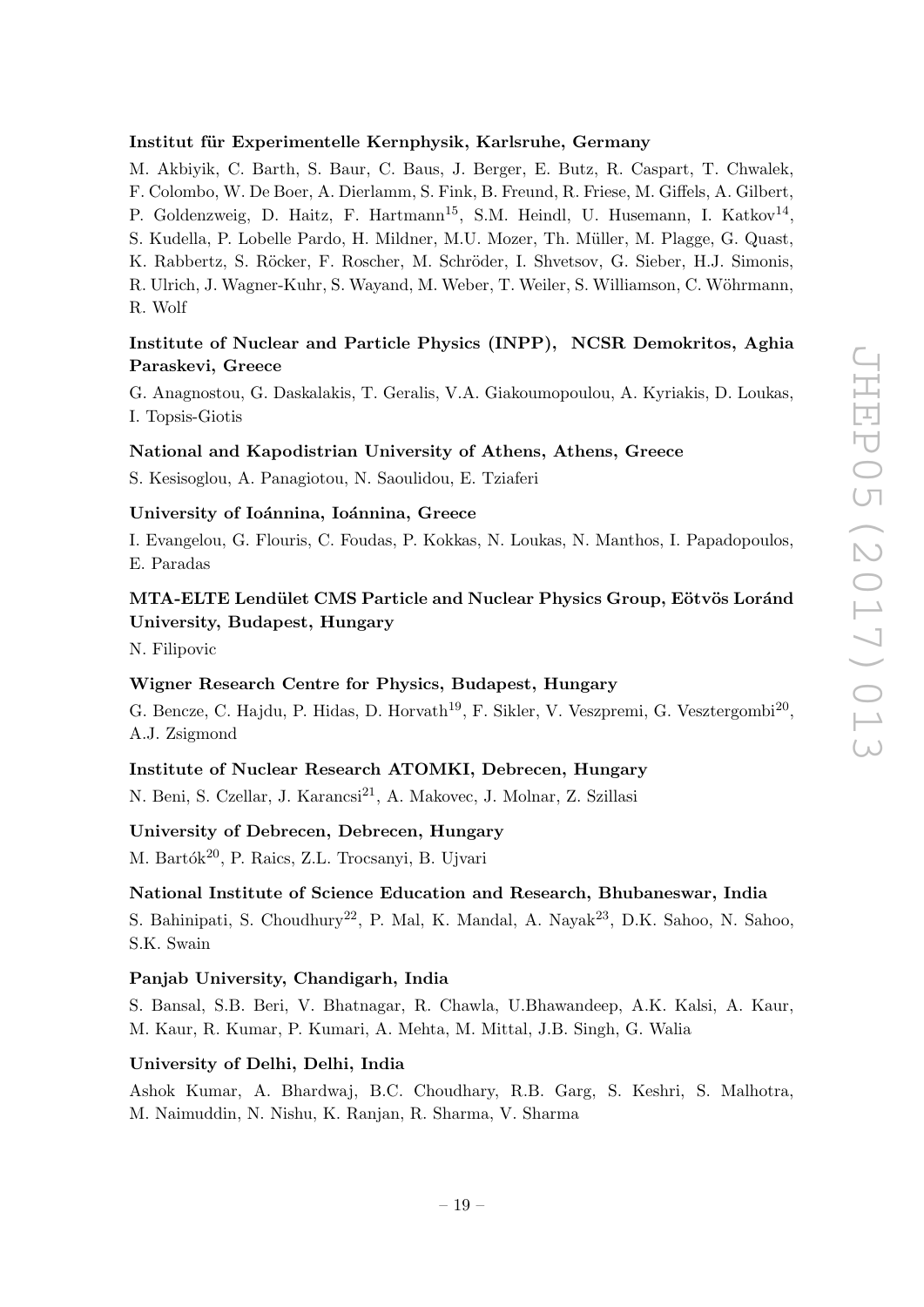## Saha Institute of Nuclear Physics, Kolkata, India

R. Bhattacharya, S. Bhattacharya, K. Chatterjee, S. Dey, S. Dutt, S. Dutta, S. Ghosh, N. Majumdar, A. Modak, K. Mondal, S. Mukhopadhyay, S. Nandan, A. Purohit, A. Roy, D. Roy, S. Roy Chowdhury, S. Sarkar, M. Sharan, S. Thakur

### Indian Institute of Technology Madras, Madras, India

P.K. Behera

#### Bhabha Atomic Research Centre, Mumbai, India

R. Chudasama, D. Dutta, V. Jha, V. Kumar, A.K. Mohanty15, P.K. Netrakanti, L.M. Pant, P. Shukla, A. Topkar

#### Tata Institute of Fundamental Research-A, Mumbai, India

T. Aziz, S. Dugad, G. Kole, B. Mahakud, S. Mitra, G.B. Mohanty, B. Parida, N. Sur, B. Sutar

### Tata Institute of Fundamental Research-B, Mumbai, India

S. Banerjee, S. Bhowmik24, R.K. Dewanjee, S. Ganguly, M. Guchait, Sa. Jain, S. Kumar, M. Maity<sup>24</sup>, G. Majumder, K. Mazumdar, T. Sarkar<sup>24</sup>, N. Wickramage<sup>25</sup>

### Indian Institute of Science Education and Research (IISER), Pune, India

S. Chauhan, S. Dube, V. Hegde, A. Kapoor, K. Kothekar, S. Pandey, A. Rane, S. Sharma

## Institute for Research in Fundamental Sciences (IPM), Tehran, Iran

H. Behnamian, S. Chenarani<sup>26</sup>, E. Eskandari Tadavani, S.M. Etesami<sup>26</sup>, A. Fahim<sup>27</sup>, M. Khakzad, M. Mohammadi Najafabadi, M. Naseri, S. Paktinat Mehdiabadi28, F. Rezaei Hosseinabadi, B. Safarzadeh<sup>29</sup>, M. Zeinali

### University College Dublin, Dublin, Ireland

M. Felcini, M. Grunewald

INFN Sezione di Bari <sup>a</sup>, Università di Bari  $^b$ , Politecnico di Bari  $^c$ , Bari, Italy M. Abbrescia<sup>a,b</sup>, C. Calabria<sup>a,b</sup>, C. Caputo<sup>a,b</sup>, A. Colaleo<sup>a</sup>, D. Creanza<sup>a,c</sup>, L. Cristella<sup>a,b</sup>, N. De Filippis<sup>a,c</sup>, M. De Palma<sup>a,b</sup>, L. Fiore<sup>a</sup>, G. Iaselli<sup>a,c</sup>, G. Maggi<sup>a,c</sup>, M. Maggi<sup>a</sup>, G. Miniello<sup>a,b</sup>, S. My<sup>a,b</sup>, S. Nuzzo<sup>a,b</sup>, A. Pompili<sup>a,b</sup>, G. Pugliese<sup>a,c</sup>, R. Radogna<sup>a,b</sup>, A. Ranieri<sup>a</sup>, G. Selvaggi<sup>a,b</sup>, L. Silvestris<sup>a, 15</sup>, R. Venditti<sup>a,b</sup>, P. Verwilligen<sup>a</sup>

## INFN Sezione di Bologna <sup>a</sup>, Università di Bologna  $^b$ , Bologna, Italy

G. Abbiendi<sup>a</sup>, C. Battilana, D. Bonacorsi<sup>a,b</sup>, S. Braibant-Giacomelli<sup>a,b</sup>, L. Brigliadori<sup>a,b</sup>, R. Campanini<sup>a,b</sup>, P. Capiluppi<sup>a,b</sup>, A. Castro<sup>a,b</sup>, F.R. Cavallo<sup>a</sup>, S.S. Chhibra<sup>a,b</sup>, G. Codispoti<sup>a,b</sup>, M. Cuffiani<sup>a,b</sup>, G.M. Dallavalle<sup>a</sup>, F. Fabbri<sup>a</sup>, A. Fanfani<sup>a,b</sup>, D. Fasanella<sup>a,b</sup>, P. Giacomelli<sup>a</sup>, C. Grandi<sup>a</sup>, L. Guiducci<sup>a,b</sup>, S. Marcellini<sup>a</sup>, G. Masetti<sup>a</sup>, A. Montanari<sup>a</sup>, F.L. Navarria<sup>a,b</sup>, A. Perrotta<sup>a</sup>, A.M. Rossi<sup>a,b</sup>, T. Rovelli<sup>a,b</sup>, G.P. Siroli<sup>a,b</sup>, N. Tosi<sup>a,b,15</sup>

## INFN Sezione di Catania <sup>a</sup>, Università di Catania  $^b$ , Catania, Italy

S. Albergo<sup>a,b</sup>, M. Chiorboli<sup>a,b</sup>, S. Costa<sup>a,b</sup>, A. Di Mattia<sup>a</sup>, F. Giordano<sup>a,b</sup>, R. Potenza<sup>a,b</sup>, A. Tricomi<sup>a,b</sup>, C. Tuve<sup>a,b</sup>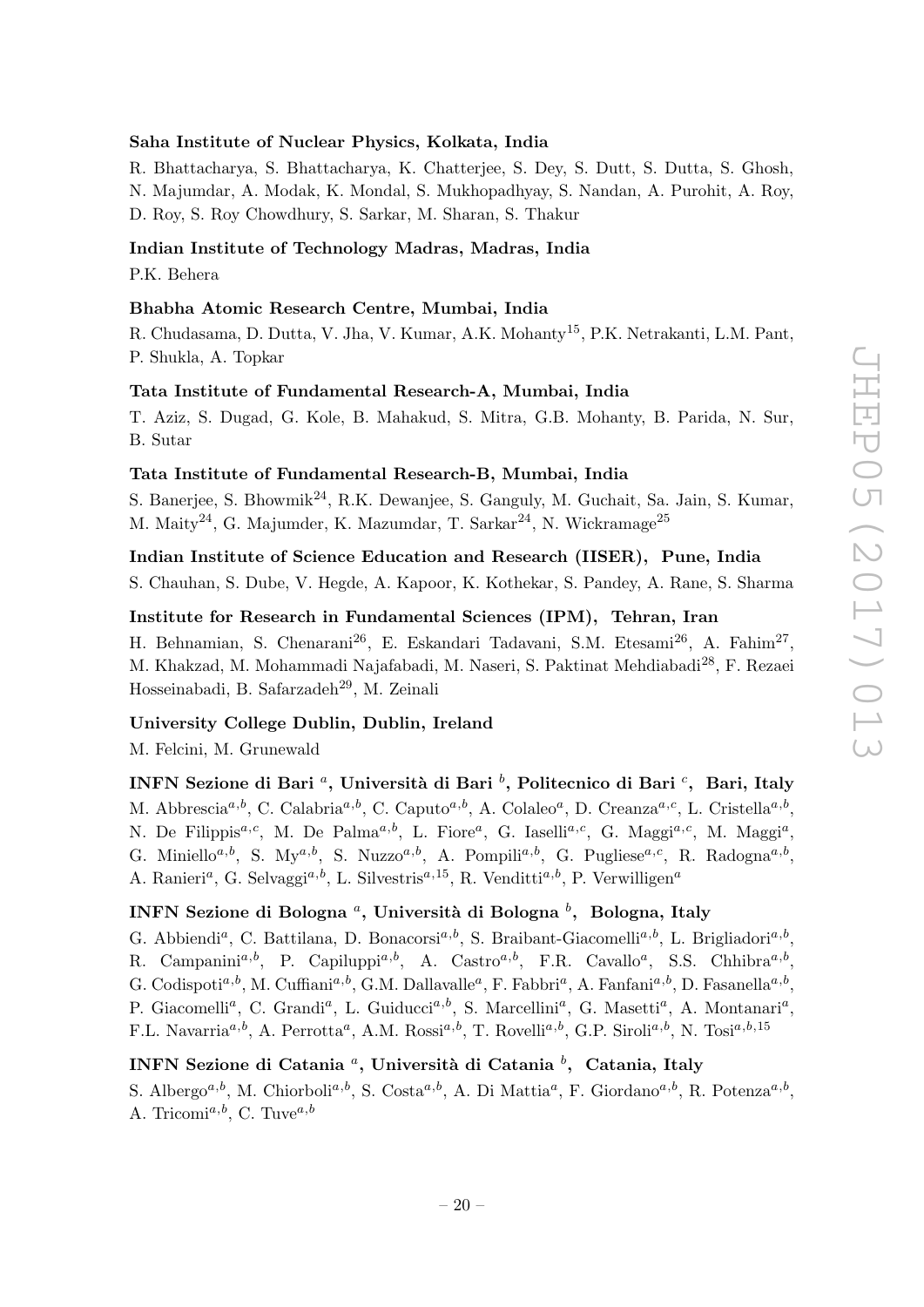## INFN Sezione di Firenze  $^a,$  Università di Firenze  $^b, \,$  Firenze, Italy

G. Barbagli<sup>a</sup>, V. Ciulli<sup>a,b</sup>, C. Civinini<sup>a</sup>, R. D'Alessandro<sup>a,b</sup>, E. Focardi<sup>a,b</sup>, V. Gori<sup>a,b</sup>, P. Lenzi<sup>a,b</sup>, M. Meschini<sup>a</sup>, S. Paoletti<sup>a</sup>, G. Sguazzoni<sup>a</sup>, L. Viliani<sup>a,b,15</sup>

## INFN Laboratori Nazionali di Frascati, Frascati, Italy

L. Benussi, S. Bianco, F. Fabbri, D. Piccolo, F. Primavera<sup>15</sup>

## INFN Sezione di Genova  $^a,$  Università di Genova  $^b, \,$  Genova, Italy

V. Calvelli<sup>a,b</sup>, F. Ferro<sup>a</sup>, M. Lo Vetere<sup>a,b</sup>, M.R. Monge<sup>a,b</sup>, E. Robutti<sup>a</sup>, S. Tosi<sup>a,b</sup>

## INFN Sezione di Milano-Bicocca <sup>a</sup>, Università di Milano-Bicocca <sup>b</sup>, Milano, Italy

L. Brianza<sup>a,b,15</sup>, M.E. Dinardo<sup>a,b</sup>, S. Fiorendi<sup>a,b,15</sup>, S. Gennai<sup>a</sup>, A. Ghezzi<sup>a,b</sup>, P. Govoni<sup>a,b</sup>, M. Malberti<sup>a,b</sup>, S. Malvezzi<sup>a</sup>, R.A. Manzoni<sup>a,b</sup>, D. Menasce<sup>a</sup>, L. Moroni<sup>a</sup>, M. Paganoni<sup>a,b</sup>, D. Pedrini<sup>a</sup>, S. Pigazzini<sup>a,b</sup>, S. Ragazzi<sup>a,b</sup>, T. Tabarelli de Fatis<sup>a,b</sup>

## INFN Sezione di Napoli <sup>a</sup>, Università di Napoli 'Federico II'  $^b$ , Napoli, Italy, Università della Basilicata  $^c$ , Potenza, Italy, Università G. Marconi  $^d$ , Roma, Italy

S. Buontempo<sup>a</sup>, N. Cavallo<sup>a,c</sup>, G. De Nardo, S. Di Guida<sup>a,d,15</sup>, M. Esposito<sup>a,b</sup>, F. Fabozzi<sup>a,c</sup>, F. Fienga<sup>a,b</sup>, A.O.M. Iorio<sup>a,b</sup>, G. Lanza<sup>a</sup>, L. Lista<sup>a</sup>, S. Meola<sup>a,d,15</sup>, P. Paolucci<sup>a, 15</sup>, C. Sciacca<sup>a,b</sup>, F. Thyssen

## INFN Sezione di Padova <sup>a</sup>, Università di Padova  $^b$ , Padova, Italy, Università di  $Trento<sup>c</sup>$ , Trento, Italy

P. Azzi<sup>a, 15</sup>, N. Bacchetta<sup>a</sup>, L. Benato<sup>a,b</sup>, D. Bisello<sup>a,b</sup>, A. Boletti<sup>a,b</sup>, R. Carlin<sup>a,b</sup>, P. Checchia<sup>a</sup>, M. Dall'Osso<sup>a,b</sup>, P. De Castro Manzano<sup>a</sup>, T. Dorigo<sup>a</sup>, U. Dosselli<sup>a</sup>, F. Gasparini<sup>a,b</sup>, U. Gasparini<sup>a,b</sup>, A. Gozzelino<sup>a</sup>, S. Lacaprara<sup>a</sup>, M. Margoni<sup>a,b</sup>, G. Maron<sup>a, 30</sup>, A.T. Meneguzzo<sup>a, b</sup>, M. Michelotto<sup>a</sup>, J. Pazzini<sup>a, b</sup>, M. Pegoraro<sup>a</sup>, N. Pozzobon<sup>a,b</sup>, P. Ronchese<sup>a,b</sup>, F. Simonetto<sup>a,b</sup>, M. Zanetti, G. Zumerle<sup>a,b</sup>

## INFN Sezione di Pavia <sup>a</sup>, Università di Pavia  $^b$ , Pavia, Italy

A. Braghieri<sup>a</sup>, A. Magnani<sup>a,b</sup>, P. Montagna<sup>a,b</sup>, S.P. Ratti<sup>a,b</sup>, V. Re<sup>a</sup>, C. Riccardi<sup>a,b</sup>, P. Salvini<sup>a</sup>, I. Vai<sup> $a,b$ </sup>, P. Vitulo<sup> $a,b$ </sup>

## INFN Sezione di Perugia  $^a,$  Università di Perugia  $^b, \,$  Perugia, Italy

L. Alunni Solestizi<sup>a,b</sup>, G.M. Bilei<sup>a</sup>, D. Ciangottini<sup>a,b</sup>, L. Fanò<sup>a,b</sup>, P. Lariccia<sup>a,b</sup>, R. Leonardi<sup>a, b</sup>, G. Mantovani<sup>a, b</sup>, M. Menichelli<sup>a</sup>, A. Saha<sup>a</sup>, A. Santocchia<sup>a, b</sup>

## INFN Sezione di Pisa <sup>a</sup>, Università di Pisa <sup>b</sup>, Scuola Normale Superiore di Pisa<sup>c</sup>, Pisa, Italy

K. Androsov<sup>a, 31</sup>, P. Azzurri<sup>a, 15</sup>, G. Bagliesi<sup>a</sup>, J. Bernardini<sup>a</sup>, T. Boccali<sup>a</sup>, R. Castaldi<sup>a</sup>, M.A. Ciocci<sup>a,31</sup>, R. Dell'Orso<sup>a</sup>, S. Donato<sup>a,c</sup>, G. Fedi, A. Giassi<sup>a</sup>, M.T. Grippo<sup>a,31</sup>, F. Ligabue<sup>a, c</sup>, T. Lomtadze<sup>a</sup>, L. Martini<sup>a, b</sup>, A. Messineo<sup>a, b</sup>, F. Palla<sup>a</sup>, A. Rizzi<sup>a, b</sup>, A. Savoy-Navarro<sup>a, 32</sup>, P. Spagnolo<sup>a</sup>, R. Tenchini<sup>a</sup>, G. Tonelli<sup>a, b</sup>, A. Venturi<sup>a</sup>, P.G. Verdini<sup>a</sup>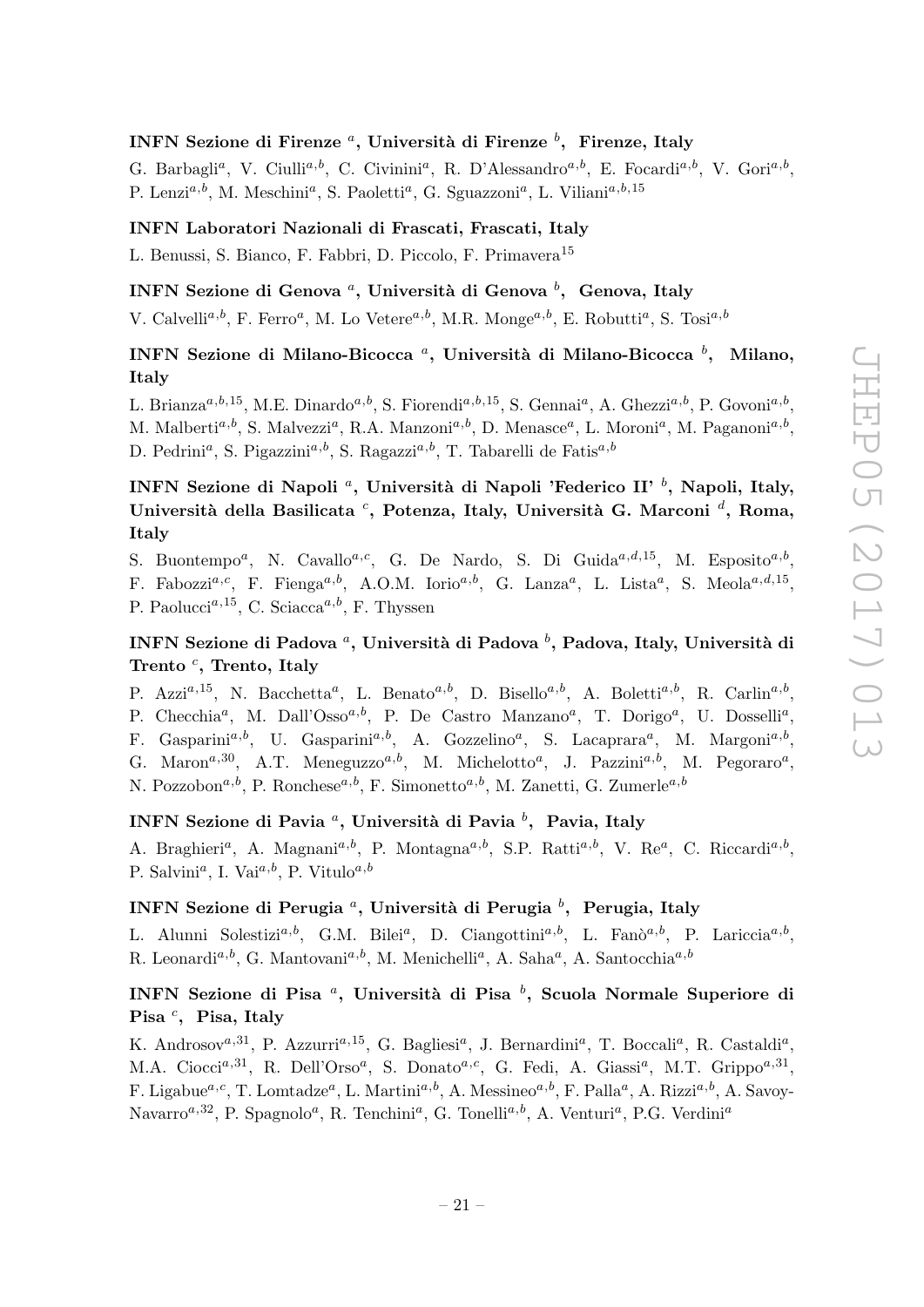## INFN Sezione di Roma  $^a,$  Università di Roma  $^b, \, \,$  Roma, Italy

L. Barone<sup>a,b</sup>, F. Cavallari<sup>a</sup>, M. Cipriani<sup>a,b</sup>, D. Del Re<sup>a,b,15</sup>, M. Diemoz<sup>a</sup>, S. Gelli<sup>a,b</sup>, E. Longo<sup>a,b</sup>, F. Margaroli<sup>a,b</sup>, B. Marzocchi<sup>a,b</sup>, P. Meridiani<sup>a</sup>, G. Organtini<sup>a,b</sup>, R. Paramatti<sup>a</sup>, F. Preiato<sup>a,b</sup>, S. Rahatlou<sup>a,b</sup>, C. Rovelli<sup>a</sup>, F. Santanastasio<sup>a,b</sup>

## INFN Sezione di Torino <sup>a</sup>, Università di Torino  $^b,$  Torino, Italy, Università del Piemonte Orientale  $^c$ , Novara, Italy

N. Amapane<sup>a,b</sup>, R. Arcidiacono<sup>a,c,15</sup>, S. Argiro<sup>a,b</sup>, M. Arneodo<sup>a,c</sup>, N. Bartosik<sup>a</sup>, R. Bellan<sup>a,b</sup>, C. Biino<sup>a</sup>, N. Cartiglia<sup>a</sup>, M. Costa<sup>a,b</sup>, G. Cotto<sup>a,b</sup>, R. Covarelli<sup>a,b</sup>, P. De Remigis<sup>a</sup>, A. Degano<sup>a,b</sup>, N. Demaria<sup>a</sup>, L. Finco<sup>a,b</sup>, B. Kiani<sup>a,b</sup>, C. Mariotti<sup>a</sup>, S. Maselli<sup>a</sup>, E. Migliore<sup>a,b</sup>, V. Monaco<sup>a,b</sup>, E. Monteil<sup>a,b</sup>, M.M. Obertino<sup>a,b</sup>, L. Pacher<sup>a,b</sup>, N. Pastrone<sup>a</sup>, M. Pelliccioni<sup>a</sup>, G.L. Pinna Angioni<sup>a,b</sup>, F. Ravera<sup>a,b</sup>, A. Romero<sup>a,b</sup>, M. Ruspa<sup>a,c</sup>, R. Sacchi<sup>a,b</sup>, V. Sola<sup>a</sup>, A. Solano<sup>a,b</sup>, A. Staiano<sup>a</sup>, P. Traczyk<sup>a,b</sup>

## INFN Sezione di Trieste <sup>a</sup>, Università di Trieste  $^b$ , Trieste, Italy

S. Belforte<sup>a</sup>, M. Casarsa<sup>a</sup>, F. Cossutti<sup>a</sup>, G. Della Ricca<sup>a,b</sup>, A. Zanetti<sup>a</sup>

## Kyungpook National University, Daegu, Korea

D.H. Kim, G.N. Kim, M.S. Kim, S. Lee, S.W. Lee, Y.D. Oh, S. Sekmen, D.C. Son, Y.C. Yang

Chonbuk National University, Jeonju, Korea

A. Lee

# Chonnam National University, Institute for Universe and Elementary Particles, Kwangju, Korea

H. Kim

Hanyang University, Seoul, Korea

J.A. Brochero Cifuentes, T.J. Kim

## Korea University, Seoul, Korea

S. Cho, S. Choi, Y. Go, D. Gyun, S. Ha, B. Hong, Y. Jo, Y. Kim, B. Lee, K. Lee, K.S. Lee, S. Lee, J. Lim, S.K. Park, Y. Roh

#### Seoul National University, Seoul, Korea

J. Almond, J. Kim, H. Lee, S.B. Oh, B.C. Radburn-Smith, S.h. Seo, U.K. Yang, H.D. Yoo, G.B. Yu

### University of Seoul, Seoul, Korea

M. Choi, H. Kim, J.H. Kim, J.S.H. Lee, I.C. Park, G. Ryu, M.S. Ryu

## Sungkyunkwan University, Suwon, Korea

Y. Choi, J. Goh, C. Hwang, J. Lee, I. Yu

### Vilnius University, Vilnius, Lithuania

V. Dudenas, A. Juodagalvis, J. Vaitkus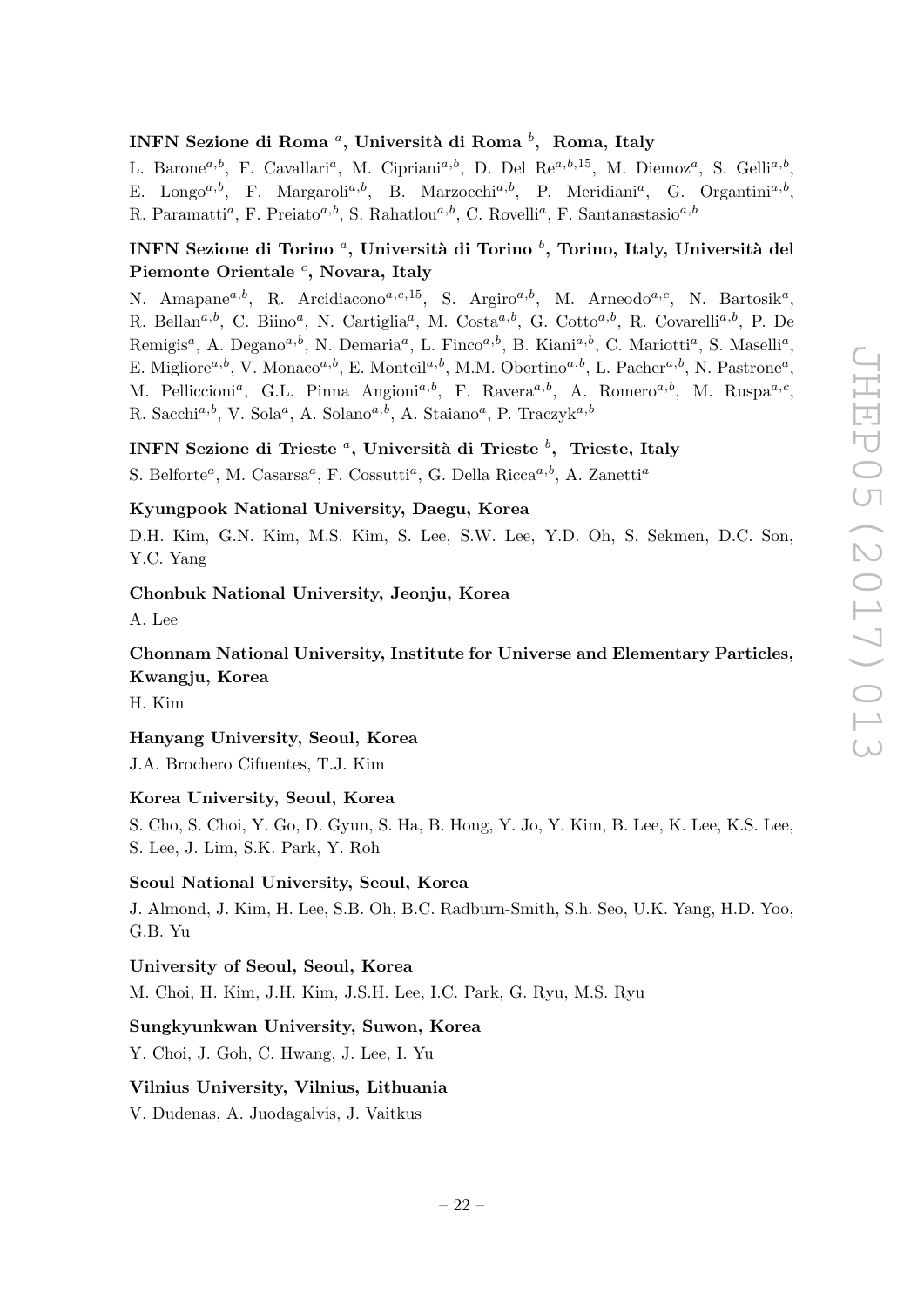## National Centre for Particle Physics, Universiti Malaya, Kuala Lumpur, Malaysia

I. Ahmed, Z.A. Ibrahim, J.R. Komaragiri, M.A.B. Md Ali<sup>33</sup>, F. Mohamad Idris<sup>34</sup>, W.A.T. Wan Abdullah, M.N. Yusli, Z. Zolkapli

Centro de Investigacion y de Estudios Avanzados del IPN, Mexico City, Mexico

H. Castilla-Valdez, E. De La Cruz-Burelo, I. Heredia-De La Cruz<sup>35</sup>, A. Hernandez-Almada, R. Lopez-Fernandez, R. Magaña Villalba, J. Mejia Guisao, A. Sanchez-Hernandez

### Universidad Iberoamericana, Mexico City, Mexico

S. Carrillo Moreno, C. Oropeza Barrera, F. Vazquez Valencia

#### Benemerita Universidad Autonoma de Puebla, Puebla, Mexico

S. Carpinteyro, I. Pedraza, H.A. Salazar Ibarguen, C. Uribe Estrada

### Universidad Autónoma de San Luis Potosí, San Luis Potosí, Mexico

A. Morelos Pineda

## University of Auckland, Auckland, New Zealand

D. Krofcheck

## University of Canterbury, Christchurch, New Zealand P.H. Butler

### National Centre for Physics, Quaid-I-Azam University, Islamabad, Pakistan

A. Ahmad, M. Ahmad, Q. Hassan, H.R. Hoorani, W.A. Khan, A. Saddique, M.A. Shah, M. Shoaib, M. Waqas

## National Centre for Nuclear Research, Swierk, Poland

H. Bialkowska, M. Bluj, B. Boimska, T. Frueboes, M. G´orski, M. Kazana, K. Nawrocki, K. Romanowska-Rybinska, M. Szleper, P. Zalewski

## Institute of Experimental Physics, Faculty of Physics, University of Warsaw, Warsaw, Poland

K. Bunkowski, A. Byszuk36, K. Doroba, A. Kalinowski, M. Konecki, J. Krolikowski, M. Misiura, M. Olszewski, M. Walczak

## Laboratório de Instrumentação e Física Experimental de Partículas, Lisboa, Portugal

P. Bargassa, C. Beirão Da Cruz E Silva, A. Di Francesco, P. Faccioli, P.G. Ferreira Parracho, M. Gallinaro, J. Hollar, N. Leonardo, L. Lloret Iglesias, M.V. Nemallapudi, J. Rodrigues Antunes, J. Seixas, O. Toldaiev, D. Vadruccio, J. Varela, P. Vischia

## Joint Institute for Nuclear Research, Dubna, Russia

S. Afanasiev, P. Bunin, M. Gavrilenko, I. Golutvin, I. Gorbunov, A. Kamenev, V. Karjavin, A. Lanev, A. Malakhov, V. Matveev<sup>37, 38</sup>, V. Palichik, V. Perelygin, S. Shmatov, S. Shulha, N. Skatchkov, V. Smirnov, N. Voytishin, A. Zarubin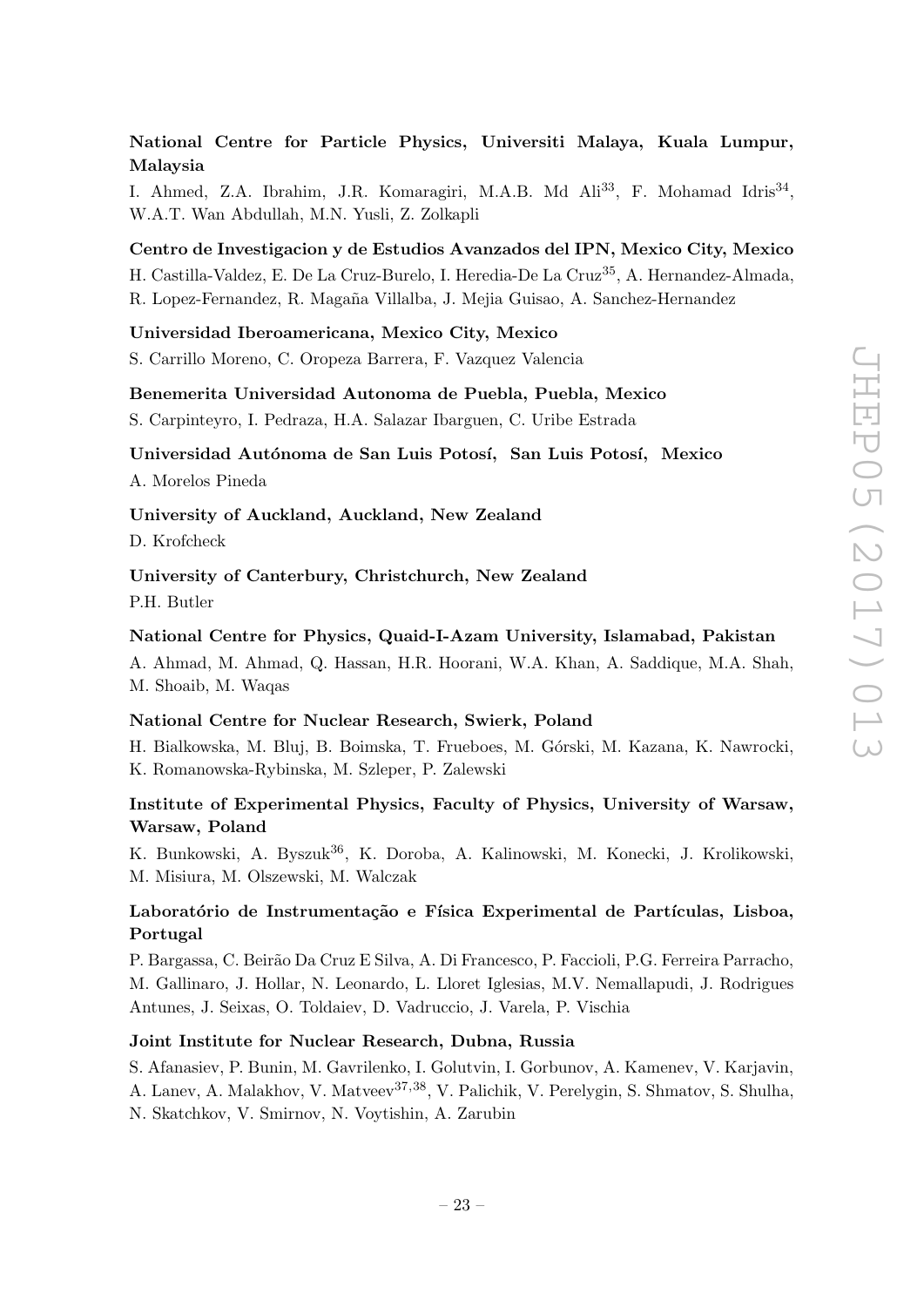### Petersburg Nuclear Physics Institute, Gatchina (St. Petersburg), Russia

L. Chtchipounov, V. Golovtsov, Y. Ivanov, V. Kim<sup>39</sup>, E. Kuznetsova<sup>40</sup>, V. Murzin, V. Oreshkin, V. Sulimov, A. Vorobyev

### Institute for Nuclear Research, Moscow, Russia

Yu. Andreev, A. Dermenev, S. Gninenko, N. Golubev, A. Karneyeu, M. Kirsanov, N. Krasnikov, A. Pashenkov, D. Tlisov, A. Toropin

### Institute for Theoretical and Experimental Physics, Moscow, Russia

V. Epshteyn, V. Gavrilov, N. Lychkovskaya, V. Popov, I. Pozdnyakov, G. Safronov, A. Spiridonov, M. Toms, E. Vlasov, A. Zhokin

### Moscow Institute of Physics and Technology

A. Bylinkin<sup>38</sup>

## National Research Nuclear University 'Moscow Engineering Physics Institute' (MEPhI), Moscow, Russia

R. Chistov<sup>41</sup>, M. Danilov<sup>41</sup>, V. Rusinov

## P.N. Lebedev Physical Institute, Moscow, Russia

V. Andreev, M. Azarkin<sup>38</sup>, I. Dremin<sup>38</sup>, M. Kirakosyan, A. Leonidov<sup>38</sup>, S.V. Rusakov, A. Terkulov

## Skobeltsyn Institute of Nuclear Physics, Lomonosov Moscow State University, Moscow, Russia

A. Baskakov, A. Belyaev, E. Boos, M. Dubinin42, L. Dudko, A. Ershov, A. Gribushin, V. Klyukhin, O. Kodolova, I. Lokhtin, I. Miagkov, S. Obraztsov, S. Petrushanko, V. Savrin, A. Snigirev

Novosibirsk State University (NSU), Novosibirsk, Russia V. Blinov<sup>43</sup>, Y.Skovpen<sup>43</sup>, D. Shtol<sup>43</sup>

## State Research Center of Russian Federation, Institute for High Energy Physics, Protvino, Russia

I. Azhgirey, I. Bayshev, S. Bitioukov, D. Elumakhov, V. Kachanov, A. Kalinin, D. Konstantinov, V. Krychkine, V. Petrov, R. Ryutin, A. Sobol, S. Troshin, N. Tyurin, A. Uzunian, A. Volkov

## University of Belgrade, Faculty of Physics and Vinca Institute of Nuclear Sciences, Belgrade, Serbia

P. Adzic<sup>44</sup>, P. Cirkovic, D. Devetak, M. Dordevic, J. Milosevic, V. Rekovic

## Centro de Investigaciones Energéticas Medioambientales y Tecnológicas (CIEMAT), Madrid, Spain

J. Alcaraz Maestre, M. Barrio Luna, E. Calvo, M. Cerrada, M. Chamizo Llatas, N. Colino, B. De La Cruz, A. Delgado Peris, A. Escalante Del Valle, C. Fernandez Bedoya, J.P. Fern´andez Ramos, J. Flix, M.C. Fouz, P. Garcia-Abia, O. Gonzalez Lopez, S. Goy Lopez, J.M. Hernandez, M.I. Josa, E. Navarro De Martino, A. Pérez-Calero Yzquierdo, J. Puerta Pelayo, A. Quintario Olmeda, I. Redondo, L. Romero, M.S. Soares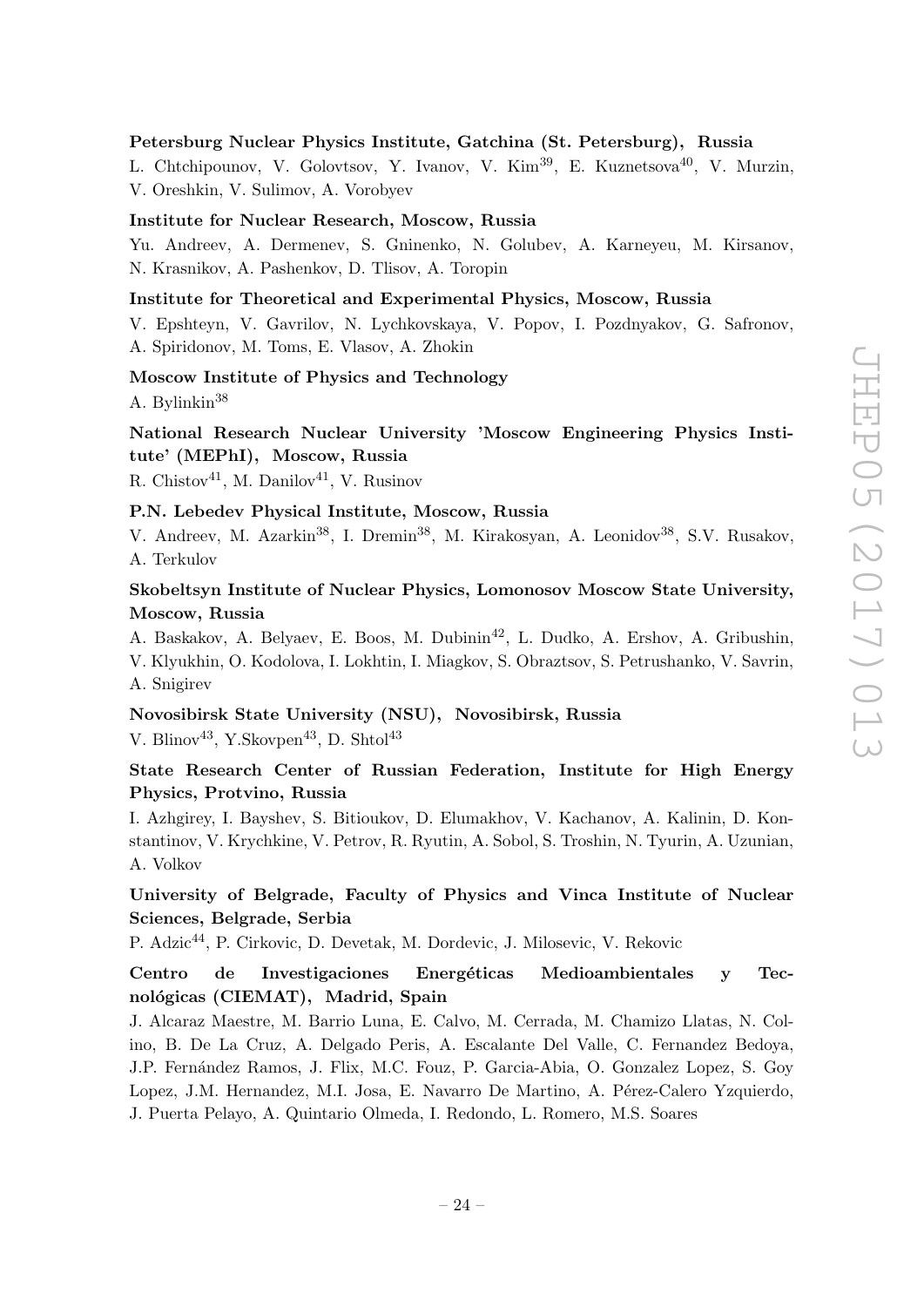### Universidad Autónoma de Madrid, Madrid, Spain

J.F. de Trocóniz, M. Missiroli, D. Moran

### Universidad de Oviedo, Oviedo, Spain

J. Cuevas, J. Fernandez Menendez, I. Gonzalez Caballero, J.R. González Fernández, E. Palencia Cortezon, S. Sanchez Cruz, I. Suárez Andrés, J.M. Vizan Garcia

## Instituto de Física de Cantabria (IFCA), CSIC-Universidad de Cantabria, Santander, Spain

I.J. Cabrillo, A. Calderon, J.R. Castiñeiras De Saa, E. Curras, M. Fernandez, J. Garcia-Ferrero, G. Gomez, A. Lopez Virto, J. Marco, C. Martinez Rivero, F. Matorras, J. Piedra Gomez, T. Rodrigo, A. Ruiz-Jimeno, L. Scodellaro, N. Trevisani, I. Vila, R. Vilar Cortabitarte

#### CERN, European Organization for Nuclear Research, Geneva, Switzerland

D. Abbaneo, E. Auffray, G. Auzinger, M. Bachtis, P. Baillon, A.H. Ball, D. Barney, P. Bloch, A. Bocci, A. Bonato, C. Botta, T. Camporesi, R. Castello, M. Cepeda, G. Cerminara, M. D'Alfonso, D. d'Enterria, A. Dabrowski, V. Daponte, A. David, M. De Gruttola, A. De Roeck, E. Di Marco<sup>45</sup>, M. Dobson, B. Dorney, T. du Pree, D. Duggan, M. Dünser, N. Dupont, A. Elliott-Peisert, S. Fartoukh, G. Franzoni, J. Fulcher, W. Funk, D. Gigi, K. Gill, M. Girone, F. Glege, D. Gulhan, S. Gundacker, M. Guthoff, J. Hammer, P. Harris, J. Hegeman, V. Innocente, P. Janot, J. Kieseler, H. Kirschenmann, V. Knünz, A. Kornmayer<sup>15</sup>, M.J. Kortelainen, K. Kousouris, M. Krammer<sup>1</sup>, C. Lange, P. Lecoq, C. Lourenço, M.T. Lucchini, L. Malgeri, M. Mannelli, A. Martelli, F. Meijers, J.A. Merlin, S. Mersi, E. Meschi, P. Milenovic46, F. Moortgat, S. Morovic, M. Mulders, H. Neugebauer, S. Orfanelli, L. Orsini, L. Pape, E. Perez, M. Peruzzi, A. Petrilli, G. Petrucciani, A. Pfeiffer, M. Pierini, A. Racz, T. Reis, G. Rolandi<sup>47</sup>, M. Rovere, M. Ruan, H. Sakulin, J.B. Sauvan, C. Schäfer, C. Schwick, M. Seidel, A. Sharma, P. Silva, P. Sphicas<sup>48</sup>, J. Steggemann, M. Stoye, Y. Takahashi, M. Tosi, D. Treille, A. Triossi, A. Tsirou, V. Veckalns<sup>49</sup>, G.I. Veres<sup>20</sup>, N. Wardle, H.K. Wöhri, A. Zagozdzinska<sup>36</sup>, W.D. Zeuner

### Paul Scherrer Institut, Villigen, Switzerland

W. Bertl, K. Deiters, W. Erdmann, R. Horisberger, Q. Ingram, H.C. Kaestli, D. Kotlinski, U. Langenegger, T. Rohe

#### Institute for Particle Physics, ETH Zurich, Zurich, Switzerland

F. Bachmair, L. Bäni, L. Bianchini, B. Casal, G. Dissertori, M. Dittmar, M. Donegà, C. Grab, C. Heidegger, D. Hits, J. Hoss, G. Kasieczka, P. Lecomte† , W. Lustermann, B. Mangano, M. Marionneau, P. Martinez Ruiz del Arbol, M. Masciovecchio, M.T. Meinhard, D. Meister, F. Micheli, P. Musella, F. Nessi-Tedaldi, F. Pandolfi, J. Pata, F. Pauss, G. Perrin, L. Perrozzi, M. Quittnat, M. Rossini, M. Schönenberger, A. Starodumov<sup>50</sup>, V.R. Tavolaro, K. Theofilatos, R. Wallny

## Universität Zürich, Zurich, Switzerland

T.K. Aarrestad, C. Amsler<sup>51</sup>, L. Caminada, M.F. Canelli, A. De Cosa, C. Galloni, A. Hinzmann, T. Hreus, B. Kilminster, J. Ngadiuba, D. Pinna, G. Rauco, P. Robmann, D. Salerno, Y. Yang, A. Zucchetta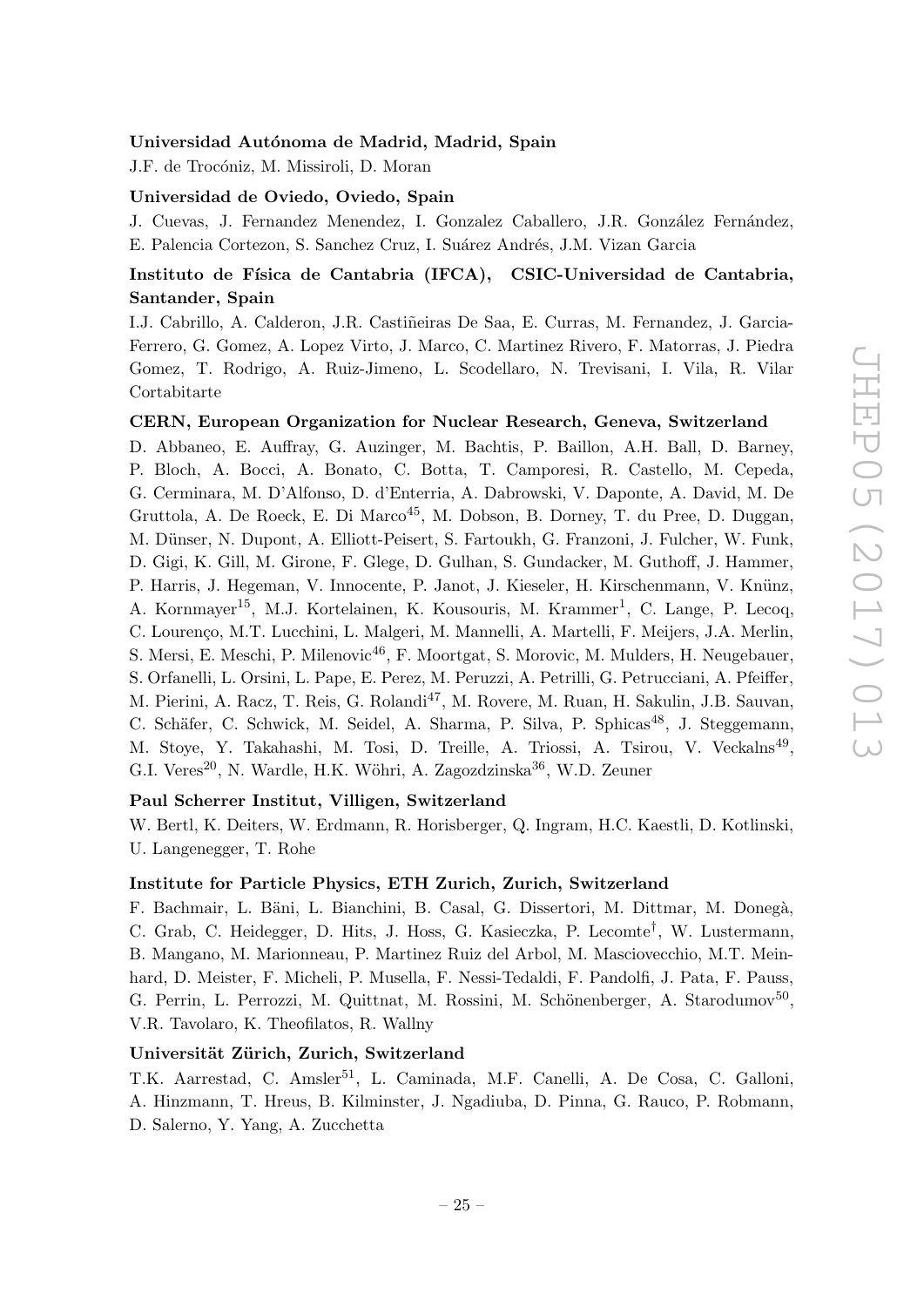### National Central University, Chung-Li, Taiwan

V. Candelise, T.H. Doan, Sh. Jain, R. Khurana, M. Konyushikhin, C.M. Kuo, W. Lin, Y.J. Lu, A. Pozdnyakov, S.S. Yu

### National Taiwan University (NTU), Taipei, Taiwan

Arun Kumar, P. Chang, Y.H. Chang, Y.W. Chang, Y. Chao, K.F. Chen, P.H. Chen, C. Dietz, F. Fiori, W.-S. Hou, Y. Hsiung, Y.F. Liu, R.-S. Lu, M. Miñano Moya, E. Paganis, A. Psallidas, J.f. Tsai, Y.M. Tzeng

## Chulalongkorn University, Faculty of Science, Department of Physics, Bangkok, Thailand

B. Asavapibhop, G. Singh, N. Srimanobhas, N. Suwonjandee

#### Cukurova University, Adana, Turkey

A. Adiguzel, S. Damarseckin, Z.S. Demiroglu, C. Dozen, E. Eskut, S. Girgis, G. Gokbulut, Y. Guler, I. Hos, E.E. Kangal<sup>52</sup>, O. Kara, A. Kayis Topaksu, U. Kiminsu, M. Oglakci, G. Onengut<sup>53</sup>, K. Ozdemir<sup>54</sup>, S. Ozturk<sup>55</sup>, A. Polatoz, B. Tali<sup>56</sup>, S. Turkcapar, I.S. Zorbakir, C. Zorbilmez

## Middle East Technical University, Physics Department, Ankara, Turkey

B. Bilin, S. Bilmis, B. Isildak<sup>57</sup>, G. Karapinar<sup>58</sup>, M. Yalvac, M. Zeyrek

### Bogazici University, Istanbul, Turkey

E. Gülmez, M. Kaya<sup>59</sup>, O. Kaya<sup>60</sup>, E.A. Yetkin<sup>61</sup>, T. Yetkin<sup>62</sup>

### Istanbul Technical University, Istanbul, Turkey

A. Cakir, K. Cankocak, S. Sen<sup>63</sup>

## Institute for Scintillation Materials of National Academy of Science of Ukraine, Kharkov, Ukraine

B. Grynyov

## National Scientific Center, Kharkov Institute of Physics and Technology, Kharkov, Ukraine

L. Levchuk, P. Sorokin

### University of Bristol, Bristol, U.K.

R. Aggleton, F. Ball, L. Beck, J.J. Brooke, D. Burns, E. Clement, D. Cussans, H. Flacher, J. Goldstein, M. Grimes, G.P. Heath, H.F. Heath, J. Jacob, L. Kreczko, C. Lucas, D.M. Newbold<sup>64</sup>, S. Paramesvaran, A. Poll, T. Sakuma, S. Seif El Nasr-storey, D. Smith, V.J. Smith

## Rutherford Appleton Laboratory, Didcot, U.K.

K.W. Bell, A. Belyaev<sup>65</sup>, C. Brew, R.M. Brown, L. Calligaris, D. Cieri, D.J.A. Cockerill, J.A. Coughlan, K. Harder, S. Harper, E. Olaiya, D. Petyt, C.H. Shepherd-Themistocleous, A. Thea, I.R. Tomalin, T. Williams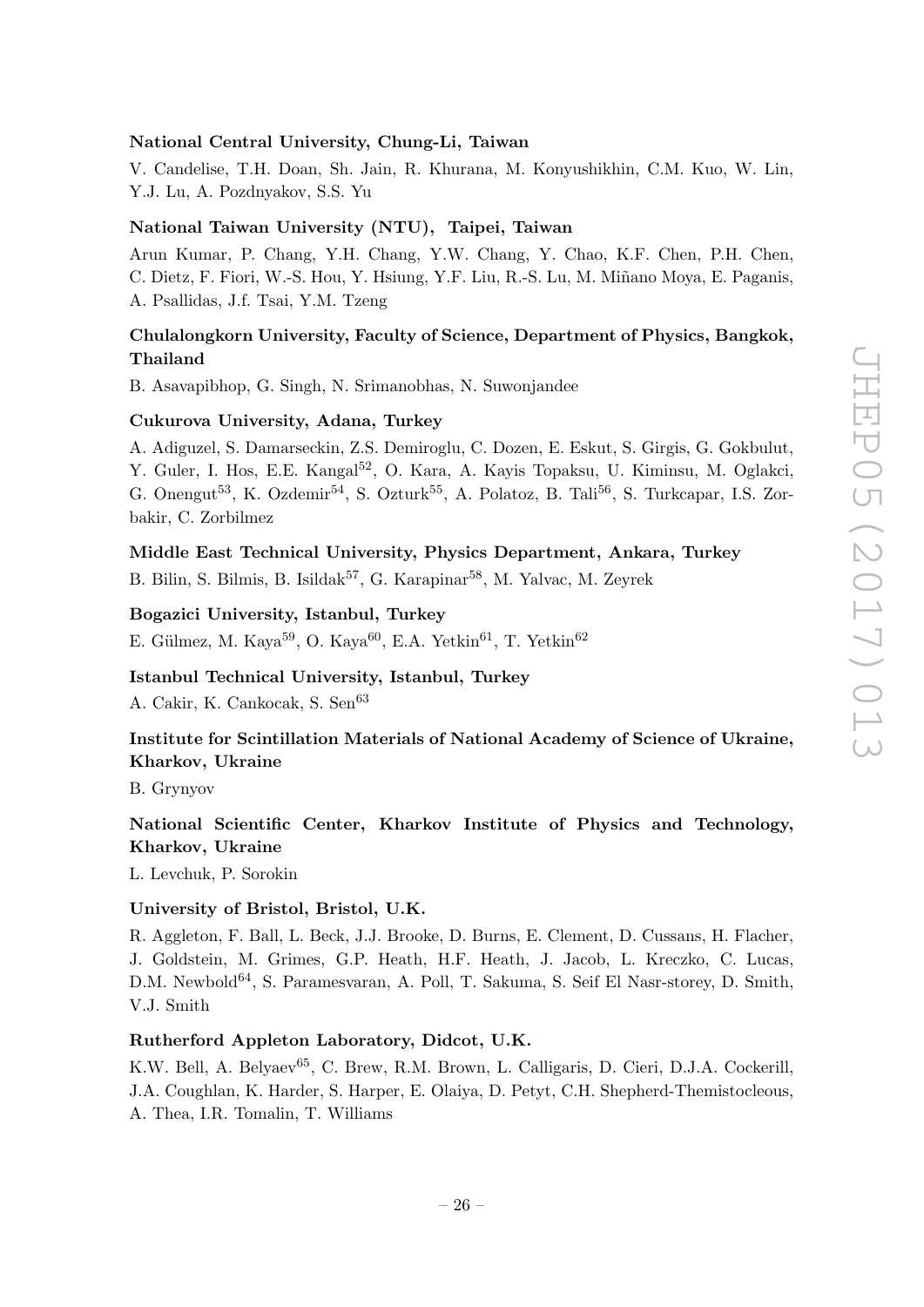### Imperial College, London, U.K.

M. Baber, R. Bainbridge, O. Buchmuller, A. Bundock, D. Burton, S. Casasso, M. Citron, D. Colling, L. Corpe, P. Dauncey, G. Davies, A. De Wit, M. Della Negra, R. Di Maria, P. Dunne, A. Elwood, D. Futyan, Y. Haddad, G. Hall, G. Iles, T. James, R. Lane, C. Laner, R. Lucas<sup>64</sup>, L. Lyons, A.-M. Magnan, S. Malik, L. Mastrolorenzo, J. Nash, A. Nikitenko<sup>50</sup>, J. Pela, B. Penning, M. Pesaresi, D.M. Raymond, A. Richards, A. Rose, C. Seez, S. Summers, A. Tapper, K. Uchida, M. Vazquez Acosta<sup>66</sup>, T. Virdee<sup>15</sup>, J. Wright, S.C. Zenz

#### Brunel University, Uxbridge, U.K.

J.E. Cole, P.R. Hobson, A. Khan, P. Kyberd, D. Leslie, I.D. Reid, P. Symonds, L. Teodorescu, M. Turner

### Baylor University, Waco, U.S.A.

A. Borzou, K. Call, J. Dittmann, K. Hatakeyama, H. Liu, N. Pastika

### The University of Alabama, Tuscaloosa, U.S.A.

O. Charaf, S.I. Cooper, C. Henderson, P. Rumerio, C. West

### Boston University, Boston, U.S.A.

D. Arcaro, A. Avetisyan, T. Bose, D. Gastler, D. Rankin, C. Richardson, J. Rohlf, L. Sulak, D. Zou

### Brown University, Providence, U.S.A.

G. Benelli, E. Berry, D. Cutts, A. Garabedian, J. Hakala, U. Heintz, J.M. Hogan, O. Jesus, K.H.M. Kwok, E. Laird, G. Landsberg, Z. Mao, M. Narain, S. Piperov, S. Sagir, E. Spencer, R. Syarif

### University of California, Davis, Davis, U.S.A.

R. Breedon, G. Breto, D. Burns, M. Calderon De La Barca Sanchez, S. Chauhan, M. Chertok, J. Conway, R. Conway, P.T. Cox, R. Erbacher, C. Flores, G. Funk, M. Gardner, W. Ko, R. Lander, C. Mclean, M. Mulhearn, D. Pellett, J. Pilot, S. Shalhout, J. Smith, M. Squires, D. Stolp, M. Tripathi, S. Wilbur, R. Yohay

## University of California, Los Angeles, U.S.A.

C. Bravo, R. Cousins, A. Dasgupta, P. Everaerts, A. Florent, J. Hauser, M. Ignatenko, N. Mccoll, D. Saltzberg, C. Schnaible, E. Takasugi, V. Valuev, M. Weber

#### University of California, Riverside, Riverside, U.S.A.

K. Burt, R. Clare, J. Ellison, J.W. Gary, S.M.A. Ghiasi Shirazi, G. Hanson, J. Heilman, P. Jandir, E. Kennedy, F. Lacroix, O.R. Long, M. Olmedo Negrete, M.I. Paneva, A. Shrinivas, W. Si, H. Wei, S. Wimpenny, B. R. Yates

## University of California, San Diego, La Jolla, U.S.A.

J.G. Branson, G.B. Cerati, S. Cittolin, M. Derdzinski, R. Gerosa, A. Holzner, D. Klein, V. Krutelyov, J. Letts, I. Macneill, D. Olivito, S. Padhi, M. Pieri, M. Sani, V. Sharma, S. Simon, M. Tadel, A. Vartak, S. Wasserbaech<sup>67</sup>, C. Welke, J. Wood, F. Würthwein, A. Yagil, G. Zevi Della Porta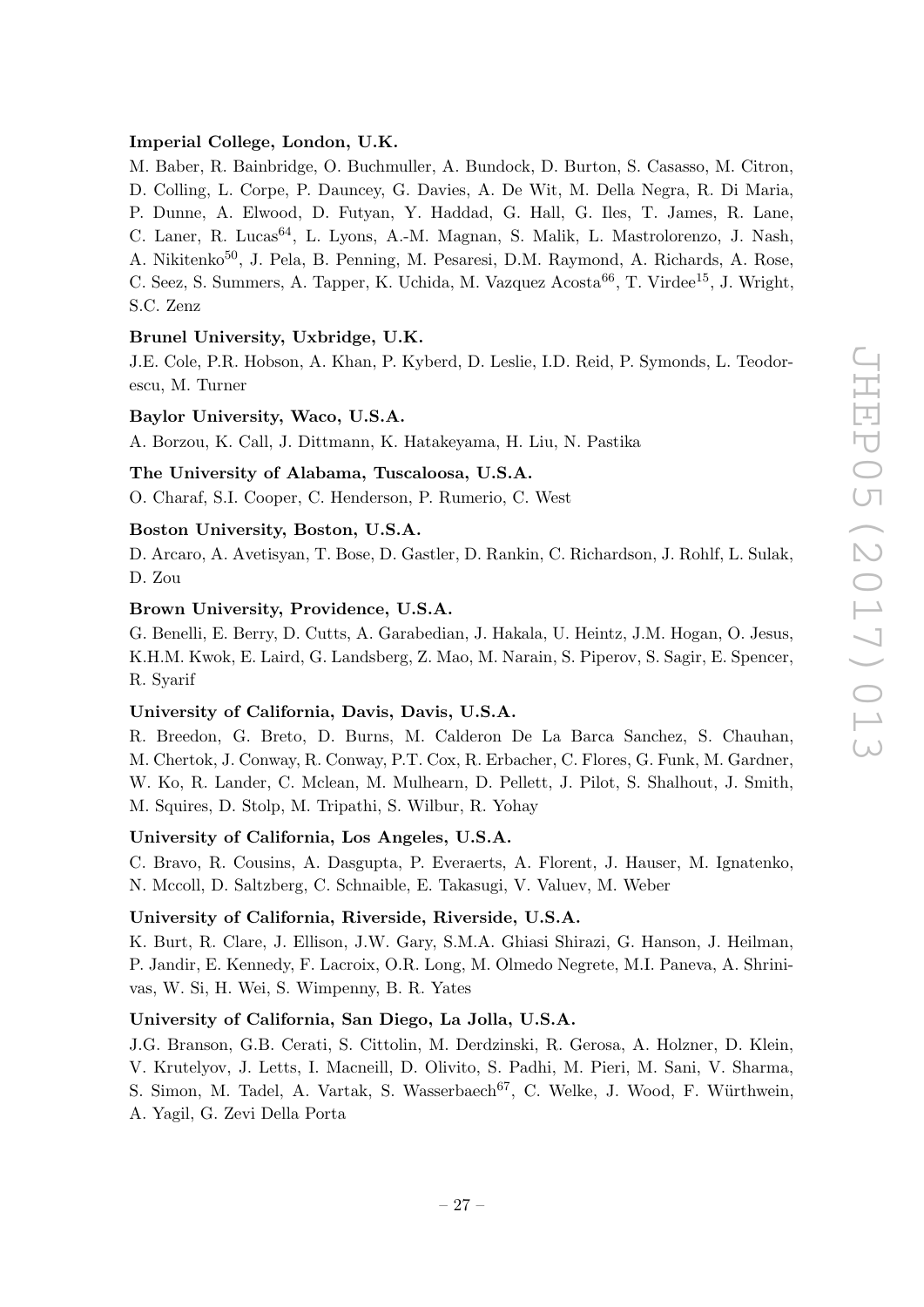## University of California, Santa Barbara - Department of Physics, Santa Barbara, U.S.A.

N. Amin, R. Bhandari, J. Bradmiller-Feld, C. Campagnari, A. Dishaw, V. Dutta, K. Flowers, M. Franco Sevilla, P. Geffert, C. George, F. Golf, L. Gouskos, J. Gran, R. Heller, J. Incandela, S.D. Mullin, A. Ovcharova, J. Richman, D. Stuart, I. Suarez, J. Yoo

### California Institute of Technology, Pasadena, U.S.A.

D. Anderson, A. Apresyan, J. Bendavid, A. Bornheim, J. Bunn, Y. Chen, J. Duarte, J.M. Lawhorn, A. Mott, H.B. Newman, C. Pena, M. Spiropulu, J.R. Vlimant, S. Xie, R.Y. Zhu

## Carnegie Mellon University, Pittsburgh, U.S.A.

M.B. Andrews, V. Azzolini, T. Ferguson, M. Paulini, J. Russ, M. Sun, H. Vogel, I. Vorobiev, M. Weinberg

## University of Colorado Boulder, Boulder, U.S.A.

J.P. Cumalat, W.T. Ford, F. Jensen, A. Johnson, M. Krohn, T. Mulholland, K. Stenson, S.R. Wagner

## Cornell University, Ithaca, U.S.A.

J. Alexander, J. Chaves, J. Chu, S. Dittmer, K. Mcdermott, N. Mirman, G. Nicolas Kaufman, J.R. Patterson, A. Rinkevicius, A. Ryd, L. Skinnari, L. Soffi, S.M. Tan, Z. Tao, J. Thom, J. Tucker, P. Wittich, M. Zientek

### Fairfield University, Fairfield, U.S.A.

D. Winn

### Fermi National Accelerator Laboratory, Batavia, U.S.A.

S. Abdullin, M. Albrow, G. Apollinari, S. Banerjee, L.A.T. Bauerdick, A. Beretvas, J. Berryhill, P.C. Bhat, G. Bolla, K. Burkett, J.N. Butler, H.W.K. Cheung, F. Chlebana, S. Cihangir† , M. Cremonesi, V.D. Elvira, I. Fisk, J. Freeman, E. Gottschalk, L. Gray, D. Green, S. Grünendahl, O. Gutsche, D. Hare, R.M. Harris, S. Hasegawa, J. Hirschauer, Z. Hu, B. Jayatilaka, S. Jindariani, M. Johnson, U. Joshi, B. Klima, B. Kreis, S. Lammel, J. Linacre, D. Lincoln, R. Lipton, T. Liu, R. Lopes De Sá, J. Lykken, K. Maeshima, N. Magini, J.M. Marraffino, S. Maruyama, D. Mason, P. McBride, P. Merkel, S. Mrenna, S. Nahn, C. Newman-Holmes† , V. O'Dell, K. Pedro, O. Prokofyev, G. Rakness, L. Ristori, E. Sexton-Kennedy, A. Soha, W.J. Spalding, L. Spiegel, S. Stoynev, N. Strobbe, L. Taylor, S. Tkaczyk, N.V. Tran, L. Uplegger, E.W. Vaandering, C. Vernieri, M. Verzocchi, R. Vidal, M. Wang, H.A. Weber, A. Whitbeck

### University of Florida, Gainesville, U.S.A.

D. Acosta, P. Avery, P. Bortignon, D. Bourilkov, A. Brinkerhoff, A. Carnes, M. Carver, D. Curry, S. Das, R.D. Field, I.K. Furic, J. Konigsberg, A. Korytov, J.F. Low, P. Ma, K. Matchev, H. Mei, G. Mitselmakher, D. Rank, L. Shchutska, D. Sperka, L. Thomas, J. Wang, S. Wang, J. Yelton

### Florida International University, Miami, U.S.A.

S. Linn, P. Markowitz, G. Martinez, J.L. Rodriguez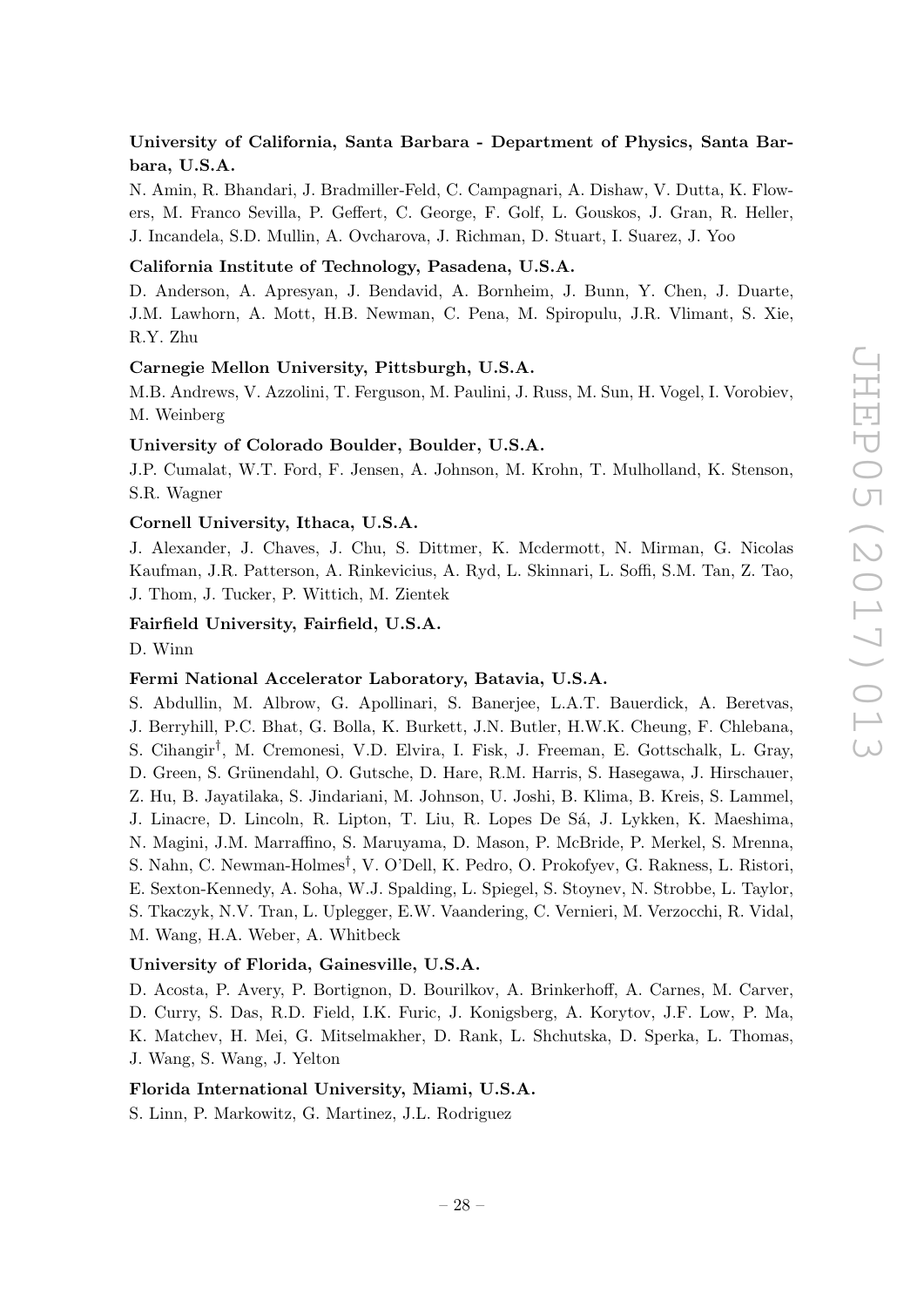### Florida State University, Tallahassee, U.S.A.

A. Ackert, J.R. Adams, T. Adams, A. Askew, S. Bein, B. Diamond, S. Hagopian, V. Hagopian, K.F. Johnson, A. Khatiwada, H. Prosper, A. Santra

### Florida Institute of Technology, Melbourne, U.S.A.

M.M. Baarmand, V. Bhopatkar, S. Colafranceschi<sup>68</sup>, M. Hohlmann, D. Noonan, T. Roy, F. Yumiceva

## University of Illinois at Chicago (UIC), Chicago, U.S.A.

M.R. Adams, L. Apanasevich, D. Berry, R.R. Betts, I. Bucinskaite, R. Cavanaugh, O. Evdokimov, L. Gauthier, C.E. Gerber, D.J. Hofman, K. Jung, P. Kurt, C. O'Brien, I.D. Sandoval Gonzalez, P. Turner, N. Varelas, H. Wang, Z. Wu, M. Zakaria, J. Zhang

## The University of Iowa, Iowa City, U.S.A.

B. Bilki<sup>69</sup>, W. Clarida, K. Dilsiz, S. Durgut, R.P. Gandrajula, M. Haytmyradov, V. Khristenko, J.-P. Merlo, H. Mermerkaya<sup>70</sup>, A. Mestvirishvili, A. Moeller, J. Nachtman, H. Ogul, Y. Onel, F. Ozok<sup>71</sup>, A. Penzo, C. Snyder, E. Tiras, J. Wetzel, K. Yi

## Johns Hopkins University, Baltimore, U.S.A.

I. Anderson, B. Blumenfeld, A. Cocoros, N. Eminizer, D. Fehling, L. Feng, A.V. Gritsan, P. Maksimovic, C. Martin, M. Osherson, J. Roskes, U. Sarica, M. Swartz, M. Xiao, Y. Xin, C. You

### The University of Kansas, Lawrence, U.S.A.

A. Al-bataineh, P. Baringer, A. Bean, S. Boren, J. Bowen, C. Bruner, J. Castle, L. Forthomme, R.P. Kenny III, A. Kropivnitskaya, D. Majumder, W. Mcbrayer, M. Murray, S. Sanders, R. Stringer, J.D. Tapia Takaki, Q. Wang

### Kansas State University, Manhattan, U.S.A.

A. Ivanov, K. Kaadze, S. Khalil, Y. Maravin, A. Mohammadi, L.K. Saini, N. Skhirtladze, S. Toda

### Lawrence Livermore National Laboratory, Livermore, U.S.A.

F. Rebassoo, D. Wright

### University of Maryland, College Park, U.S.A.

C. Anelli, A. Baden, O. Baron, A. Belloni, B. Calvert, S.C. Eno, C. Ferraioli, J.A. Gomez, N.J. Hadley, S. Jabeen, R.G. Kellogg, T. Kolberg, J. Kunkle, Y. Lu, A.C. Mignerey, F. Ricci-Tam, Y.H. Shin, A. Skuja, M.B. Tonjes, S.C. Tonwar

### Massachusetts Institute of Technology, Cambridge, U.S.A.

D. Abercrombie, B. Allen, A. Apyan, R. Barbieri, A. Baty, R. Bi, K. Bierwagen, S. Brandt, W. Busza, I.A. Cali, Z. Demiragli, L. Di Matteo, G. Gomez Ceballos, M. Goncharov, D. Hsu, Y. Iiyama, G.M. Innocenti, M. Klute, D. Kovalskyi, K. Krajczar, Y.S. Lai, Y.-J. Lee, A. Levin, P.D. Luckey, B. Maier, A.C. Marini, C. Mcginn, C. Mironov, S. Narayanan, X. Niu, C. Paus, C. Roland, G. Roland, J. Salfeld-Nebgen, G.S.F. Stephans, K. Sumorok, K. Tatar, M. Varma, D. Velicanu, J. Veverka, J. Wang, T.W. Wang, B. Wyslouch, M. Yang, V. Zhukova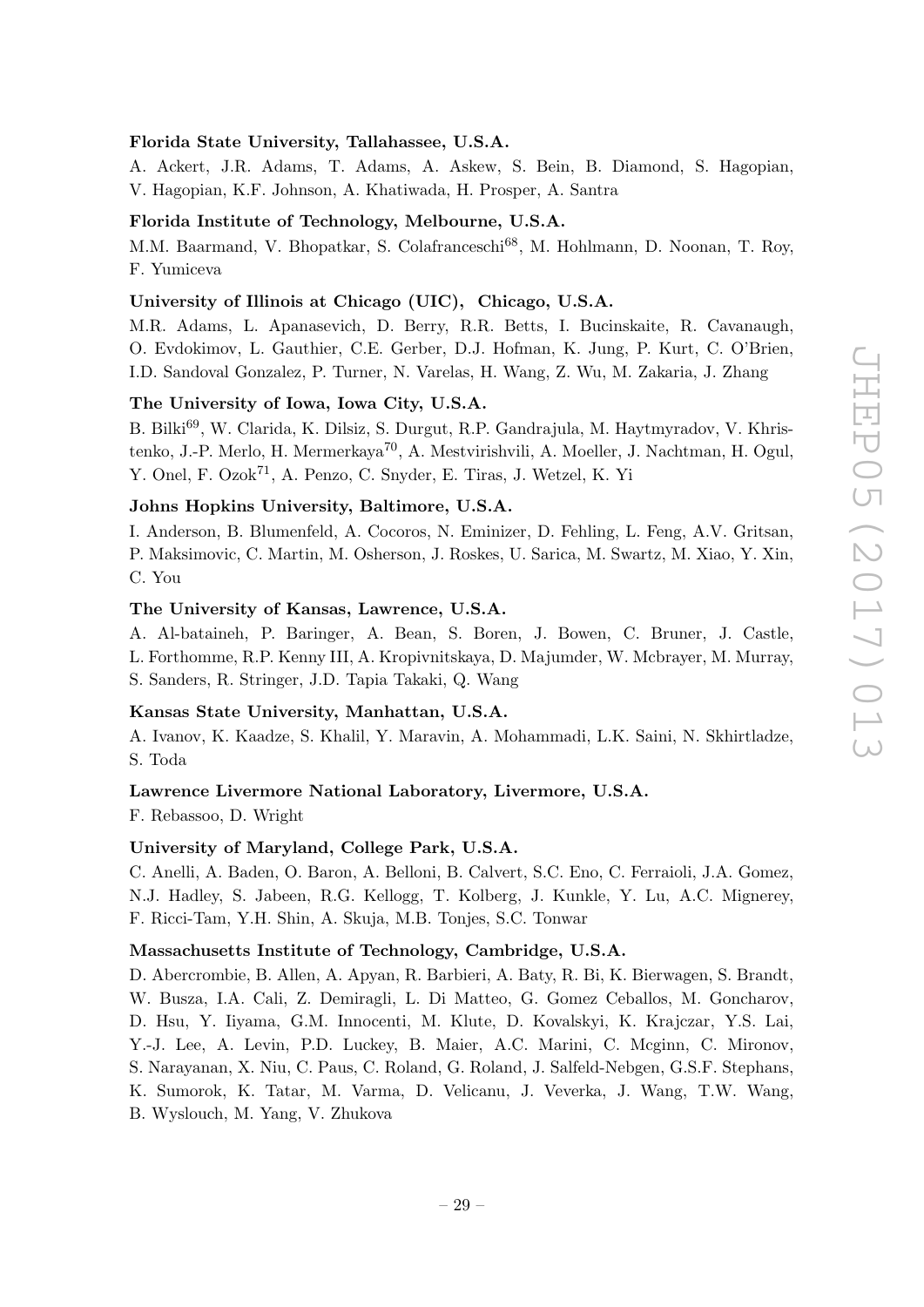### University of Minnesota, Minneapolis, U.S.A.

A.C. Benvenuti, R.M. Chatterjee, A. Evans, A. Finkel, A. Gude, P. Hansen, S. Kalafut, S.C. Kao, Y. Kubota, Z. Lesko, J. Mans, S. Nourbakhsh, N. Ruckstuhl, R. Rusack, N. Tambe, J. Turkewitz

### University of Mississippi, Oxford, U.S.A.

J.G. Acosta, S. Oliveros

## University of Nebraska-Lincoln, Lincoln, U.S.A.

E. Avdeeva, R. Bartek, K. Bloom, D.R. Claes, A. Dominguez<sup>72</sup>, C. Fangmeier, R. Gonzalez Suarez, R. Kamalieddin, I. Kravchenko, A. Malta Rodrigues, F. Meier, J. Monroy, J.E. Siado, G.R. Snow, B. Stieger

### State University of New York at Buffalo, Buffalo, U.S.A.

M. Alyari, J. Dolen, J. George, A. Godshalk, C. Harrington, I. Iashvili, J. Kaisen, A. Kharchilava, A. Kumar, A. Parker, S. Rappoccio, B. Roozbahani

### Northeastern University, Boston, U.S.A.

G. Alverson, E. Barberis, A. Hortiangtham, A. Massironi, D.M. Morse, D. Nash, T. Orimoto, R. Teixeira De Lima, D. Trocino, R.-J. Wang, D. Wood

#### Northwestern University, Evanston, U.S.A.

S. Bhattacharya, K.A. Hahn, A. Kubik, A. Kumar, N. Mucia, N. Odell, B. Pollack, M.H. Schmitt, K. Sung, M. Trovato, M. Velasco

## University of Notre Dame, Notre Dame, U.S.A.

N. Dev, M. Hildreth, K. Hurtado Anampa, C. Jessop, D.J. Karmgard, N. Kellams, K. Lannon, N. Marinelli, F. Meng, C. Mueller, Y. Musienko<sup>37</sup>, M. Planer, A. Reinsvold, R. Ruchti, G. Smith, S. Taroni, M. Wayne, M. Wolf, A. Woodard

#### The Ohio State University, Columbus, U.S.A.

J. Alimena, L. Antonelli, J. Brinson, B. Bylsma, L.S. Durkin, S. Flowers, B. Francis, A. Hart, C. Hill, R. Hughes, W. Ji, B. Liu, W. Luo, D. Puigh, B.L. Winer, H.W. Wulsin

#### Princeton University, Princeton, U.S.A.

S. Cooperstein, O. Driga, P. Elmer, J. Hardenbrook, P. Hebda, D. Lange, J. Luo, D. Marlow, J. Mc Donald, T. Medvedeva, K. Mei, M. Mooney, J. Olsen, C. Palmer, P. Piroué, D. Stickland, C. Tully, A. Zuranski

### University of Puerto Rico, Mayaguez, U.S.A.

S. Malik

### Purdue University, West Lafayette, U.S.A.

A. Barker, V.E. Barnes, S. Folgueras, L. Gutay, M.K. Jha, M. Jones, A.W. Jung, D.H. Miller, N. Neumeister, J.F. Schulte, X. Shi, J. Sun, A. Svyatkovskiy, F. Wang, W. Xie, L. Xu

#### Purdue University Calumet, Hammond, U.S.A.

N. Parashar, J. Stupak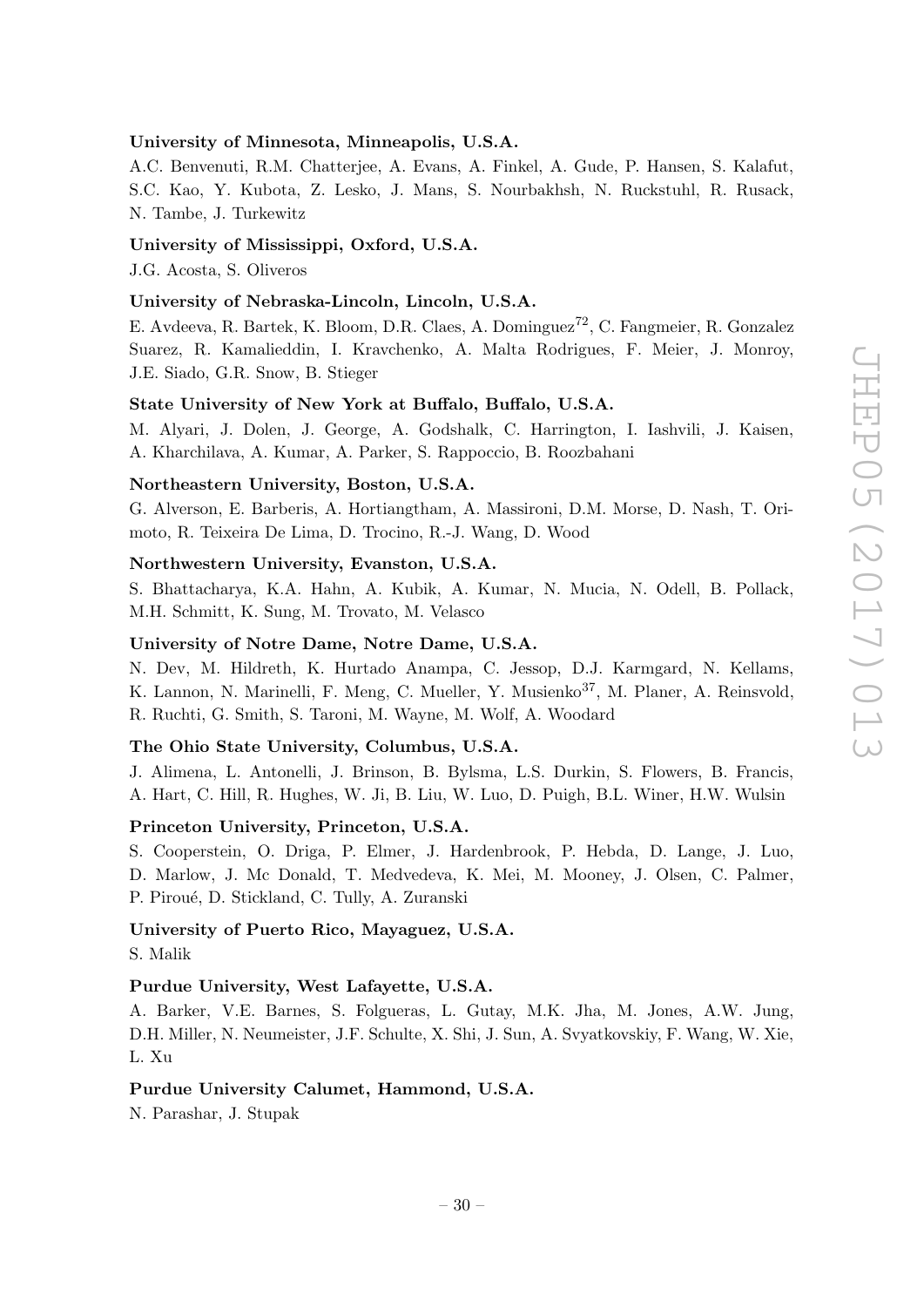### Rice University, Houston, U.S.A.

A. Adair, B. Akgun, Z. Chen, K.M. Ecklund, F.J.M. Geurts, M. Guilbaud, W. Li, B. Michlin, M. Northup, B.P. Padley, R. Redjimi, J. Roberts, J. Rorie, Z. Tu, J. Zabel

#### University of Rochester, Rochester, U.S.A.

B. Betchart, A. Bodek, P. de Barbaro, R. Demina, Y.t. Duh, T. Ferbel, M. Galanti, A. Garcia-Bellido, J. Han, O. Hindrichs, A. Khukhunaishvili, K.H. Lo, P. Tan, M. Verzetti

### Rutgers, The State University of New Jersey, Piscataway, U.S.A.

A. Agapitos, J.P. Chou, E. Contreras-Campana, Y. Gershtein, T.A. Gómez Espinosa,

E. Halkiadakis, M. Heindl, D. Hidas, E. Hughes, S. Kaplan, R. Kunnawalkam Elayavalli,

S. Kyriacou, A. Lath, K. Nash, H. Saka, S. Salur, S. Schnetzer, D. Sheffield, S. Somalwar, R. Stone, S. Thomas, P. Thomassen, M. Walker

#### University of Tennessee, Knoxville, U.S.A.

A.G. Delannoy, M. Foerster, J. Heideman, G. Riley, K. Rose, S. Spanier, K. Thapa

### Texas A&M University, College Station, U.S.A.

O. Bouhali73, A. Celik, M. Dalchenko, M. De Mattia, A. Delgado, S. Dildick, R. Eusebi, J. Gilmore, T. Huang, E. Juska, T. Kamon<sup>74</sup>, R. Mueller, Y. Pakhotin, R. Patel, A. Perloff, L. Perniè, D. Rathjens, A. Rose, A. Safonov, A. Tatarinov, K.A. Ulmer

#### Texas Tech University, Lubbock, U.S.A.

N. Akchurin, C. Cowden, J. Damgov, F. De Guio, C. Dragoiu, P.R. Dudero, J. Faulkner, E. Gurpinar, S. Kunori, K. Lamichhane, S.W. Lee, T. Libeiro, T. Peltola, S. Undleeb, I. Volobouev, Z. Wang

#### Vanderbilt University, Nashville, U.S.A.

S. Greene, A. Gurrola, R. Janjam, W. Johns, C. Maguire, A. Melo, H. Ni, P. Sheldon, S. Tuo, J. Velkovska, Q. Xu

### University of Virginia, Charlottesville, U.S.A.

M.W. Arenton, P. Barria, B. Cox, J. Goodell, R. Hirosky, A. Ledovskoy, H. Li, C. Neu, T. Sinthuprasith, X. Sun, Y. Wang, E. Wolfe, F. Xia

#### Wayne State University, Detroit, U.S.A.

C. Clarke, R. Harr, P.E. Karchin, J. Sturdy

### University of Wisconsin - Madison, Madison, WI, U.S.A.

D.A. Belknap, C. Caillol, S. Dasu, L. Dodd, S. Duric, B. Gomber, M. Grothe, M. Herndon, A. Hervé, P. Klabbers, A. Lanaro, A. Levine, K. Long, R. Loveless, I. Ojalvo, T. Perry, G.A. Pierro, G. Polese, T. Ruggles, A. Savin, N. Smith, W.H. Smith, D. Taylor, N. Woods

- 1: Also at Vienna University of Technology, Vienna, Austria
- 2: Also at State Key Laboratory of Nuclear Physics and Technology, Peking University, Beijing, China
- 3: Also at Institut Pluridisciplinaire Hubert Curien, Université de Strasbourg, Université de Haute Alsace Mulhouse, CNRS/IN2P3, Strasbourg, France

<sup>†</sup>: Deceased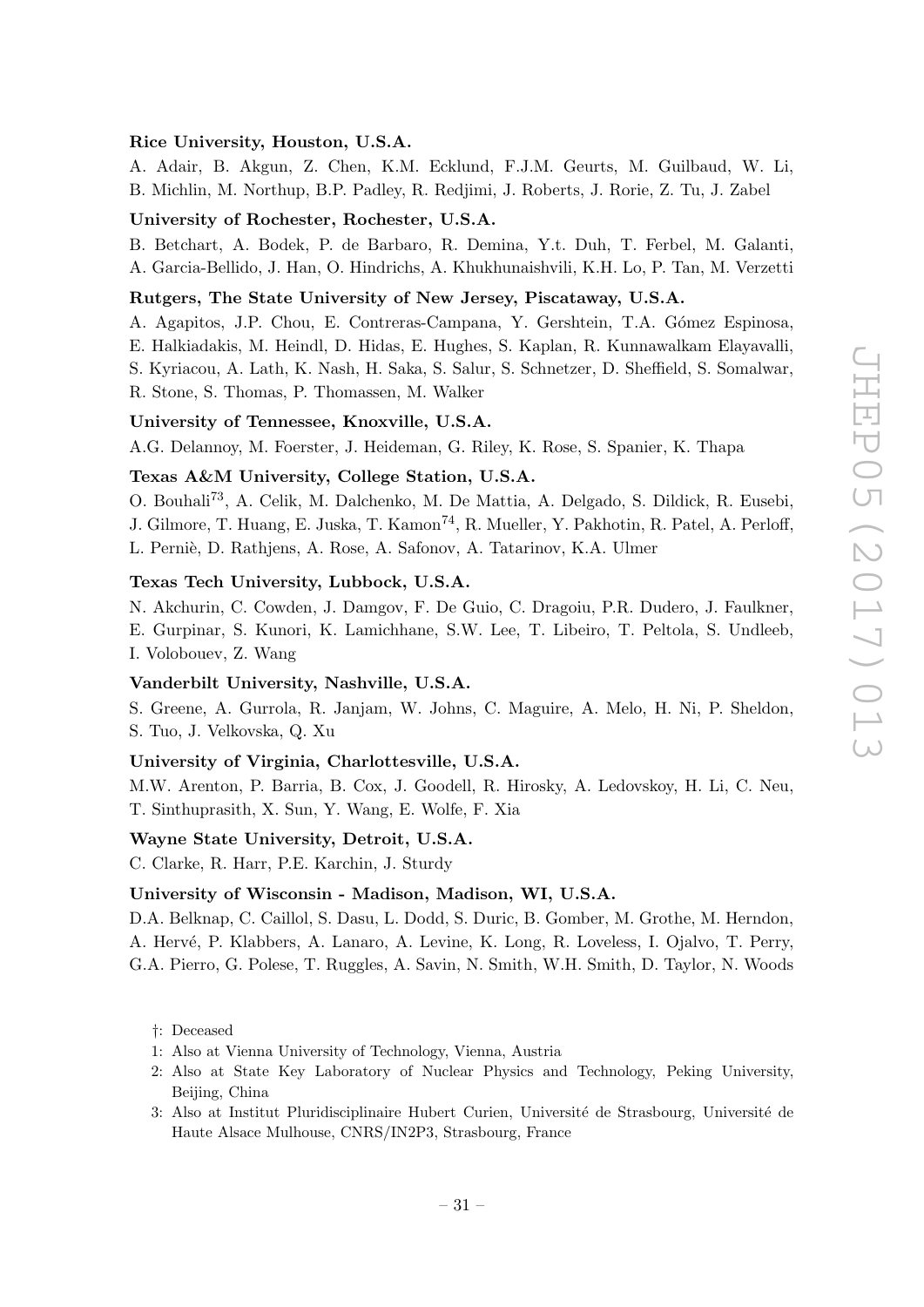- 4: Also at Universidade Estadual de Campinas, Campinas, Brazil
- 5: Also at Universidade Federal de Pelotas, Pelotas, Brazil
- 6: Also at Université Libre de Bruxelles, Bruxelles, Belgium
- 7: Also at Deutsches Elektronen-Synchrotron, Hamburg, Germany
- 8: Also at Joint Institute for Nuclear Research, Dubna, Russia
- 9: Also at Cairo University, Cairo, Egypt
- 10: Also at Fayoum University, El-Fayoum, Egypt
- 11: Now at British University in Egypt, Cairo, Egypt
- 12: Now at Ain Shams University, Cairo, Egypt
- 13: Also at Université de Haute Alsace, Mulhouse, France
- 14: Also at Skobeltsyn Institute of Nuclear Physics, Lomonosov Moscow State University, Moscow, Russia
- 15: Also at CERN, European Organization for Nuclear Research, Geneva, Switzerland
- 16: Also at RWTH Aachen University, III. Physikalisches Institut A, Aachen, Germany
- 17: Also at University of Hamburg, Hamburg, Germany
- 18: Also at Brandenburg University of Technology, Cottbus, Germany
- 19: Also at Institute of Nuclear Research ATOMKI, Debrecen, Hungary
- 20: Also at MTA-ELTE Lendület CMS Particle and Nuclear Physics Group, Eötvös Loránd University, Budapest, Hungary
- 21: Also at University of Debrecen, Debrecen, Hungary
- 22: Also at Indian Institute of Science Education and Research, Bhopal, India
- 23: Also at Institute of Physics, Bhubaneswar, India
- 24: Also at University of Visva-Bharati, Santiniketan, India
- 25: Also at University of Ruhuna, Matara, Sri Lanka
- 26: Also at Isfahan University of Technology, Isfahan, Iran
- 27: Also at University of Tehran, Department of Engineering Science, Tehran, Iran
- 28: Also at Yazd University, Yazd, Iran
- 29: Also at Plasma Physics Research Center, Science and Research Branch, Islamic Azad University, Tehran, Iran
- 30: Also at Laboratori Nazionali di Legnaro dell'INFN, Legnaro, Italy
- 31: Also at Università degli Studi di Siena, Siena, Italy
- 32: Also at Purdue University, West Lafayette, U.S.A.
- 33: Also at International Islamic University of Malaysia, Kuala Lumpur, Malaysia
- 34: Also at Malaysian Nuclear Agency, MOSTI, Kajang, Malaysia
- 35: Also at Consejo Nacional de Ciencia y Tecnología, Mexico city, Mexico
- 36: Also at Warsaw University of Technology, Institute of Electronic Systems, Warsaw, Poland
- 37: Also at Institute for Nuclear Research, Moscow, Russia
- 38: Now at National Research Nuclear University 'Moscow Engineering Physics Institute' (MEPhI), Moscow, Russia
- 39: Also at St. Petersburg State Polytechnical University, St. Petersburg, Russia
- 40: Also at University of Florida, Gainesville, U.S.A.
- 41: Also at P.N. Lebedev Physical Institute, Moscow, Russia
- 42: Also at California Institute of Technology, Pasadena, U.S.A.
- 43: Also at Budker Institute of Nuclear Physics, Novosibirsk, Russia
- 44: Also at Faculty of Physics, University of Belgrade, Belgrade, Serbia
- 45: Also at INFN Sezione di Roma; Università di Roma, Roma, Italy
- 46: Also at University of Belgrade, Faculty of Physics and Vinca Institute of Nuclear Sciences, Belgrade, Serbia